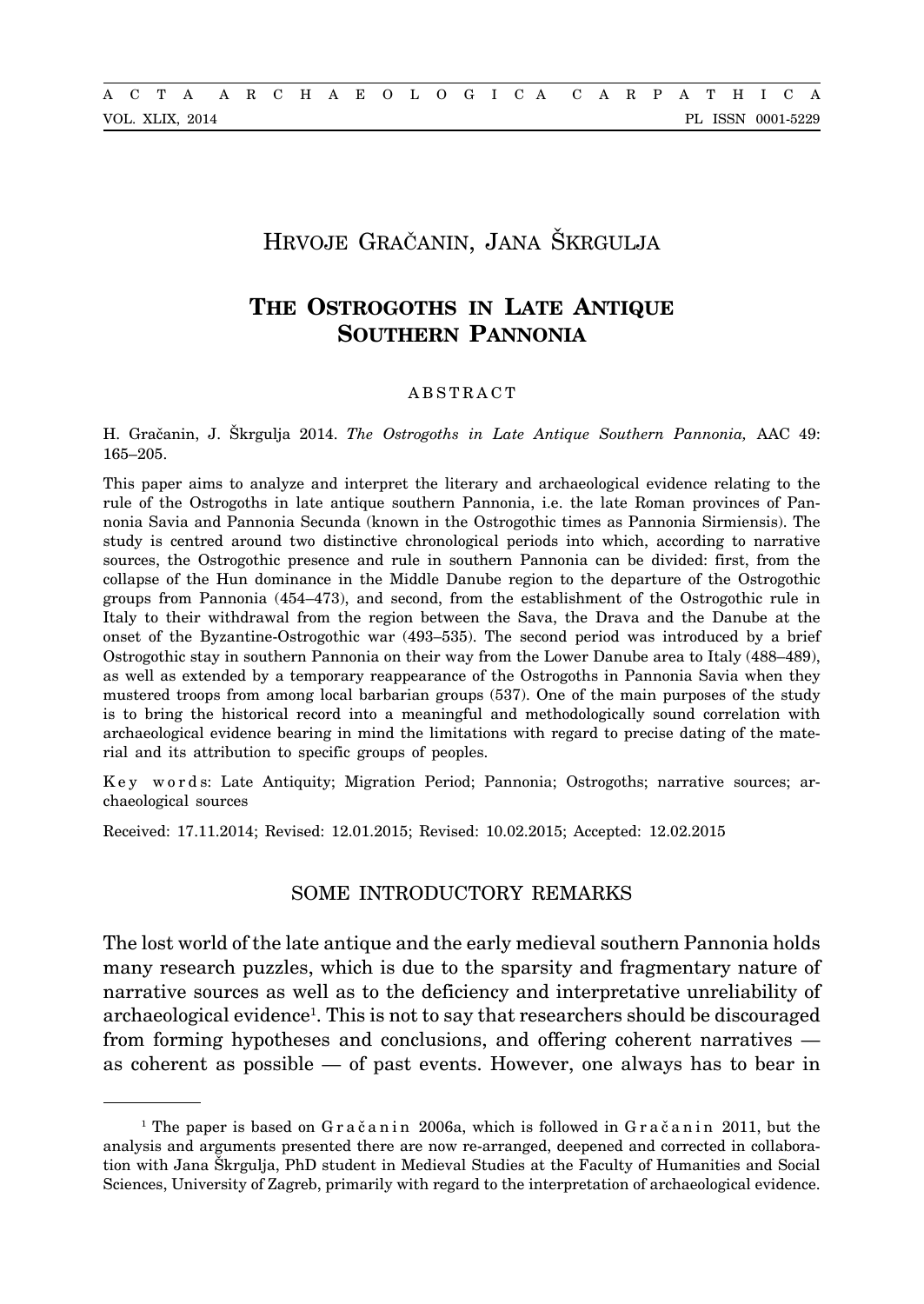mind that any such attempt is merely a historiographic construct, more or less convincing or plausible, and not a petrified truth of historical processes. The history of the Ostrogoths in southern Pannonia is one of such research puzzles. This paper aims to shed light on the Ostrogothic rule in the former late Roman provinces of Pannonia Savia and Pannonia Secunda by analyzing and interpreting the available literary and archaeological evidence. The literary evidence is given here a scrutiny that befits its fragmentary nature, but it will not be examined with regard to the intellectual and ideological modus operandi of the authors of narrative sources used here, despite the fact that such an analysis is undoubtedly worthwhile and indeed essential when trying to provide a more refined contextualization and a deeper insight into what type of information the authors chose to present and to what purpose, that is to say, how they imagined and constructed the past. This does not mean that narrative sources will be taken at face value, since historical texts in the pre-modern times are a product of an educated and politically/ideologically interested élite aspiring to fulfil specific agendas and therefore prone to bias and selection, adjustment and/or distortion of facts, but the investigation will be limited to the analysis of usable historical data and their validity for the interpretation of archaeological evidence.

It is precisely the question of interpretation of archaeological evidence of paramount importance for better understanding of the Ostrogothic period in the history of late antique southern Pannonia. At this point it is necessary to emphasize that the methodological paradigm applied here operates within the modernized culture-history methodology. This methodology has recently been subjected to severe criticism and even discarded as obsolete or outdated. To be sure, quite justifiably when relating to the paradigm embedded in the notion that the ethnicity can be recognized and identified solely on the basis of the typology of archaeological artifacts or, in other words, that the archaeological cultures reflect specific ethnic groups of the past<sup>2</sup>. Equally dismissible is the practice within the culture-history approach according to which the archaeological finds are tested for their validity against the historical evidence and then the findings thus obtained are further confirmed by conclusions derived from the archaeological analysis<sup>3</sup>. Still, having all this in mind, the culture-history methodology, improved with new theoretical approaches, maintains its validity and usefulness for an attempt to determine the ethnic identity in the archaeological material. The preference of an ethnic group for certain artifacts or the manner in which they were used by them — the emphasis is here on the emblematic style — may serve in defining the ethnic boundaries, which means that the material culture takes on an active role in the formation of a distinct ethnic identity<sup>4</sup>. Of course,

<sup>2</sup> J o n e s 1999, 225, with C u r t a 2007, 160–162.

<sup>3</sup> *Cf*. J o n e s 1999, 220.

 $4$  Curta 2007, 173–176; see also Pohl 2010, 9–23, where it is maintained that, despite the multilayeredness, flexibility and complexity of ethnic identities in the context of medieval studies, the archaeology may provide valuable insights, for instance, by researching the role that specific grave finds may have played as active factors in the construction and maintenance of ethnic identity. More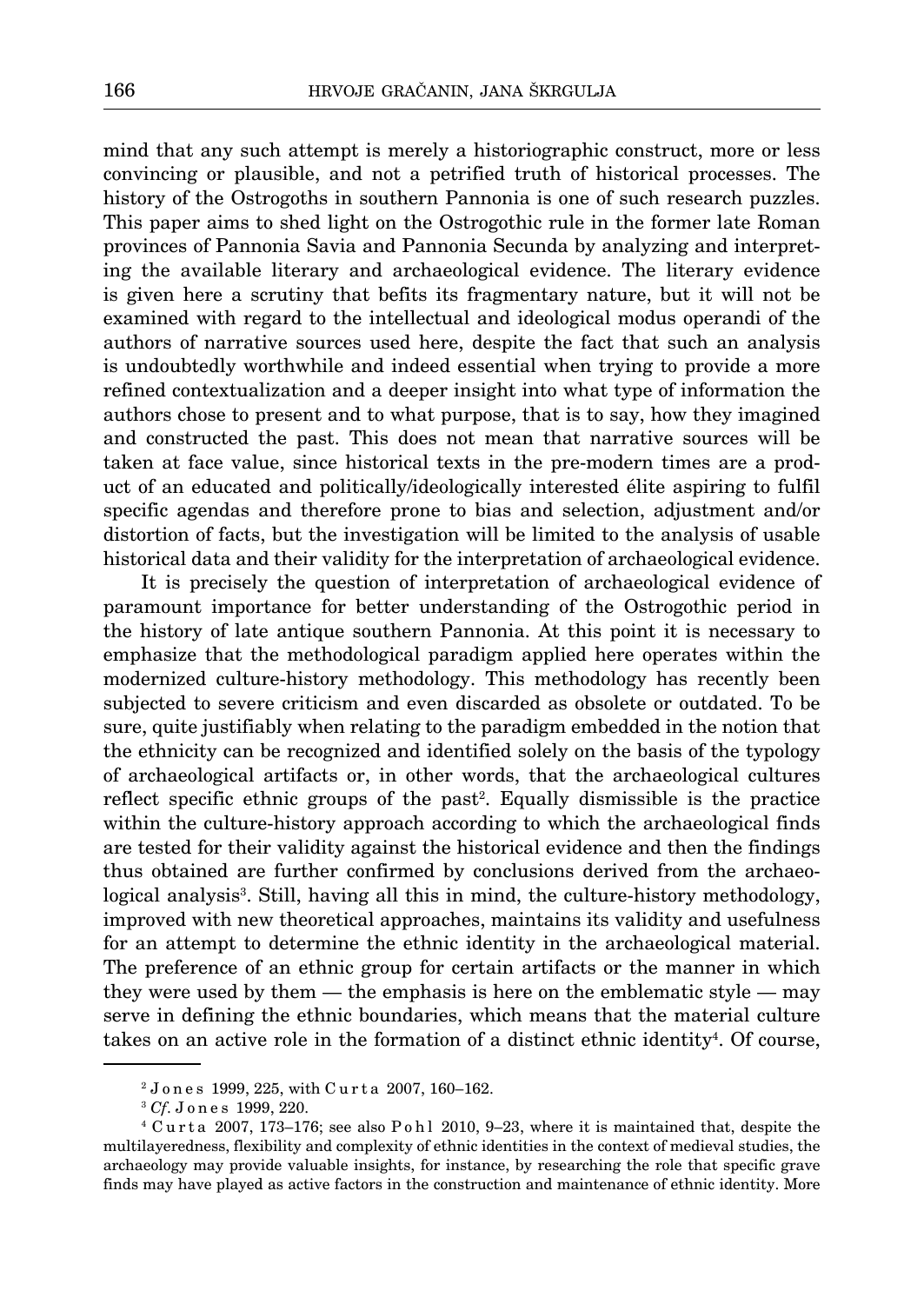it is essential to identify first the contexts in which certain artifacts were used as identity markers as well as be alert to the fact that the ethnic identity is a fluctuating category, which means that other groups could also accept the usage of the same artifacts but still preserve their distinct ethnic identity. The task that a historian or an archaeologist has before her or him when reconstructing the history of the post-Roman southern Pannonia is further made difficult by the circumstance that the artifacts discovered thus far have been primarily stray finds, more often than not without archaeological context. To this it may be added that there has been too few systematic and methodologically complete field research, that the dynamics of the publication of the research results has been rather low, and that much of the material was unearthed a century or so ago, which necessitates its thorough revision and reinterpretation. One further point is that the small number of finds does not warrant the far-reaching conclusions that have often been made. The stated limitations may be overcome to some degree only by a full synergy of all available sources, both narrative and archaeological. As a final point, it should be stressed that the resulting historiographic interpretation offered in this paper is but one possible reconstruction of the past.

# The Ostrogoths in southern Pannonia after the collapse of the Hun state

Leaving aside the complex question of constructing ethnic identity in late antiquity<sup>5</sup> it may be argued that the Hun rule contributed to the strengthening of the group identity of the Hun-controlled Goths around the Amal clan. These Goths came to be known as the Ostrogoths, albeit there is no firm evidence that they ever used this name as an identity marker themselves<sup>6</sup>. The Hun-controlled

sceptical about the potential of archaeology in the study of ethnic identities is B r a t h e r 2010, 25–49 (see also Brather 2004, especially 323-377). Similarly  $R$ ummel 2010, 51-77 believes that the remains of material culture alone do not offer a solid basis for an ethnic interpretation, and that the ethnicity can only be understood interdisciplinary, i.e. through both archaeological and historical discourse. The issue of fluidity and multilayeredness of ethnic identity in the late antique context, especially with regard to the Roman-barbarian relationship, is tackled by H a l s a l l 2005, 35–55; 2007, 35-62, with H e a t h e r 2005, *passim*.

<sup>5</sup> For the discussion in connection to the Goths, see A m o r y 2003, 13–42.

<sup>&</sup>lt;sup>6</sup> The name was used by Theoderic the Amal in his family and his mythical ancestry (Amory 2003, 37–38). The first instances when it appears are in the works of writers from the late 4th and the early 5th centuries. Thus Claudian (*In Eutropium* II v. 153–154) says that *Ostrogothis colitur mixtisque Gruthungis Phryx ager*, whereas the *SHA*, *Divus Claudius* 6.2 enumerates the *Grutungi Austrogoti Tervingi Visi*. For various examples, see Wolfram 1990, 34–36 (there exists now the fifth edition of Wolfram's capital work on the history of the Goths, published in 2009). The Greuthungi were the first Goths who entered Pannonia in the late 370's and the early 380's, and were part of the so-called tripartite group of peoples who seem to have become the federates in Pannonia. In modern historiography they are usually identified with the Ostrogoths (see, for example, G r a č a n i n 2006b, 30ff; 2011, 55ff), albeit the continuity of that group with the later Ostrogoths is doubtful (A m o r y 2003, 29–30). Here the name of the Ostrogoths is used as a historiographic ethnonymic term to denote the Gothic groups that derived their identity from acknowledging the clan to which Theoderic the Amal belonged as their rulers.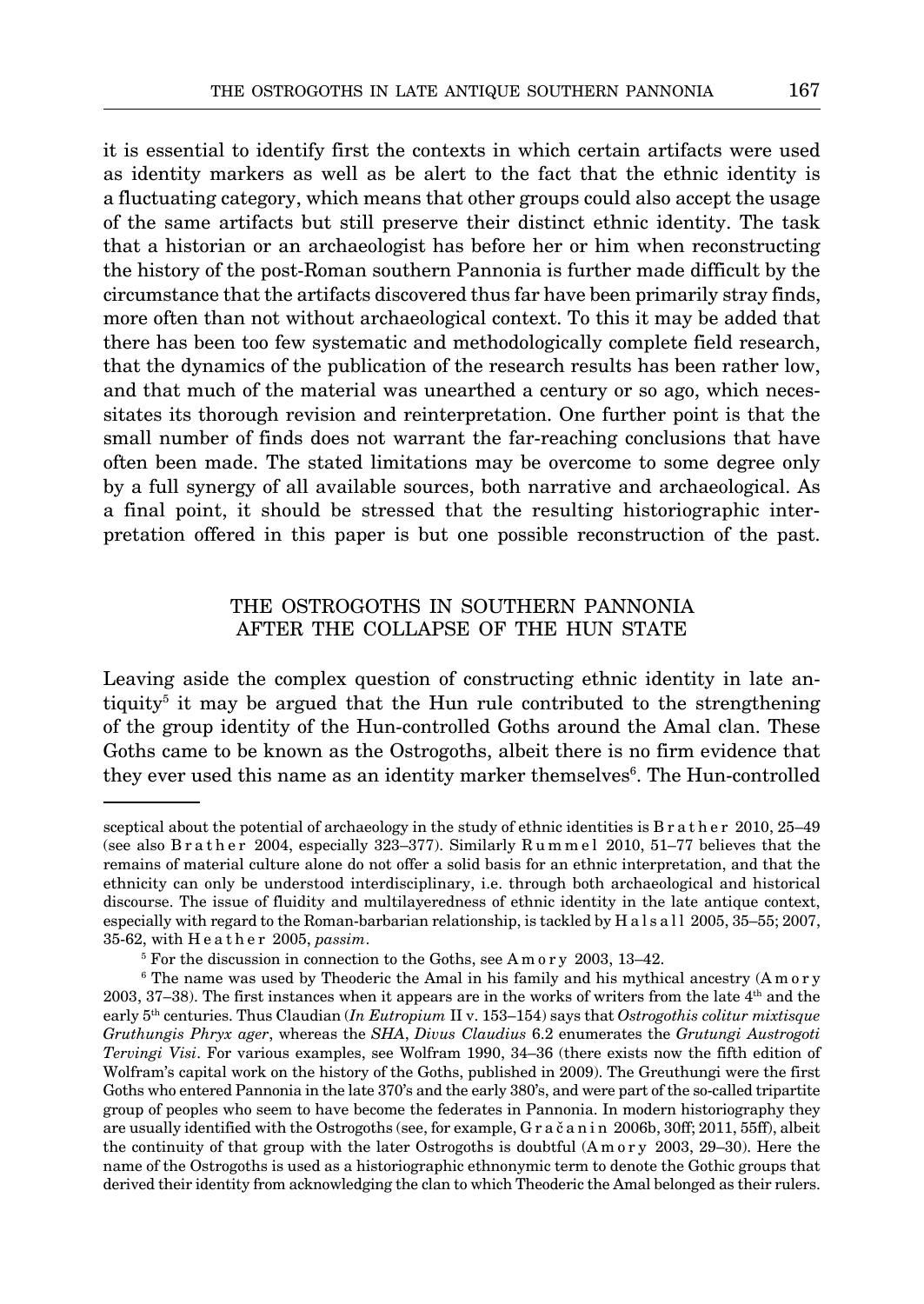Goths were a compact enough entity and they maintained their cohesion after the disintegration of the Hun state. The  $6<sup>th</sup>$ -century writer Jordanes, our only literary source for the events following Attila's death in late 453, says in his *Getica* that various Germanic peoples rose up under the leadership of the Gepidic king Ardaric against their former Hun masters<sup>7</sup> The peak of the conflict was reached in the battle at the unidentified Pannonian river called *Nedao* by Jordanes (perhaps this is an ablative form of the river's name and the nominative may have been *Nedaus*<sup>8</sup>. The battle was in all probability fought in 454<sup>9</sup>. The Gepids and their allies were victorious, whereas the Ostrogoths were on the defeated side10. This, however, did not curtail their chances to participate actively in dividing the area once controlled by the Huns. They carved out Pannonia for

7 Jordanes, *Getica* 259–263.

8 The researchers have differently identified the river *Nedao*. D i c u l e s c u 1923, 65–66 has seen in it a left-side tributary of the river Sava, which is variously followed by V á r a d y 1969, 327 (Pannonia Secunda); Maenchen-Helfen 1973, 149 (southern Pannonia); Wolfram 1990, 259 (Pannonia Savia); Schwarcz 1992, 50; Pritsak 1995, 35; Lotter 2003, 103, Footnote No. 367 (the Lower Sava region). P o h l 1980, 259–260 discards the possibility that the *Nedao* was in southern Pannonia, and locates it in the area west of the river Tisza. Wirth 1999, 113 opts for the area to the east of the Middle Danube, and H o r e d t 1980, 119 proposes the northern part of the Carpathian Basin. On a map in Š a š e l 1979, 129 (see also Š a š e l 1992, 750) the river is located in Pannonia Valeria, albeit in the text Šašel glosses over the problem, same as T h o m p s o n 1948, 153; T h o m p s o n, H e a t h e r 1996, 148; Altheim 1951, 153; 1962, 337; Bury 1958, 296, Footnote No. 4; Bóna 1982, 183. An drić 2002, 133, Footnote No. 23 deems Wolfram's opinion unlikely but remains indecisive. The earlier research has identified the river *Nedao* with either Nitra, Leitha, or a stream Nádér (for the survey of these opinions, see Dicules cu 1923, 64; Lotter 2003, 103, Footnote No. 367). Given the fact that the centre of the Hun state was located in the region between the rivers Tisza, Körös and Timiş (B ó n a 1991, 200, 206) the river *Nedao* is likely to be somewhere in northeastern Pannonia, or possibly in the region between the Danube and the Tisza. It is worth noting that the Anonymous of Ravenna (*Cosmographia* 4.19) mentions an otherwise unknown and unidentifiable place in Pannonia called *Netabio* (the nominative may have been *Netabium* or *Netabius*), which might have taken its name from the river *Nedao* (Diculescu 1923, 66; Maenchen-Helfen 1973, 148).

 $^9$  Many researchers have dated the battle to 455 (T h o m p s o n  $\,1948,\,153;$  T h o m p s o n, H e a t h er 1996, 168; Altheim 1951, 153, 1962, 337; Várady 1969, 331; Horedt 1980, 118; Bóna 1982, 183; 1991, 207; P r i t s a k 1995, 35) and some have even opted for 453 (W i r t h 1999, 113; *cf*. also H e a ther 1994, 246). But it is more likely that it was fought in 454 (*cf*. M a enchen-Helfen 1973, 144–7; Pohl 1980, 260; Lippold 1987, 206; Giustechi Conti 1994, 138, 141; Jin Kim 2013, 114).

 $10$  The assumption that the Ostrogoths joined the Huns is not generally accepted. While some researchers have not specified on whose side the Ostrogoths fought (Diculescu 1923, 60–67; B ó n a 1982, 183; 1991, 207; Andrić 2002, 133), or have left the question open (Lippold 1987, 207; H e a t h e r 1994, 246), others believe that the Ostrogoths did not participate in the battle (Alfold i 1926, 97-100; En ßlin 1927-1928, 151; Schmidt 1927, 459; 1934, 268-269; Thompson 1948, 152–153; Thompson, Heather 1996, 167–168; Mirković 1968, 119; Maenchen-Helfen 1973; 143–144; B u r n s 1984, 52). A number of researchers envision the Ostrogoths joining the Germanic coalition against the Huns (Altheim 1951, 152–153; 1962, 337; Bury 1958, 296–298; Stein 1959, 336; Giustechi Conti 1994, 141; Wirth 1999, 112-113). However, the opinion that the Ostrogoths remained loyal to the Huns has recently more or less prevailed (V á r a d y 1969, 324–328, for the survey of opinions, see  $353-367$ ; P o h l 1980,  $252-263$ , for the survey of opinions, see  $258-259$ ; Demandt 2007, 189, with some reservations; Wolfram 2005, 259–260; Schwarcz 1992, 50, for the survey of opinions, see Footnote 3; Lotter 2003, 103, but with a reservation in relation to Valamir's Ostrogoths: 104, Fotenoote 370).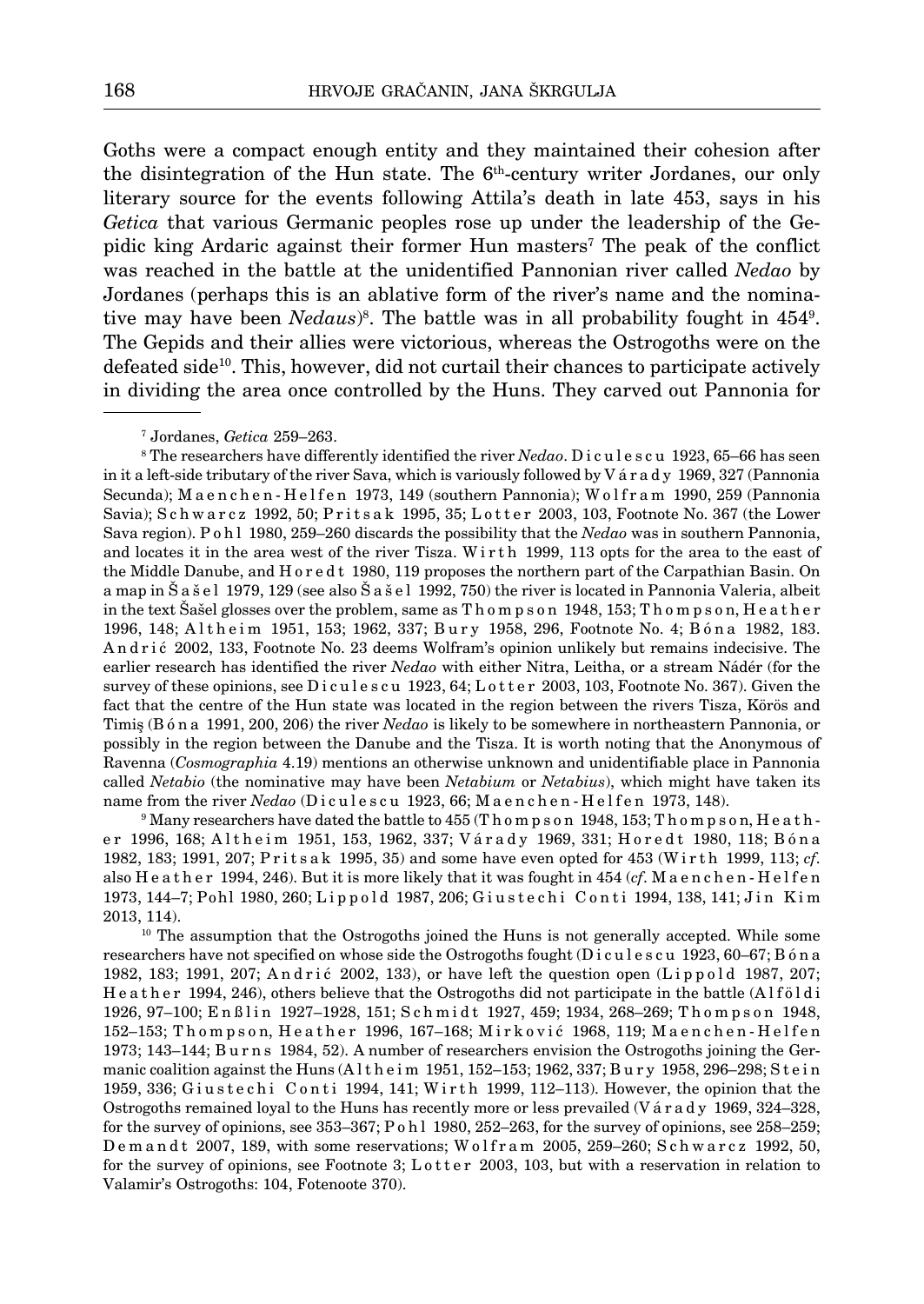themselves, since, as Jordanes puts it, they did not want to invade, with danger to themselves *(discrimine suo)*, the territories that others had occupied<sup>11</sup>. Jordanes also adds that the Ostrogoths asked and received Pannonia from the Roman authorities, which is further corroborated by the same writer later on in his text when he refers to a treaty that Emperor Marcian (450–457) concluded with the Ostrogoths12. Since Jordanes implies that Pannonia stretched from Sirmium to Vindobona (*Vindomina* in his rendering), it seems that the area dominated by the Ostrogoths extended across Pannonia Prima and Pannonia Secunda, and that parts of Pannonia Savia and Pannonia Valeria were under their control as well<sup>13</sup>. According to Jordanes, they were led by three brothers from the Amal clan, Valamir, Thiudimir and Vidimir, of whom Valamir was the oldest and the supreme king (Jordanes only grants Valamir the title  $rex$  while he was alive)<sup>14</sup>. There is no reason to doubt that the Romans were eager to make arrangements with the new power wielders along the Middle Danube, among whom were the Ostrogoths. Making the federate treaties was an usual means of how the Romans tried to solve their relations with various barbarian groups and stabilize their frontier, and Jordanes alludes that many groups which had used the collapse of the Huns to establish themselves in the region sought the recognition of the Roman Empire.15 As with the other groups, the Ostrogoths were allowed to retain the land they had already occupied and were granted gifts (*dona*) to uphold the peace16. Since there are practically no finds of Marcian's coins in Pannonia, let alone any evidence of an increased influx, it seems that the yearly amounts that the Ostrogoths received were rather low, or it may not even have been money, but some other commodity<sup>17</sup>. Be that as it may, the Ostrogoths thus legalized their position in the former Roman provinces of Pannonia, and the Empire could contend that it regained the formal suzerainty over the territory that had previously been lost to the Huns.

Three research problems stand out with regard to the Ostrogothic settlement in Pannonia. The first one is related to Marcian's authority as an Eastern Roman emperor to cede Pannonia, which was once part of the Western Empire, to the Ostrogoths as a provision of the federate treaty. Some researchers have

 $^{16}$  On the treaty, see V á r a d y 1969, 331–332; P o h l 1980, 263; S c h w a r c z 1992, 51; A n d r i ć 2002, 133–134; Lotter 2003, 104. J in K im 2013, 114 claims that the treaty was an agreement not to invade Roman territory in return for a small monetary compensation and did not sanction the Ostrogoths' settling the Roman territory, whereas the "more definite *foedus*" was concluded in 461.

<sup>17</sup> However, presumably not metal or weapons, since Marcian banned iron export and weapons sales to the barbarians (M o i s i l 2002, 81). From southern Pannonia, one bronze coin issued by Marcian was discovered in Novi Banovci-*Burgenae* (M i r n i k 1996, 193, Footnote No. 235), and another piece was found in Sisak-*Siscia* (Š i p u š 1985, 8). For finds of Marcian's coins in the Carpathian Basin, see P r o h á s z k a 2009, 90–91, 117; 2011, 70–71, 84; B u d a j, P r o h á s z k a 2011, 91.

<sup>&</sup>lt;sup>11</sup> Jordanes, *Getica* 264.<br><sup>12</sup> Jordanes, *Getica* 270.<br><sup>13</sup> P o h l 1980, 263; W o l f r a m 1990, 262; L o t t e r 2003, 103, 104–105.

<sup>14</sup> Jordanes, *Getica* 268 (*sub rege Valamir*), 270 (*rex Valamir*), 274 (*Valameris regis Gothorum*), 276 (*rex eorum Valamir*), 279 (*regis sui Valameris*).

<sup>15</sup> Jordanes, *Getica* 263.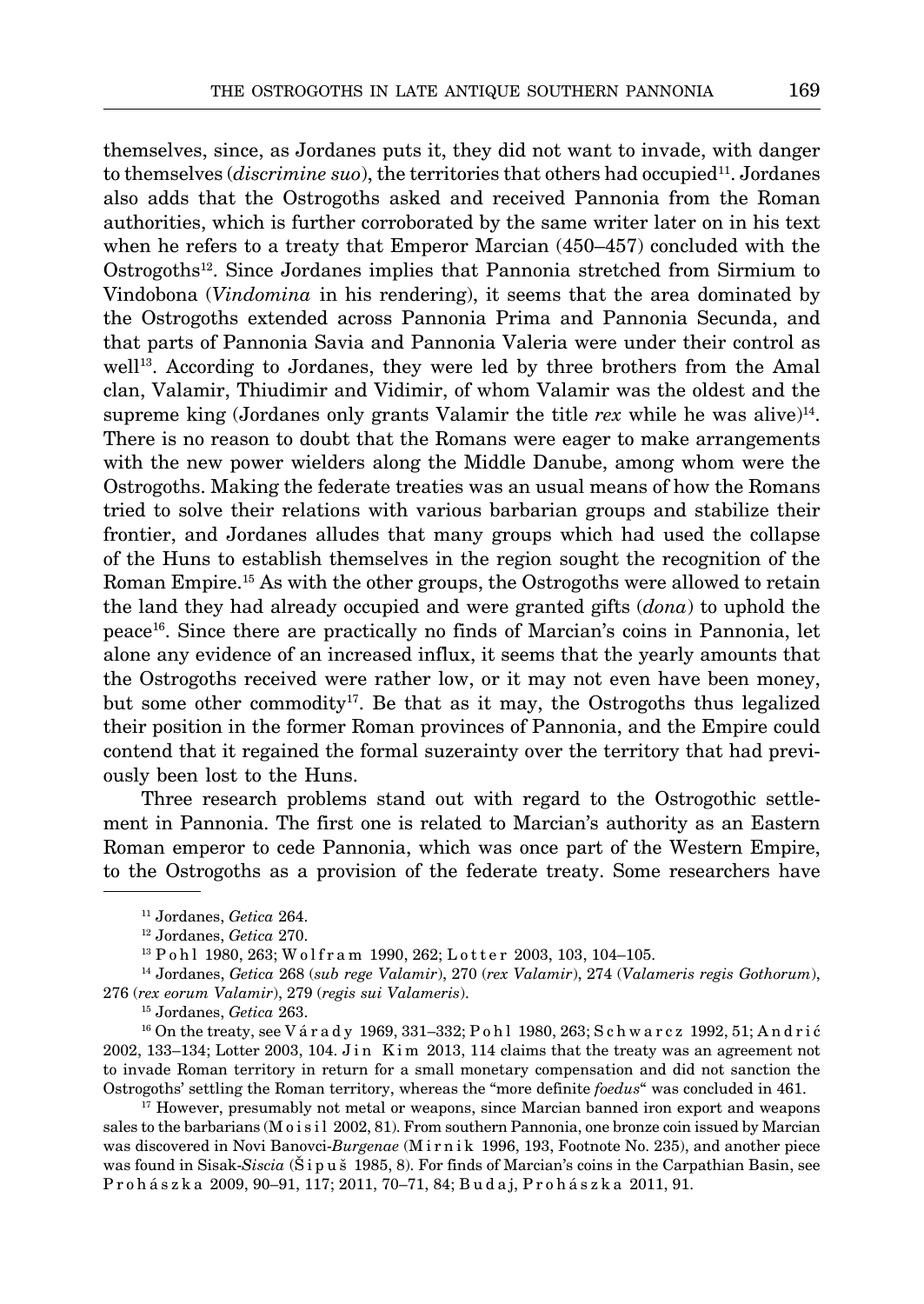believed that Marcian could do so because, at that time, there was no lawful emperor in the West after the untimely death of Valentinian III in March 45518. Others have concluded that the Ostrogoths turned to Constantinople and not to Ravenna because the Eastern Empire could afford to pay them a subsidy, and the Western Empire allegedly could not<sup>19</sup>. Some have even assumed that the Ostrogoths concluded first a treaty with the Western Emperor Avitus  $(455-457)$  and that Marcian only renewed the treaty<sup>20</sup>. One researcher has inferred that Marcian's authority derived from the fact that the West ceded the area of Sirmium to the East in 437, but that does not explain how Marcian could have sanctioned the settlement of the Ostrogoths in other parts of Pannonia<sup>21</sup>. A satisfactory solution might be reached if one accepted that in 437 the Western Empire transferred a major part of the diocese of Illyricum or Pannonia, i.e. the Pannonian provinces, and presumably even Dalmatia, to the authority of the Eastern Empire<sup>22</sup>. Thus the East would have been entitled thereafter to decide, without limitations, on the fortunes of all of Pannonia which had lost its appeal for the West once the Pannonian provinces had come under the direct control of the Huns23. With regard to this issue one has to touch upon the question of the alleged intervention by Emperor Avitus in Pannonia in the late 455. The assumption is based on Sidonius Apollinaris' lines from the *Panegyricus dictus Avito Augusto*, where it is said that Avitus restored the long lost Pannonias by a mere passage/march (*iter*) 24. Researchers agree in general that this intervention would have resulted in a partial or even the complete restoration of Pannonia to the authority of the Western Empire<sup>25</sup>. However, it seems that no such military expedition ever happened, i.e. the source merely recounts Avitus' journey from Gaul to Italy in July to September 455, during which the new emperor passed through the Norican provinces which belonged to the diocese of Pannonia26. The emperor's very stay on the edge of territories which, until recently, were subject to the Hun rule would have been a good enough reason for the panegyrist, who was also the emperor's son-in-law, to talk about the renewal of the Roman authority in the area.

 $^{18}$  E n ß l i n 1928, 154; S t e i n 1959, 353; V á r a d y 1969, 331. Várady speculates that Marcian's treaty was then confirmed by the Western Emperor Avitus.

<sup>&</sup>lt;sup>19</sup> Alföldi 1926, 100-101.

 $20$  S c h m i d t 1927, 459–460; 1934, 269. This assumption is not corroborated by the sources.

<sup>21</sup> V á r a d y 1969, 331-332.

 $22$  For a survey of the opinions and the discussion, see Gračanin 2006b, 54–58; *cf.* also M a c G e o r g e 2002, 34–39.

 $23$  G r a č a n i n 2006b, 54.

<sup>24</sup> *Carmina* 7.588-589.

 $^{25}$  Seeck 1920, 328; Alföldi 1926, 100; Schmidt 1934, 262, 269; Stein 1959, 369; Várady 1969, 331 (Pannonia Secunda); M a e n c h e n - H e l f e n 1973, 144–147 (Pannonia Prima and another Pannonian province); B ó n a 1991, 114–115 (a part of Pannonia); S c h w a r c z 1992, 51–52 (Pannonia Savia); Lotter 2003, 20, 106 (parts of Pannonia). Egger 1962, 117; Mócsy 1962, 582; Wolfram 1990, 261 and W i r t h 1999, 47, 119 speak of Avitus' demonstration of force which, however, had no effect.<br><sup>26</sup> See M a t h i s e n 1981, 237–240. A n d r i ć 2002, 134 has also rightly expressed doubts about

Avitus' supposed expedition into Pannonia; see also Gračanin 2006b, 57.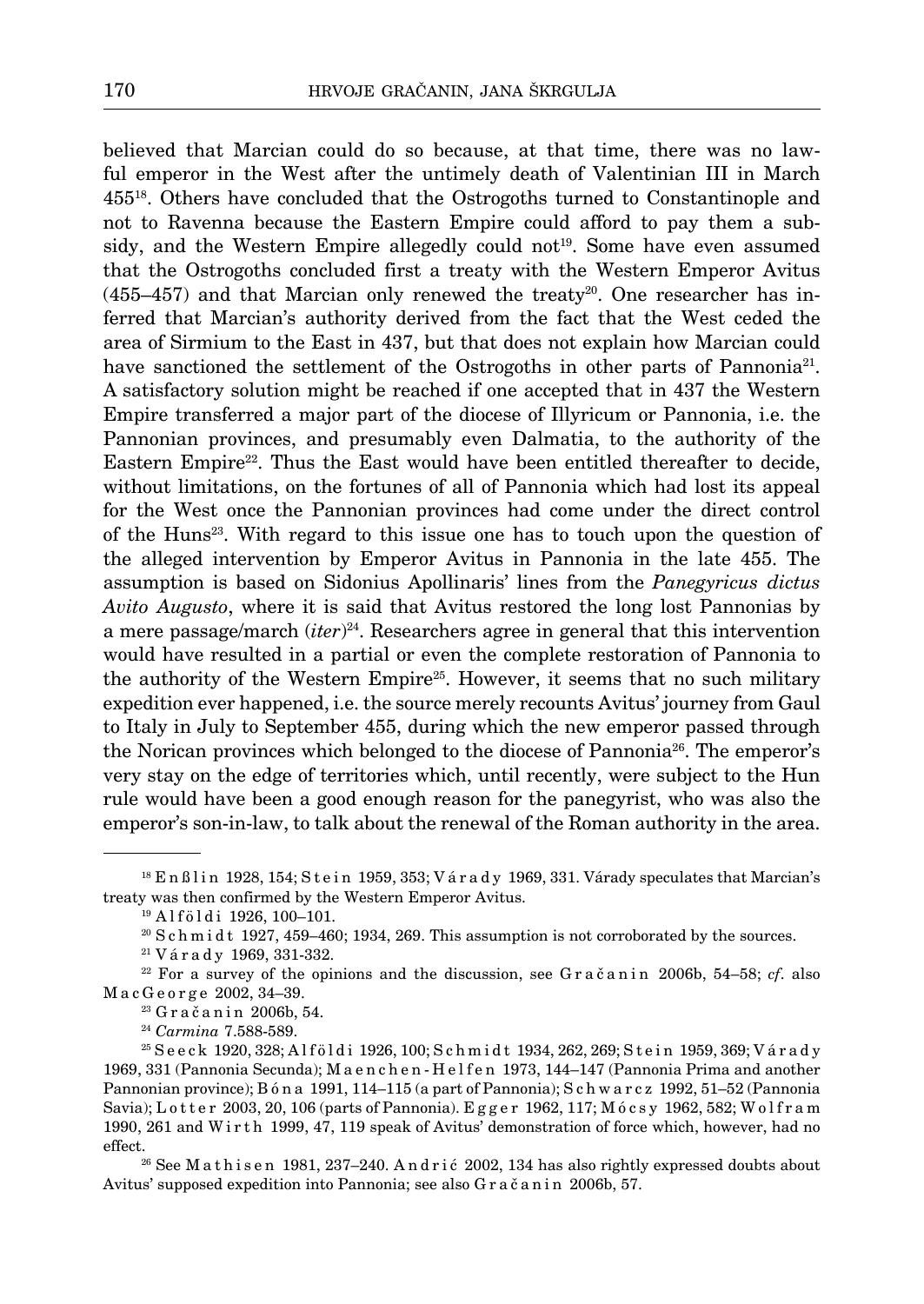The second research problem is related to the dating of the federate treaty, which varies between  $455$  and  $456<sup>27</sup>$ . If one accepts that the battle at the river Nedao was fought sometime in 454, it is reasonable to assume that the treaty was concluded the following year, making for the time needed for the various groups to establish themselves in the Carpathian Basin, after which the Romans, just closely watching for the time being, could engage in the power plays with them. Valamir's Ostrogoths presumably moved into Pannonia shortly after the battle of Nedao since they were on the defeated side, and may have felt the vicinity of the victorious Gepids, who took possession of the central parts of the Hun state, as dangerous. The Gepids soon concluded a treaty with the Empire, and the Ostrogoths, too, needed the imperial sanction, especially since they entered the territory upon which the Romans laid their claims. Moreover, Marcian was certainly keen on striking deals with powerful barbarian groups which had exploited the collapse of the Hunnic state in order to secure the Danube frontier, i.e. the prefecture of Illyricum and the diocese of Thrace<sup>28</sup>.

The third research problem is related to the location of the Ostrogothic federates. According to Jordanes, the Ostrogoths settled in three distinct groups: the supreme king Valamir established himself between the rivers *Scarniunga* and *Aqua nigra*, Thiudimir around the lake *Pelso* (the Balaton), and Vidimir between the previous two<sup>29</sup>. The sequence in which the Ostrogothic rulers are mentioned in the source obviously corresponds to their status and age, i.e. it goes from the oldest and highest in ranking to the youngest and lowest in ranking. In older historiography it had been thought that the description starts with the position of the northernmost group, i.e. that the *Scarniunga* and the *Aqua nigra* match the Leitha and the Rába respectively, the right-side tributaries of the Danube in modern Austria and Hungary, and this opinion has carved its way into the modern historiography, too<sup>30</sup>. This would mean that the Ostrogoths only settled Pannonia north of the Drava, and that southern Pannonia remained out of their immediate reach. However, such a possibility is contradicted by the explicit testimony of the written sources. Jordanes records in one of his passages in the *Getica*

 $^{27}$  Advocates of 455 included S c h m i d t 1927, 459; 1934, 269; V á r a d y 1969, 331; B u r n s 1984, 52; S c h w a r c z 1992, 53, and for 456 A l f ö l d i 1926, 100; E n ß l i n 1928, 153; Š a š e l 1979, 131 (see also Š a š e l 1992, 752); P o h l 1980, 264; B ó n a 1991, 208. W o l f r a m 1990, 261 says that the Ostrogothic settlement in Pannonia, with Marcian's approval, must have happened before the late January 457 at the latest when the emperor was dead. Similarly, Mirković 1968, 125-126 (before 457, but not necessarily after 455). A n d r i ć 2002, 134 has left the question open whether or not the Ostrogoths were already settled in Pannonia in 455.

<sup>&</sup>lt;sup>28</sup> See Wolfram 1990, 260-261.

<sup>29</sup> Jordanes, *Getica* 268.

<sup>&</sup>lt;sup>30</sup> T o m a s c h e k 1896, 302; K e u n e 1923, 357. For the survey of older opinions, see Alf öldi 1926, 101, Footnotes 1–4. This notion was also advocated by S c h m i d t 1910, 126, but he revised it later (1934, 270). S a l a m o n, S ó s 1980, 402 think that Valamir's group lived between the Leitha and the Rába in the western part of Pannonia Prima, Vidimir's group probably between the Rába river and the Bakony Mountains in the northern part of Pannonia Valeria, and Thiudimir's group south and east of the two. Giustechi Conti 1994, 141 also says that the Ostrogoths were settled in Pannonia between the Danube and the Drava.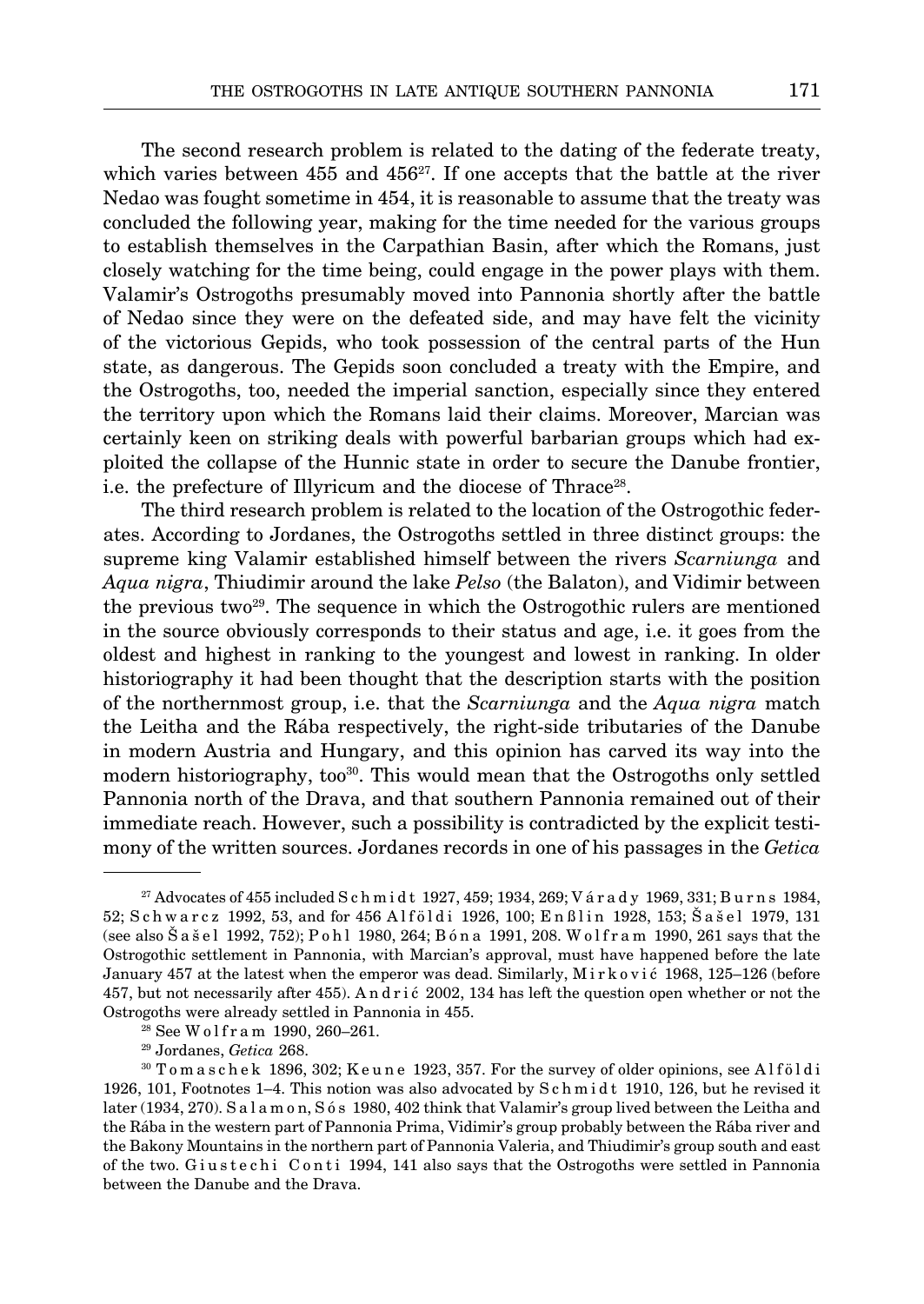that the Huns had attacked Valamir unbeknown to his brothers, which would be impossible if his group had been settled in the westernmost area, whereas the Huns had most probably come from the lower Danube region<sup>31</sup>. Eugippius talks of the Rugians' fear of the Ostrogoths whom he mentions as living in Pannonia (i.e. Pannonia Secunda and Valeria), and not close to Noricum which bordered Pannonia Prima<sup>32</sup>. Based on these accounts and other arguments, a hypothesis had been set forth that the *Scarniunga* and the *Aqua nigra* are to be looked for in southern Pannonia, that is, the geographical sequence of the Ostrogothic groups had been reversed: hence, Valamir's Ostrogoths would really be settled in southeastern rather than northwestern Pannonia<sup>33</sup>. Moreover, it has been suggested that the *Aqua nigra* is the modern Karašica, a river in Slavonia, that flows parallel to the Drava, into which it empties, and the *Scarniunga* is a watercourse in the Lower Sava basin34. Consequently, an objection has been raised as to why Jordanes would use the names of otherwise unknown rivers to mark the area under Valamir's rule, and not the Drava and Sava rivers which are well-known<sup>35</sup>. Some researchers have assumed that the Ostrogoths had expanded throughout Pannonia too36. This has incited the opinion that the name *Scarniunga* actually refers to the Alps, i.e. Alpine passes (*Carni iuga* = *Alpium iuga*), which would mean that the area under Valamir's control extended throughout the Sava region from Carniola to Syrmia37.

There seems to be no reason to doubt that Valamir's group was settled in southeastern Pannonia. The whole of Pannonia Savia could not have been in the possession of the Ostrogoths, neither the interior of Pannonia (Valeria)38. Next to the bulk of Pannonia Secunda (without, however, the areas south of the Sava), the Ostrogoths appear to have held directly the northeastern part of Pannonia Savia, the southeastern part of Pannonia Prima and the southern part of

<sup>36</sup> Schmidt 1927, 460; Enßlin 1928, 157; Mirković 1968, 122.

 $37$  M i r k o v i ć 1968, 124–125; 1971, 49; 2008, 100. According to this researcher, the Aqua nigra is a right-side tributary of the S a v a (1968, 124). This equating *Scarniunga* = *Carni iuga* = *Alpium iuga* assumes that the word *fluvios* (acc. plur.) at the end of Jordanes' sentence (*Getica* 268) must be rejected.

38 Jordanes (*Getica* 273) distinguishes between Savia (*Suavia*) and Pannonia where the Ostrogoths lived. *Cf.* Andrić 2002, 139; Lotter 2003, 105, Footnote 375. Jordanes (*Getica* 272) also mentions the Ostrogothic expedition against the Sadag(ar)es *qui interiorem Pannoniam possidebant*. V á r a d y 1969, 335; Š a š e l 1979, 130 (see also Š a š e l 1992, 751), and S c h w a r c z 1992, 59 locate the Sadag(ar) es in Valeria, north, i.e. northeast of the lake Balaton; S c h m i d t 1927, 460 and L o t t e r 1976, 202 believe that they lived west of the Balaton; Andrić 2002, 136-137 thinks that they inhabited the part of Pannonia next to Noricum. The Sadag(ar)es seem to have dwelled in Valeria, on the right bank of the Danube  $(cf.$  also  $W$  o  $1$  f  $r$  a m  $1990$ ,  $260$ ).

<sup>31</sup> Jordanes, *Getica* 268.

<sup>32</sup> E u g i p p i u s, *Vita s. Severini* 5.1.

 $33$  Alföldi 1926, 101–104. This is accepted by Stein 1959, 353 and Egger 1962, 117. Maen c h e n - H e l f e n 1973, 156–157 has also believed that Alföldi was, in essence, right.

<sup>34</sup> A l f ö l d i 1926, 103–104; S c h m i d t 1934, 270. *Cf*. also W o l f r a m 1990, 262 and S c h w a r c z 1992, 53 (*Aqua nigra Crna voda* = Karašica, *Scarniunga* = Jarčina, a stream in eastern Syrmia); L o t t e r 2003, 106 (*Aqua nigra* = Karašica, *Scarniunga* = the Lonja-Čazma-Kamešnica-Glogovnica river system).

 $35$  S c h m i d t 1927, 460, with E n ß l i n 1928, 156 (Valamir's group was settled in the north, 1928, 158).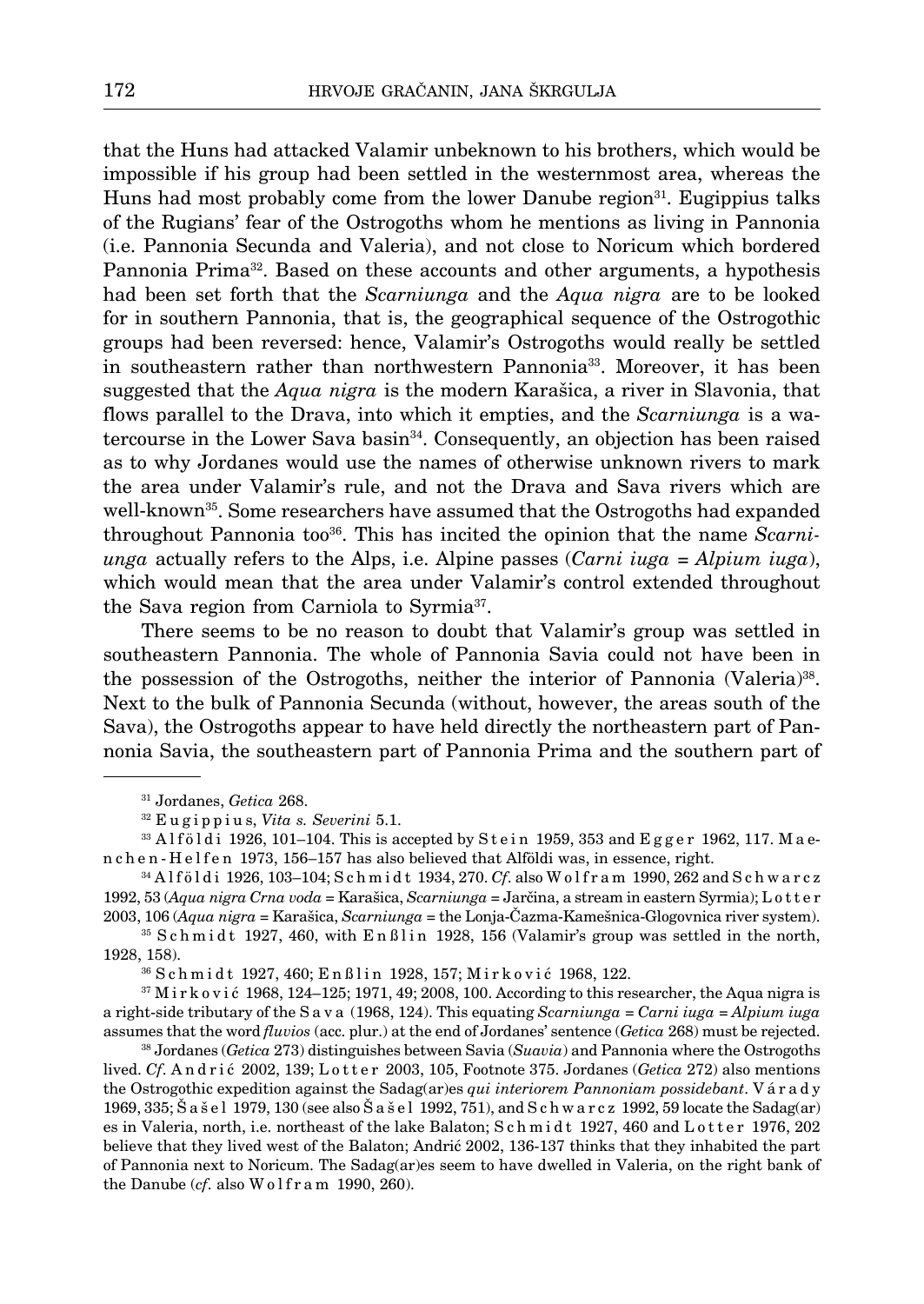Valeria39. However, their influence must have extended over a larger area, and in the later wars and campaigns as described by Jordanes they are very likely to have expanded the area under their immediate control<sup>40</sup>. As regards to the rivers that defined the outer edges of the area controlled by Valamir, the objection as to their insignificance may be removed if one accepts that Jordanes' geographical references were only a summary from a much more extensive account, i.e. the now lost history of the Goths by Cassiodorus, where this was described with more details<sup>41</sup>.

Probably the same year in which they concluded the federate treaty with Marcian, i.e. in 455, the Ostrogoths were suddenly attacked by the Huns who seem to have arrived from the lower Danube region<sup>42</sup>. The battle which by Jordanes' account ended in the Huns' defeat was probably fought in the eastern part of Valamir's domain, i.e. in eastern Slavonia or Syrmia. Soon thereafter, the Ostrogoths turned against the eastern Illyrian provinces being unsatisfied with how they were treated by the new Eastern Roman government (Marcian had been succeeded by Leo I in the early  $457<sup>43</sup>$ . According to the prevalent scholarly

S c h m i d t 1934, 272; V á r a d y 1969, 333; B ó n a 1987, 119; W o l f r a m 1990, 262 and L o t t e r 2003, 105 opt for 456. Heather 1994, 246 dates the attack to 453/4, and  $En Blin 1947$ , 12 and  $Bóna$ 1991, 208 to the winter of  $456/7$ . J in K im 2013, 114, 117-118 believes that Jordanes distorted the facts and that there was only one attack against the Ostrogoths by the Huns, the one in the mid-460's. The testimony for the treaty is provided by Jordanes, *Getica* 268. *Cf*. P o h l 1980, 264; W o l f r a m 1990, 262; S c h w a r c z 1992, 53. It is worth noting that Jordanes claims that Valamir was attacked "unbeknown to his brothers" (*ignarisque aliis fratribus*), which only corresponds to the view that the Gothic groups were settled separately over a larger area without immediate connections between them. The Huns seem to have arrived from the area between the Pruth, the Dniester, the Danube and the Black Sea (*cf*. S c h w a r c z 1992, 54), since Jordanes (*Getica* 266) says that Attila's son Ernac settled in the farthest section of Scythia Minor, the Roman province in the south easternmost part of the diocese of Thrace, whereas his relatives Ementzur and Ultzindur settled in Dacia Ripensis. M i r k o v i ć 1968, 123 and B u r n s 1984, 53 claim that the Huns who attacked the Goths came from Dacia Ripensis, but Jordanes clearly states that the attack was conducted by Attila's sons Dengizich-Dintzic and Ernac who are seen to operate together on another occasion (Priscus, fr. 46 Blockley; *cf*. B ó n a 1991, 208).

43 As reasons for this invasion, Jordanes (*Getica* 270) cites the delayed delivery of the usual gifts and the status Theoderic Strabo, the leader of the Thracian Goths, enjoyed at the court (here, however, Jordanes seems to have anticipated Strabo's pre-eminent position; *cf*. H e a t h e r 1994, 248). Priscus, fr. 37, 5–6 Blockley says that Valamir explained to the Eastern Roman envoys that he was driven to war by a lack of necessities.

<sup>39</sup> W o l f r a m 1990, 262; A n d r i ć 2002, 135; L o t t e r 2003, 106. Š a š e l 1979, 131 (see also Š a š e l 1992, 752) has Vidimir in Syrmia, Thiudimer in the vicinity of the Balaton, and Vidimir in Slavonia. To mičić 2000, 269 believes that the Ostrogoths were settled in Syrmia, Slavonia and Baranya and are supposed to have extended into the area between the Karašica and the *Scarniunga* in 456 and later into Panonnia Savia as well.

<sup>40</sup> P o h l 1980, 263 believes that the Ostrogoths controlled the Middle Danube area from Vindobona to Singidunum, and W o l f r a m 1990, 261 claims that they were probably in charge of the entire area from the Morava valley to the river Enns in Noricum Mediterraneum, with the provinces between Sirmium and Vindobona directly granted to them. M i r k o v i c 1968, 122, too, thinks that Sirmium and Vindobona were borders of the area held by the Ostrogoths. It seems, however, that the Ostrogoths gradually spread their influence, and that their expansion was a result of independent actions.<br><sup>41</sup> Cf. Andrić 2002, 136; Gračanin 2005, 463.<br><sup>42</sup> For the date of the Hun attack, see M a enchen-Helfen 1973, 158; Sc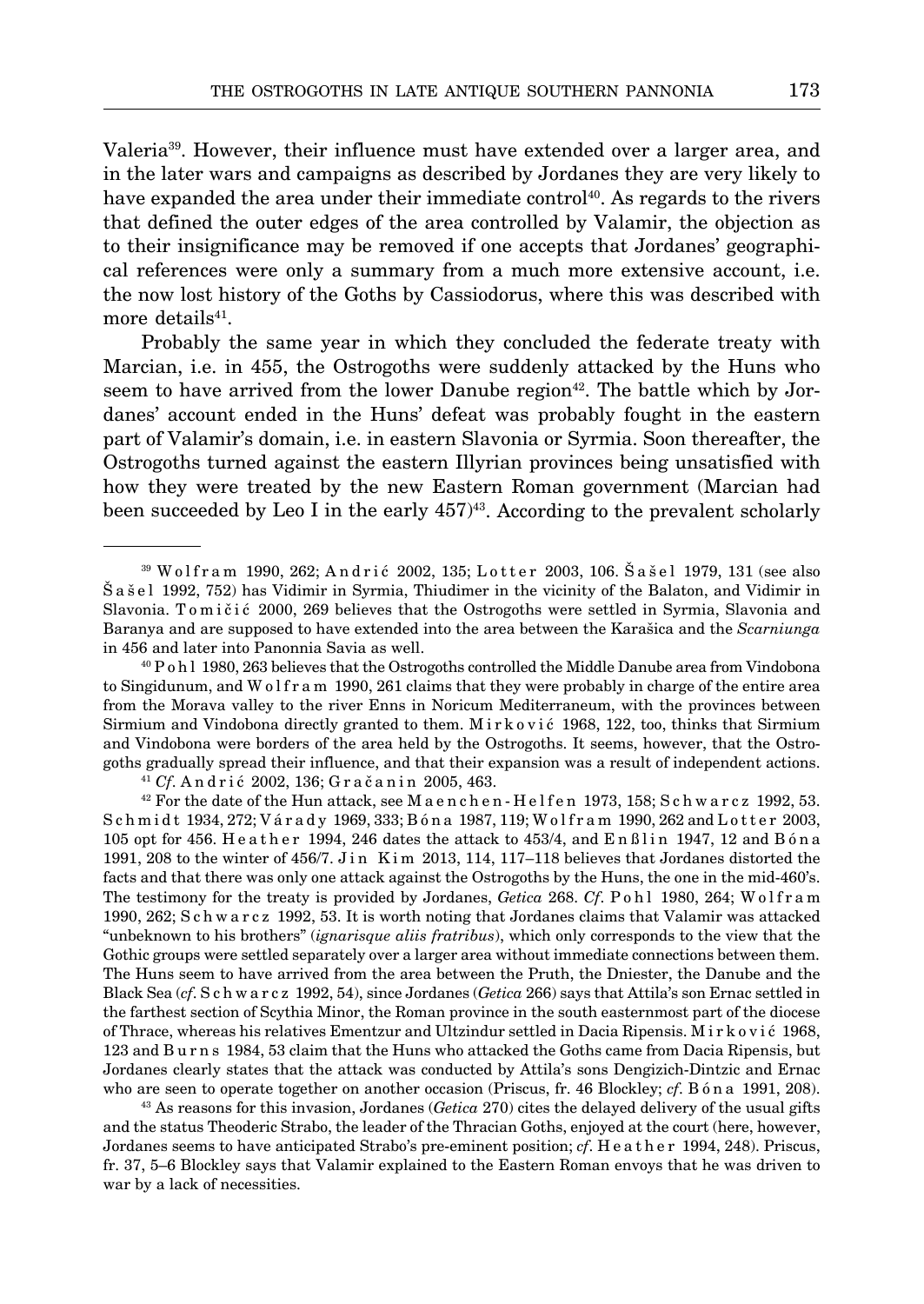opinion, the Goths invaded the prefecture of Illyricum in 45944. In 458, the relations between the Ostrogoths and the Eastern Romans were still peaceful given that the Western Roman emperor Majorian (457–461) was recruiting troops in the Middle Danube area among the Pannonians and various barbarian peoples, among which the Ostrogoths are also mentioned<sup>45</sup>. Around the same time, in 458, the relics of the martyred Saint Anastasia were translated from Sirmium to Constantinople, which could not have happened without the Ostrogoths' consent since they controlled the town and, on the strength of the same argument, if there had been an open breach in good relations between them and the Eastern Romans46. The starting point of the attack seems to have been Sirmium, and the Ostrogoths appear to have penetrated deep into the Roman territory<sup>47</sup>. The war, which did not seem to have entailed much or even continuous fighting, ended in the renewal of the federate treaty and the payment of an annual subsidy of 300 pounds of gold48. The date of the new treaty is not known, but the year 461 seems likely<sup>49</sup>.

45 Sidonius Apollinaris, *Panegyricus dictus Maioriano Augusto* (= *Carmina*, 5.477). Majorian was preparing to move against the Vandals and he must have received a permission for the recruitment from the Eastern Roman court given as he also enjoyed partial recognition of his imperial status in the West by Constantinople (*cf.* G r a č a n i n 2006b, 58). L o t t e r 2003, 107 claims that the relations between the two parts of the Empire were tense then, which does not seem justified.

46 M a e n c h e n - H e l f e n 1973, 162; B r a t o ž 1990, 547; A n d r i ć 2002, 136; Lotter 2003, 165.

337–338; P o h l 1980, 265; W o l f r a m 1990, 263; S c h w a r c z 1992, 57; H e a t h e r 1994, 247. L o t t e r 2003, 108 claims that Emperor Leo I was induced to stop the subsidy to the Ostrogoths due to the good relations of Majorian with the Danubian barbarians, which cannot be corroborated. For finds of Leo I's coins in Pannonia, see B u d a j, P r o h á s z k a 2011.

 $49$  P o h l 1980, 265 and S c h w a r c z 1992, 57 seem to date the end of hostilities and the treaty to  $459$ , Andrić 2002, 136 has  $459$  and Wolfram 1990, 263  $459/60$ . On the other hand, Lippold 1987, 207 is more inclined to 460/1, while M a e n c h e n - H e l f e n 1973, 164 and J in K im 2013, 114 opt for 461. B l o c k l e y 1983, 394 says that the fighting continued from 459 to 461, and B ó n a 1987, 119 dates the fighting to 459/60. B u r n s 1984, 56 thinks that the hostilities only began in 461. The later date of the peace and the treaty seems more likely since Theoderic the Amal was simultaneously sent to Constantinople as a hostage, where he spent the next ten years (Jordanes, *Getica*, 271, 281), and it is usually thought that he returned to Pannonia in 470 (Schwarcz 1992, 60; Giustechi

<sup>44</sup> The date of the war is based on the entry in the *Auctarium Epitomae Vaticanae ad Prosper Tiro* (*cf. Auctarium Epitomae* a. 459): *Valamer Durracium intravit*. Jordanes (*Getica* 270) is imprecise, saying that the Ostrogoths sent an embassy to Emperor Marcian concerning the delayed annual gifts *post tempus non multum* following the Hun attack against Valamir and adding that they attacked Illyricum *ilico*. The *Auctarium* entry refers in part to later times (the conquest of Dyrrachium in 479; *cf*. H e a t h e r 1994, 247, Footnote No. 18), and, by Valamir, may have even meant Theoderic the Amal since other sources call him Valamir's son (see infra note 67), which would indicate that the episode is completely misplaced chronologically, thus the year 459 is the most logical solution since it seems that, in 458, there still was peace. S c h m i d t 1934, 272; W o l f r a m 1990, 263; S c h w a r c z 1992, 57 and G i u s t e c h i C o n t i 1994, 141 accept the conquest of Dyrrachium in 459 (Giustechi Conti even says that the Ostrogoths simultaneously attacked the area between the Sava and the Drava, which does not make much sense). *Cf.* also Jin Kim 2013, 114.

<sup>47</sup> Jordanes (*Getica* 271) says that the Ostrogoths laid waste to *pene totum Illyricum*. M i r k o v i ć 1971, 49 assumes that Valamir resided in Sirmium (omitted in Mirković 2008), which does not seem far-fetched even if there is no evidence for it. Sirmium was once a frequented imperial residence, and one has only to remember that the Gepidic kings resided there. 48 Jordanes, *Getica* 271; Priscus, fr. 37 Blockley. *Cf*. S c h m i d t 1934, 272–273; V á r a d y 1969,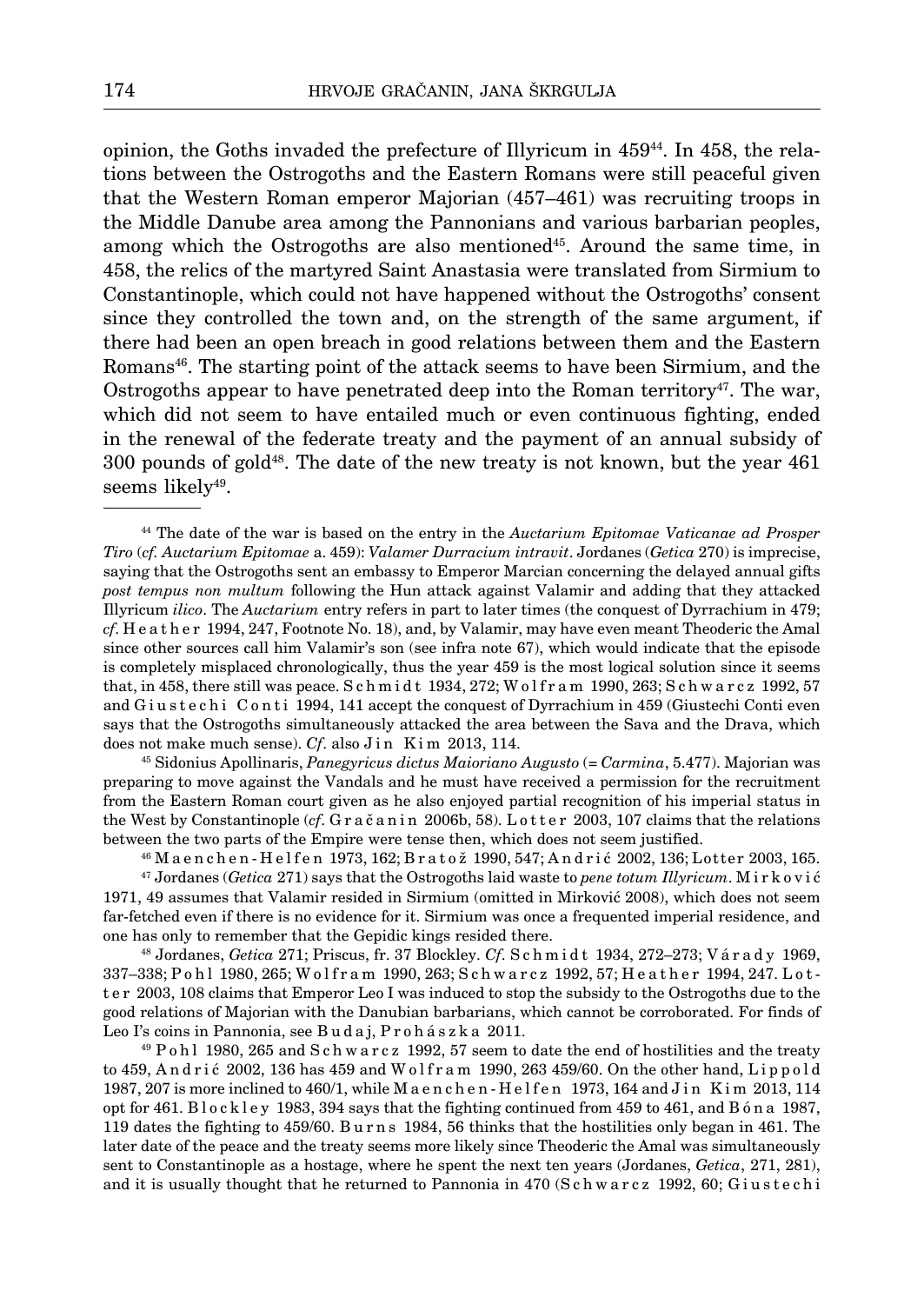After they had thus secured their back, the Ostrogoths turned their attention to consolidating and extending their authority to the northwest and the northeast. By their aggressive moves they seem to have provoked the Huns'response, sometime in the mid-460's (by 466 at the latest), when Attila's son Dengizich-Dintzic attacked Bassianae on the south easternmost edge of Pannonia Secunda and ravaged the town's environs<sup>50</sup>. The Ostrogoths discontinued their campaign against the Sadag(ar)es and counter-attacked and defeated the Huns expelling them for good<sup>51</sup>. After this victory, in 467, the Ostrogoths extended their influence into the Norican provinces and caused trouble for the Rugians and the local inhabitants52. The Ostrogothic actions may have provoked the Suevi settled north of the middle Danube and, apparently in 467, their king Hunimund ventured on a long inroad that led them through western Pannonia into Dalmatia53. Since at that time the influential military commander Marcellinus of Dalmatia was absent from the province, the Suevi may have been trying to make use of his absence and, simultaneously, testing perhaps the real strength of the Ostrogoths since they must have known that they would have to traverse the area controlled by the Ostrogoths<sup>54</sup>. It is, however, equally possible that the Suevi were induced to attack Dalmatia by the powerful *magister militum* Ricimer who deemed Marcellinus as his main rival and it is known that Ricimer was, through his father, of Suevic descent and, through, his mother, of Visigothic royal lineage55. To add to these speculations, Marcellinus may have recruited his troops among the Ostrogoths if they are the Scythians mentioned by Priscus of Panium who were bribed by Ricimer to abandon Marcellinus in Sicily in 461, and Ricimer may have intervened against the Ostrogoths when they attacked Noricum in 467<sup>56</sup>. Thus the Suevi may have also been employed by Ricimer to keep the Ostrogoths in check<sup>57</sup>. Be that as it may, Jordanes narrates that the Suevi, on their way to Dalmatia, encountered some cattle owned by the Ostrogoths that roamed the

52 Schmidt 1934, 120; Pohl 1980, 266; Lotter 1989, 37; Schwarcz 1992, 59.

 $53$  On the settlement of the Suevi, see V árady 1969, 339; P o h l 1980, 263, 275. L otter 1968, 279–284 believes that these Suevi are the ones settled in Pannonia Prima since the late 4th century. Jordanes (*Getica* 273) provides the only testimony for the Suevic inroad into Dalmatia.

<sup>54</sup> *Cf*. Bury 1958, 334–335; Stein 1959, 387–388, and also Lotter 2003, 110, Footnote 395.

 $55$  On the rivalry between Ricimer and Marcellinus, see M a c G e o r g e  $2002$ ,  $59-60$ .

<sup>56</sup> For Marcellinus' failure in Sicily, see Priscus, fr. 38.1 Blockley. That these Scythians were the Ostrogoths has been maintained by Blockley 1983, 395, Footnote 147 and Demandt 2007, 208, Footnote 25. For Ricimer's move against the Ostrogoths in Noricum, see Sidonius Apollinaris, *Panegyricus dictus Anthemio Augusto bis consuli* (= *Carmina* 2.377), with M a c G e o r g e 2002, 231.

 $57$  J in K im 2013, 117–118, who offers quite a different reconstruction of events as expounded by Jordanes, believes that the Sciri joined the Huns against the Ostrogoths.

Conti 1994, 141; Gračanin 2006a, 102; 2011, 85) or 471 (Burns 1984, 56; Heather 1994, 246, Footnote 15), even though W o l f r a m 1990, 267 and L o t t e r  $2003$ , 115–116 move the date to 469/70 and 469 respectively.

<sup>50</sup> Jordanes, *Getica* 272.

<sup>51</sup> Jordanes, *Getica* 273. *Cf*. S c h m i d t 1934, 274; T h o m p s o n 1948, 156; T h o m p s o n, H e a t h er 1996, 171-172; Dušanić 1967, 74; Maenchen-Helfen 1973, 162-165; 1978, 122-124; Wolfram 1990, 264; Bóna 1991, 208–209; Schwarcz 1992, 59; Lotter 2003, 109.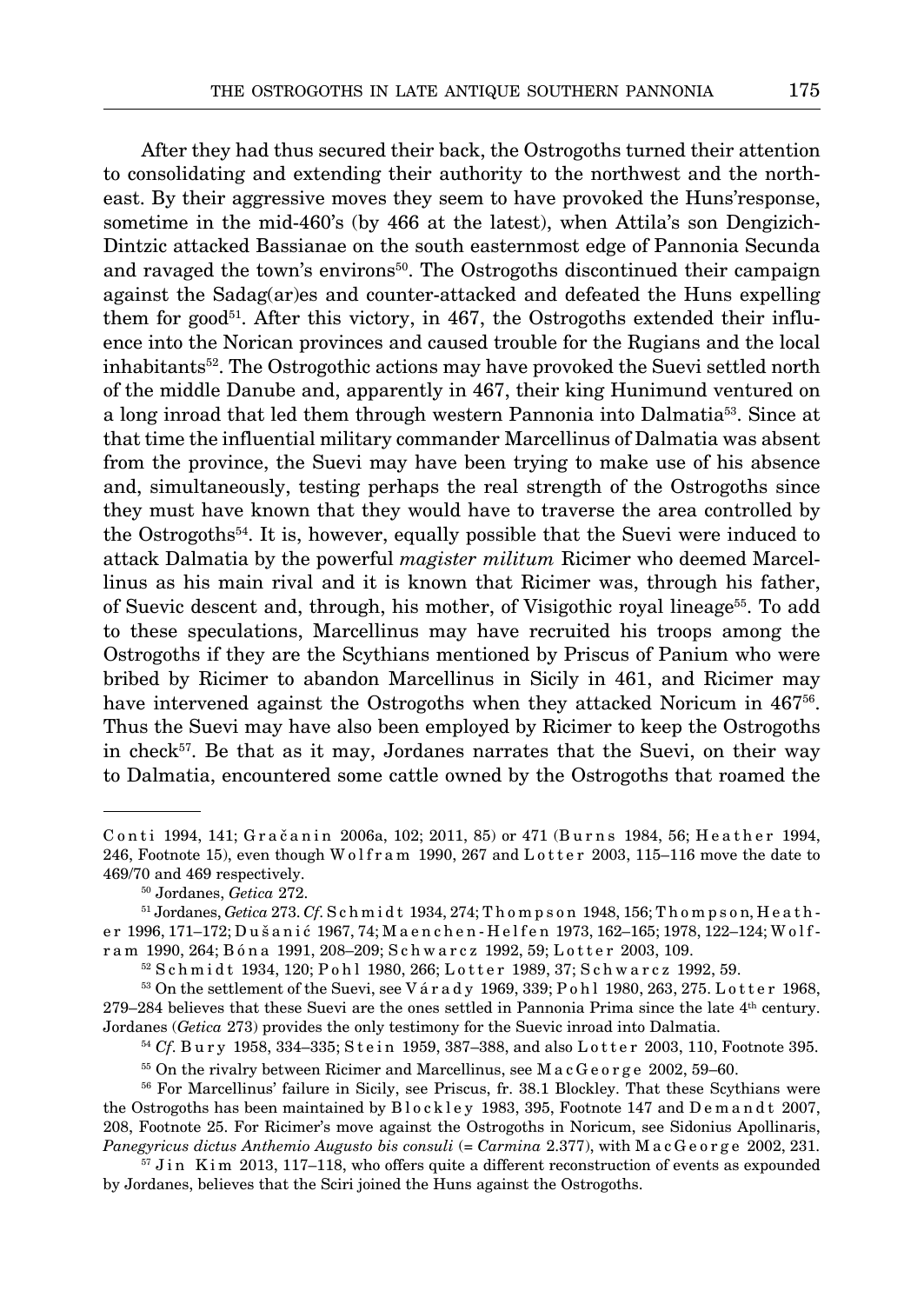fields freely58. However, on their return, they were attacked and defeated by Thiudimir who apparently even captured Hunimund and forced him to a treaty59.

According to Jordanes, the treaty was not to last and Hunimund is next found conspiring against the Ostrogoths with the Sciri who were settled in the region between the Danube and the Tisza<sup>60</sup>. Probably in  $468$ , the Sciri crossed the Danube and attacked the Ostrogothic Pannonia whether it be Valamir's area or somewhat to the north. Valamir moved against the invaders presumably in the capacity of the supreme king and, although he was killed in the ensuing battle, the Ostrogoths are said by Jordanes to have won the upper hand and decimated their enemies<sup>61</sup>. Such a complete Ostrogothic victory is not very likely since Priscus records that both sides sought assistance from Emperor Leo I and he chose to support the Sciri ordering the *magister militum* of Illyricum to send them appropriate help, which probably boiled down to down to bringing the reinforcements to the frontier fortifications in Moesia Prima62.

Valamir was succeeded as the supreme king by his brother Thiudimir. In the meantime, the Suevi formed, together with the Sciri, Sarmatians, Gepids, Rugians, and possibly even the Heruli, a large anti-Gothic coalition<sup>63</sup>. The battle fought at the unidentified river *Bolia* in Pannonia presumably in 469 is said by Jordanes to have been a bloody success for the Ostrogoths<sup>64</sup>. It was followed by

59 Jordanes, *Getica* 273-274. *Cf*. S c h m i d t 1934, 274–275; 1938, 186; V á r a d y 1969, 339; Wolfram 1990, 264; Andrić 2002, 136-137; Lotter 2003, 110.

<sup>60</sup> *Cf*. A l f ö l d i 1926, 103; B ó n a 1971, 277; P o h l 1980, 263, 273; K i s s 1983, 95–96; S c h w a r c z 1992, 60. Jordanes (*Getica* 275) says that the Sciri *tunc super Danubium consedebant*, by which he is likely to mean the stretch of the Danube between the mouth of the Drava and the Tisza (thus V ar a d y 1969, 339). S c h m i d t 1934, 98 has them settled in the area between the river Váh (Waag) and the Lesser Carpathians, and Š a š e l 1979, 130 (see also Š a š e l 1992, 751), in the area between the Váh and the Ipel' (Ipoly, Eipel), along the Danube. C s a l l á n y 1961, 311 sees them in the area northwest of the Upper Tisza, i.e. northeast of the bend of the Danube. B l o c k l e y 1983, 396–397 believes that the Sciri who attacked the Ostrogoths were the same who, with the Roman permission, settled Moesia Secunda and Scythia Minor.

<sup>61</sup> Jordanes, *Getica* 275–276. That Valamir moved against the Sciri as the supreme king is claimed by Lotter 1968, 286; Mirković 1968, 123. A different opinion is expressed by Wolfram 1990, 265; Schwarcz 1992, 60. Jin Kim 2013, 118 dates Valamir's demise to 465/6.

62 Priscus, fr. 45 Blockley. *Cf*. H e a t h e r 1994, 248; L o t t e r 2003, 110; S c h m i d t 1934, 275; P o h l 1980, 266; W o l f r a m 1990, 265; S c h w a r c z 1992, 60 bring this information in connection with the battle at the river *Bolia*.

63 Jordanes, *Getica* 277. The name of Alaric whom Jordanes mentions along with Hunimund as king of the Suevi seems to point rather to the Heruli. *Cf.* S ch m i dt 1934, 275; P o h l 1980, 266; Wolfram 1990, 265; Schwarcz 1992, 60; Lotter 2003, 111.

64 Jordanes, *Getica* 277–278. The river *Bolia* is often identified with the Ipel' (*cf*. P o h l 1980, 266; W olfram 1990, 265; S c h w a r c z 1992, 60; L otter 2003, 111; S c h m i d t 1934, 275 and V á r a d y 1969, 339–340 gloss over the problem of identification).

<sup>&</sup>lt;sup>58</sup> Based on the Suevi passing through Pannonia to get to Dalmatia and their capture of the cattle owned by the Ostrogoths, M i r k o v i ć 1968, 123 claims that the Ostrogoths held Pannonia Savia too. Since, on the way back, they were attacked by Thiudimir, it is reasonable to conclude that it was his Ostrogoths' cattle that the Suevi took. As Thiudimir's group was settled around the Balaton, this makes it much more likely for the Suevi to have seized the cattle in Pannonia Prima and not in Pannonia Savia. And ri ć 2002, 139, too, believes that this information cannot be used as evidence for a (major) Ostrogothic presence in Pannonia Savia.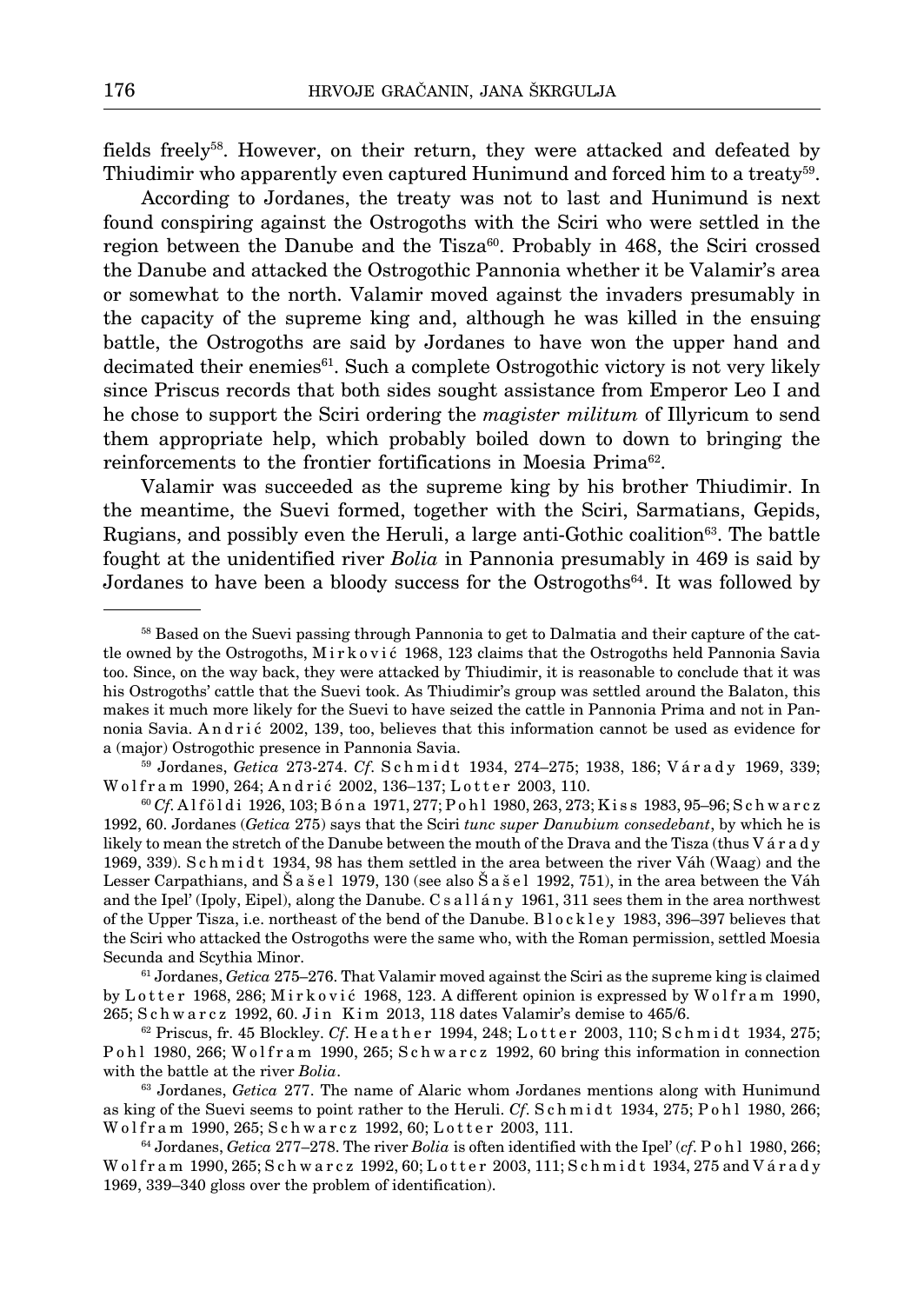Thiudimir's punitive expedition against the Suevic king Hunimund who had to flee to the Alamanni on the Upper Danube, while the majority of the Suevi must have remained in their territory but were forced to acknowledge the Ostrogothic dominance65. The Ostrogothic victory may have persuaded Emperor Leo I to send Thiudimir's son Theoderic back to his father from Constantinople in 470 (or 471). The young Ostrogoth had been raised in the Greco-Roman environment of the Eastern Roman capital and exposed to its cultural and ideological influences and thus, perhaps, was thought to be inclined to ensure that his father would remain on friendly terms with the Empire<sup>66</sup>. Theoderic seems to have taken over his uncle Valamir's domain in Pannonia Secunda, which could explain why the Eastern Roman sources often call him erroneously Valamir's son<sup>67</sup>. Jordanes has Theoderic engaged, soon after his return, in a conflict with the Sarmatians who had previously captured Singidunum in Moesia Prima but were now defeated and expelled from the town which was next seized by the Ostrogoths<sup>68</sup>. Theoderic presumably mounted his expedition from Sirmium, and his action was perhaps sanctioned by the Eastern Roman court, but he did not restore Singidunum to the imperial control, since the possession of the town offered the Ostrogoths a foothold on the Eastern Roman territory and an easier access to Moesia Prima. This might indicate that the Ostrogoths were by this time already planning to leave Pannonia. If we are to believe Jordanes, they were increasingly dissatisfied with their Pannonian prospects since the spoils taken from the neighbouring peoples diminished and, understandably, the opportunities to acquire more by war were becoming less and less, and they began to suffer from a lack of necessities, which made the quitting of Pannonia and seeking fortune elsewhere an attractive solution<sup>69</sup>. To be sure, the fact that they had to struggle constantly with other groups for dominance in the Middle Danube area must have had something to do with their decision, too. They were clearly aware of how well the leaders of the Thracian Goths were doing for themselves on the Eastern Roman soil, and general circumstances in both parts of the Empire seemed favourable for such

<sup>65</sup> Jordanes, *Getica* 280–281. *Cf*. S c h m i d t 1934, 276; V á r a d y 1969, 340; P o h l 1980, 266–267; W olfram 1990, 267; Lotter 1968, 291-293; 2003, 111-112. On the localization of the Alamanni in the  $5<sup>th</sup>$  century, see L otter 1989, 50–54; G e u e n i c h, K e l l e r 1989, 143–146.

 $^{66}$  Cf. En ßlin 1947, 35; Lotter 2003, 115. In Gračanin 2011, 85 it is proposed also that the emperor's move may have been a manoeuvre to secure the support of the Ostrogoths as a counterbalance against the Thracian Goths who were allied with Flavius Ardaburius Aspar the all-powerful *magister militum* at the Eastern Roman court and a thorn in Leo's side. This seems far-fetched, although the Ostrogoths were perhaps perceived by Leo as a potential reserve of troops should the necessity arise. On the relations between the Thracian Goths and Aspar, see H e a t h e r 1994, 253-263.

<sup>67</sup> *Cf*. Marcellinus, a. 482.2: *Theodoricus cognomento Valamer*; Malchus, fr. 15, 6–7, 18.1, 2, 18.2, 3, 18.3, 3, 17, 41, 18.4, 3, 20, fr. 20.1, 63, 88 Blockley: Θευδέριχος ο του Βαλαμείρου παις; John Malalas, 18.46 Thurn: Θευδερίχος ο Ούαλεμεριακός; John of Antioch, fr. 234.4, 13 Mariev: Θευδέριχος  $\delta$  Ούαλίμερος; Theophanes, A.M. 5977 (130, 32): Θευδέριχος ο Ούαλάμερος.

<sup>68</sup> Jordanes, *Getica* 282; *Cf*. S c h m i d t 1934, 277; E n ß l i n 1947, 36; V á r a d y 1969, 340; P o h l 1980, 267; Burns 1984, 56; Wolfram 1990, 267; Schwarcz 1992, 64–65; Lotter 2003, 115.

<sup>69</sup> Jordanes, *Getica* 283. *Cf*. also Priscus fr. 37, 5–6 Blockley for an earlier instance of "lack of necessities" that is said to have influenced the action of the Ostrogoths (see supra, Footnote 43).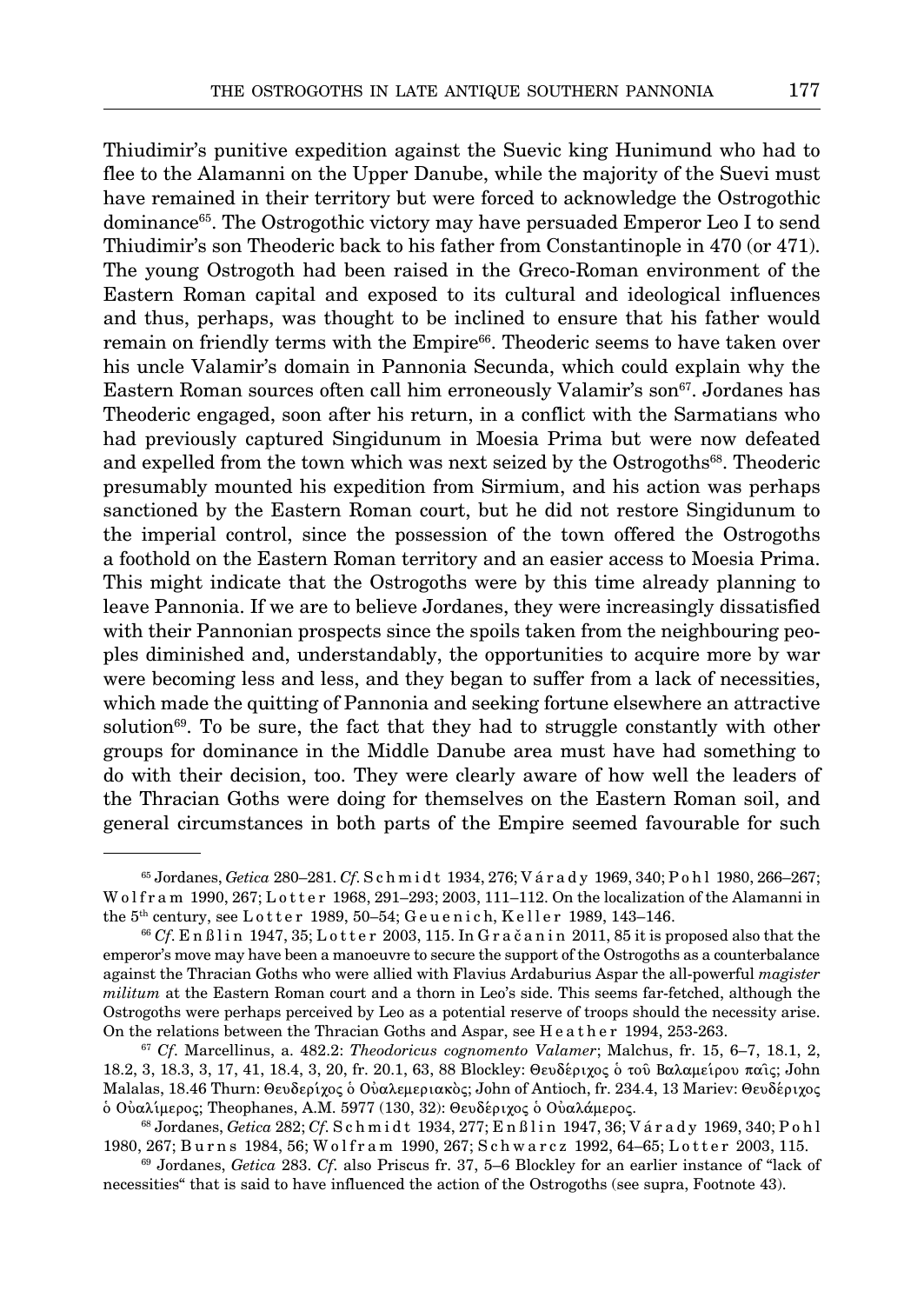an enterprise: the Eastern Empire was paralyzed by the ongoing rebellion of the Thracian Goths following Aspar's elimination in 471, and the Western Empire was in turmoil in the spring and summer of 472 due to the open conflict between Emperor Anthemius and Ricimer who himself died shortly after he had eliminated his rival<sup>70</sup>. In 473, as testified by Jordanes who dates the Ostrogothic move to the reign of the Western emperor Glycerius, the Ostrogoths finally departed from Pannonia71. One group was led by Vidimir into Italy, in all likelihood, along the Roman road in the Drava area, and the other group was headed by Thiudimir, together with his son Theoderic, and moved probably along the Roman road in the Sava area that led to Singidunum, the place where they must have crossed the river, threatening both the (recently vanquished) Sarmatians and the unspecified (but presumably Eastern Roman) soldiers, as the Ostrogoths entered the prefecture of Illyricum<sup>72</sup>. This was the end of the first period of the Ostrogothic rule in the former late Roman Pannonia.

# Theoderic's Ostrogoths in southern Pannonia

The Pannonian Goths spent full fifteen years in the Balkan provinces of the Eastern Empire, sometimes at war, sometimes at peace with the court at Constantinople73. In the end, Theoderic who propelled himself into position as the principal and, finally, the only leader of the Goths in the Eastern Empire after the death of his father Thiudimir (474), Theoderic Strabo (481) and Strabo's son Recitach (483), and the then Emperor Zeno (474-491) reached, by 488, an

 $70$  For H e a t h e r 2014, 23, it was Theoderic who convinced his father of "an unmissible opportunity" the situation in the Eastern Empire offered.

<sup>71</sup> Jordanes, *Getica* 283. Based on Jordanes' testimony it is usually taken that the Ostrogoths left Pannonia in 473 (*cf.* P o h l 1980, 267; Burns 1984, 56; B ó n a 1987, 120; W o l f r a m 1990, 268; Schwarcz 1992, 67; Heather 1994, 264; 1996, 154). However, Schmidt 1934, 277; Löwe 1961, 8 and V á r a d y 1969, 340 date the departure to 471; Š a š e l 1979, 131 to 472 (see also Š a š e l 1992, 752), and Lotter 1989, 42-43; 2003, 116-118 to 471/2, while Andrić 2002, 140 has 472 or 473. Prits ak 1995, 35 mentions 476, whereas Mirković 2011, 93 has 477, both of which is obviously a mistake.

<sup>72</sup> Jordanes, *Getica* 284–285. The testimony on Thiudimir's and Theoderic's campaign in Illyricum is provided by Jordanes (*Getica* 285–288). *Cf.* W olfram 1990, 269–270; S ch w a r c z 1992, 67–68; Heather 1994, 264–266; Tejral (2012, 124) assumes that not all Goths set out on the journey but that some remained in Pannonia, since, as he puts it, Theoderic's campaigns in the Balkans and Italy involved in particular warriors' retinues of the younger generation. As a corroboration for the residual presence of the Goths in the late  $5<sup>th</sup>$  century he lists fragments of the New Testament in the Gothic language and the writing on a lead tablet in grave No. 5 at Hács-Béndekpuszta, but these may actually belong to the time of the Ostrogoths' stay in Pannonia. This said, it is easily conceivable that too elderly and sickly persons to journey were left behind, even though this must not be overstated since, from what Jordanes has to say, it is clear that the Ostrogoths had no reason to remain in Pannonia. Furthermore, even Tejral says that the evidence that he adduces may only testify to the Gothic cultural influence. On a final point Tejral has failed to mention that there were two Gothic groups leaving Pannonia.

<sup>73</sup> *Cf*. S c h m i d t 1934, 278–288; W o l f r a m 1990, 270–278; H e a t h e r 1994, 272–305.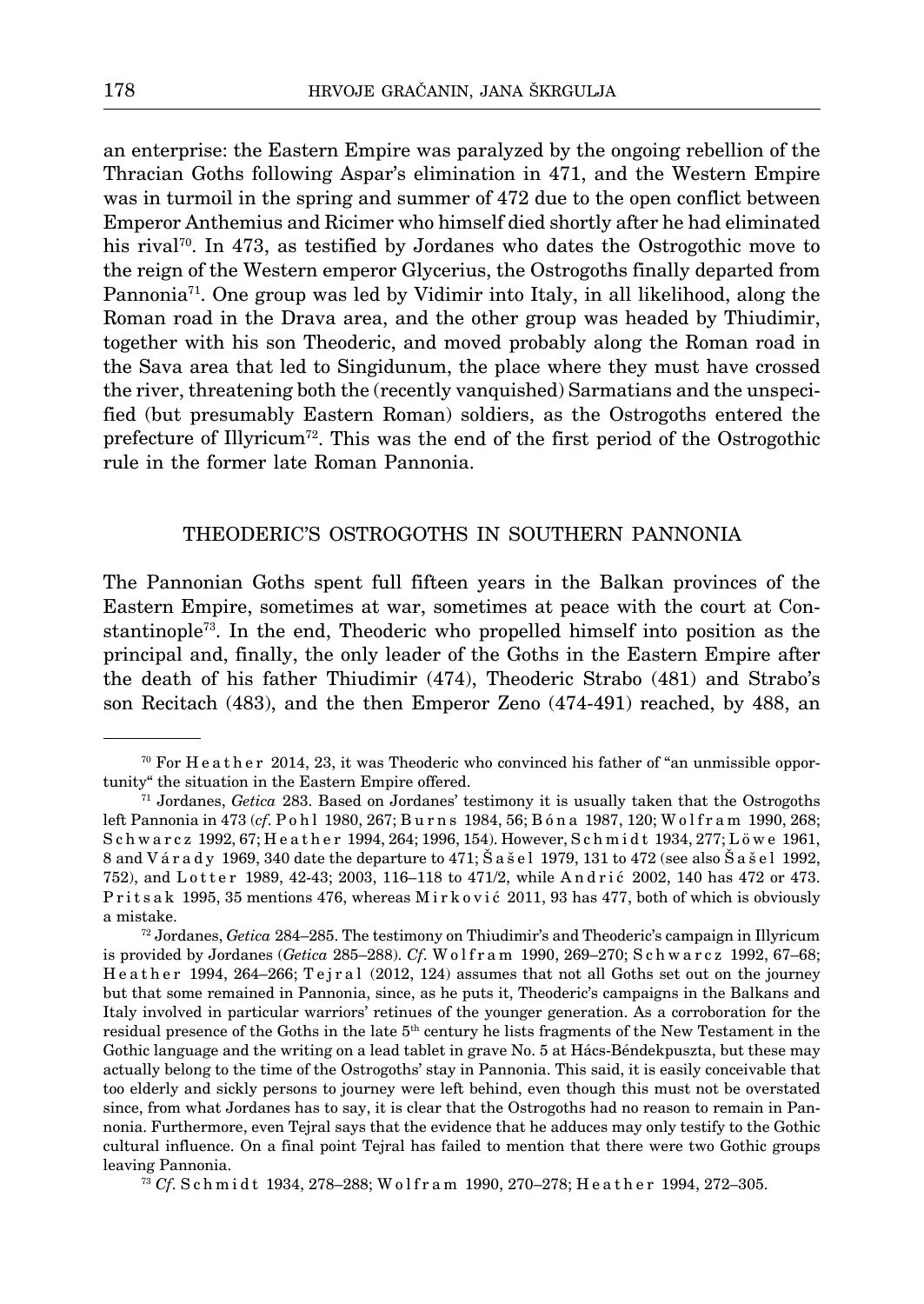agreement according to which the Goths were to leave Moesia Secunda where they were settled as federates, march on Italy and depose Odovacer. With this commission, Theoderic set off on a journey to Italy with his followers comprising of men, women and children<sup> $74$ </sup>. The scholarly opinions differ on when precisely the Goths left for Italy, but they must have arrived in southern Pannonia by the late autumn of 488, moving along the Roman road in the Danube area, which led from Novae (Svištov) to Singidunum<sup>75</sup>. At that time, the major part of the former Roman province of Pannonia Secunda, including the Sirmium area and the town itself, was under the Gepidic sway<sup>76</sup>. Sirmium was undoubtedly a stop on Theoderic's itinerary77. Since the sources do not mention any fighting in or around Sirmium it may be concluded that the Gepids retreated before the Ostrogoths, and these seem to have decided to spend the bitter winter cold in the Sirmium area, resting and recuperating after a long march. The Gepids, on the other hand, used the pause to strengthen their positions in the marshy river *Ulca* (modern Vuka) area, using the river as a sort of a defensive ditch, i.e. a moat78. The Gepidic decision to withdraw from Sirmium and to make their stand on a terrain more favourable for the defender must have been influenced by the Ostrogothic prevalence in numbers. The older historiography has, to some extent, questioned the identification of the *Ulca* with the Vuka basing on the assumption that the Ostrogoths marched towards Italy along the road in the Sava area and thus the *Ulca* must have been a tributary of the Sava<sup>79</sup>.

 $74$  That Theoderic's following included both warriors and non-combatants is clear from Ennodius, *Panegyricus dictus clementissimo regi Theoderico*, 72.28, with Marcellinus, a. 488.2 who says that Theoderic took with him *omnium suorum multitudo Gothorum*.

<sup>&</sup>lt;sup>75</sup> It is a fair assumption that the advance of the Gothic multitude was slow and lasted several months since it must have entailed various logistic difficulties (*cf*. L ö w e 1961, 13; Burns 1984, 65). Additional indication that the Gothic move may have started in the summer of 488 is perhaps offered by Marcellinus' *Chronicle* (a. 488.2), where it is dated by the consulate of Dynamius and Sifidius, but also by Indiction XI, which lasted from  $1<sup>st</sup>$  September 487 to 31<sup>st</sup> August 488. W o l f r a m 1990, 280 and S c h w a r c z 1992, 82 have dated the move to the late summer (after the harvest), and Gračanin 2006a, 104 to the early summer, i.e. June/July since it is taken that the move lasted "more months" (Footnote 124). Other scholars have dated the move to the autumn (*cf*. Diculescu 1923, 106; S ch midt 1934, 293; Bury 1958, 422; Dušanić 1967, 74; P ohl 1980, 29; Lippold 1987, 212; Giustechi Conti 1994, 144) or the autumn/winter (Heather 1994, 308; 1996, 218; *cf*. also M o o r h e a d 1997, 19). L o t t e r 2003 is somewhat contradictory since he first mentions the spring (p. 113) and then the autumn (p. 127). The move is erroneously dated to 489 by B ó n a 1987, 120 and To m i č i ć 2000, 272, presumably through an oversight (Tomičić even says a few lines below in his text that the battle between the Ostrogoths and the Gepids was fought in 488).

<sup>76</sup> For details on the Gepidic penetration and the presumable extent of their territory in Pannonia Secunda, see G r a č a n i n 2007, 9-15; 2011, 86-90. The Gepidic king resided in Sirmium.

<sup>77</sup> Jordanes, *Getica* 292.

<sup>78</sup> Ennodius, *Panegyricus dictus clementissimo regi Theoderico*, 7.28. There is also an opinion that the Gepids tried to check the Ostrogothic movement at Fossae near the modern village of Šašinovci east of Sremska Mitrovica (Sevin 1955, 128; Dautova-Ruševljan 1981a, 152), but this is not substantiated by the available sources.

<sup>&</sup>lt;sup>79</sup> Diculescu 1923, 109 (Sava), Schmidt 1910, 153 (Jelenica east of Sirmium); 1934, 294 (Sava); S c h ö n f e l d 1918, 822 (Jelenica); E n ß l i n 1947, 68 (Jelenica). S t e i n 1949, 55 also believes that Theoderic continued to move along the Sava.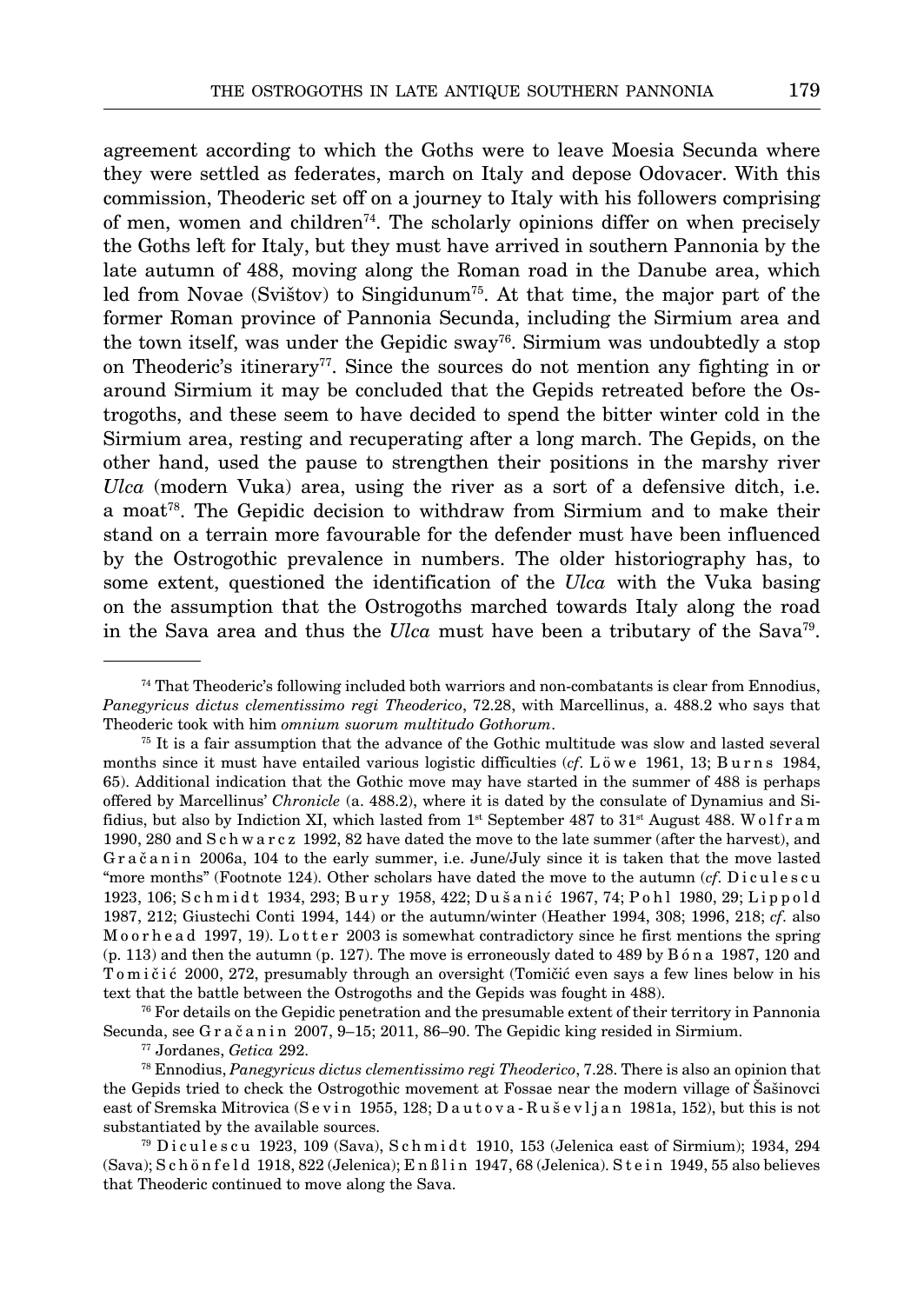However, the identification of the *Ulca* with the Vuka has come to prevail in the modern historiography, and the Ostrogoths undoubtedly used the Roman road along the Drava for their further advance<sup>80</sup>. As the winter approached its end Theoderic decided to remove the Gepidic threat, as the Gepids could have jeopardized his march by attacking the Ostrogoths from behind<sup>81</sup>. The need to resolve the situation was further intensified by the fact that the Ostrogothic supplies were running out<sup>82</sup> Ennodius reports that Theoderic first sent envoys to the Gepids requesting free passage and new supplies, which was denied, and then he prepared for the battle that was fought in the floodplain of the *Ulca* through which the *Ulca* ran, between Mursa (Osijek) and Cibalae (Vinkovci), presumably in February 48983. After the initial difficulties, and if Ennodius is to be believed, thanks to Theoderic's personal bravery, the Ostrogoths managed to break through the Gepidic defense line and seize their food supplies. The Gepidic king Traustila/Trapstila seems to have been killed in the fighting, and his son and successor Traseric concluded a peace with the Ostrogoths84. Soon afterwards, the Ostrogoths seem to have been compelled to repel an attack by the Sarmatians who were perhaps keen on exploiting the Ostrogothic exhaustion resulting from the recent clash and get hold of the food supplies that the Ostrogoths captured from the Gepids<sup>85</sup>. This attack must have happened in the eastern part of Pannonia Secunda, since it is reasonable to assume that Theoderic's headquarters were in Sirmium and that it was where the bulk of his people was left before the confrontation with the Gepids, and the supplies would have been transported there after the battle to alleviate the food shortage that had struck the Ostrogoths.

<sup>80</sup> For the identification of the *Ulca* with the Vuka, see, for example, B ó n a 1976, 16; P i n t e r o v i ć 1978, 100; P o h l 1980, 291; B u r n s 1984, 65; W o l f r a m 1990, 280; S c h w a r c z 1992, 82; T o m i č i ć 2000, 272; Andri ć 2002, 143; Lotter 2003, 118, although there were still some dissenting scholarly opinions (M i r k o v i ć 1971, 50, Footnote 50, who believed that the battle between the Ostrogoths and the Gepids was fought near Sirmium, presumably relying on Stein 1949, 55 and Bury 1958, 422; however, she has recently changed her views; 2008, 101). L ö w e 1961, 3-10 has decisively showed that the Ostrogoths marched towards Italy along the road in the Drava area.

<sup>81</sup> *Cf*. L ö w e 1961, 10, 12.

<sup>82</sup> Ennodius, *Panegyricus dictus clementissimo regi Theoderico*, 7.28, 34 mentions the *famis necessitas*, *fames* and *inedia*. *Cf*. L ö w e 1961, 14; B u r n s 1984, 65; W o l f r a m 1990, 280; L o t t e r 2003, 118.

<sup>&</sup>lt;sup>83</sup> Some scholars have tried to place the battlefield in the vicinity of the modern town of Vukovar in Croatia (*cf*. W o l f r a m 1990, 280; H e a t h e r 1996, 219). For the date of the battle, see L  $\ddot{o}$  w e 1961, 14; M o o r h e a d 1997, 21. Ennodius, *Panegyricus dictus clementissimo regi Theoderico*, 7.28 indicates that the battle was fought when it was still cold, but the riverbank was already muddy. Many scholars date the battle to the late 488 (S c h m i d t 1934, 294; B u r y 1958, 422; B u r n s 1984, 65; W o l f r a m 1990, 280; T o m i č i ć 2000, 272; A n d r i ć 2002, 143) or the late 488/early 489 (D i c u l e s c u 1923, 108).

<sup>84</sup> Diculescu 1923, 110; Stein 1949, 55; Mirković 1971, 50; 2008, 101; Moorhead 1997, 21.

<sup>85</sup> Ennodius, *Panegyricus dictus clementissimo regi Theoderico*, 7.35. *Cf*. S c h m i d t 1934, 294, Fig. 7, En ßlin 1947, 68; Löwe 1961, 15; Pohl 1980, 292; Wolfram 1990, 280; Heather 1996, 219; L o t t e r 2003, 127. S c h w a r c z 1992, 82 thinks that the Sarmatians supported the Gepids in the conflict with the Ostrogoths, but there is no evidence to corroborate this.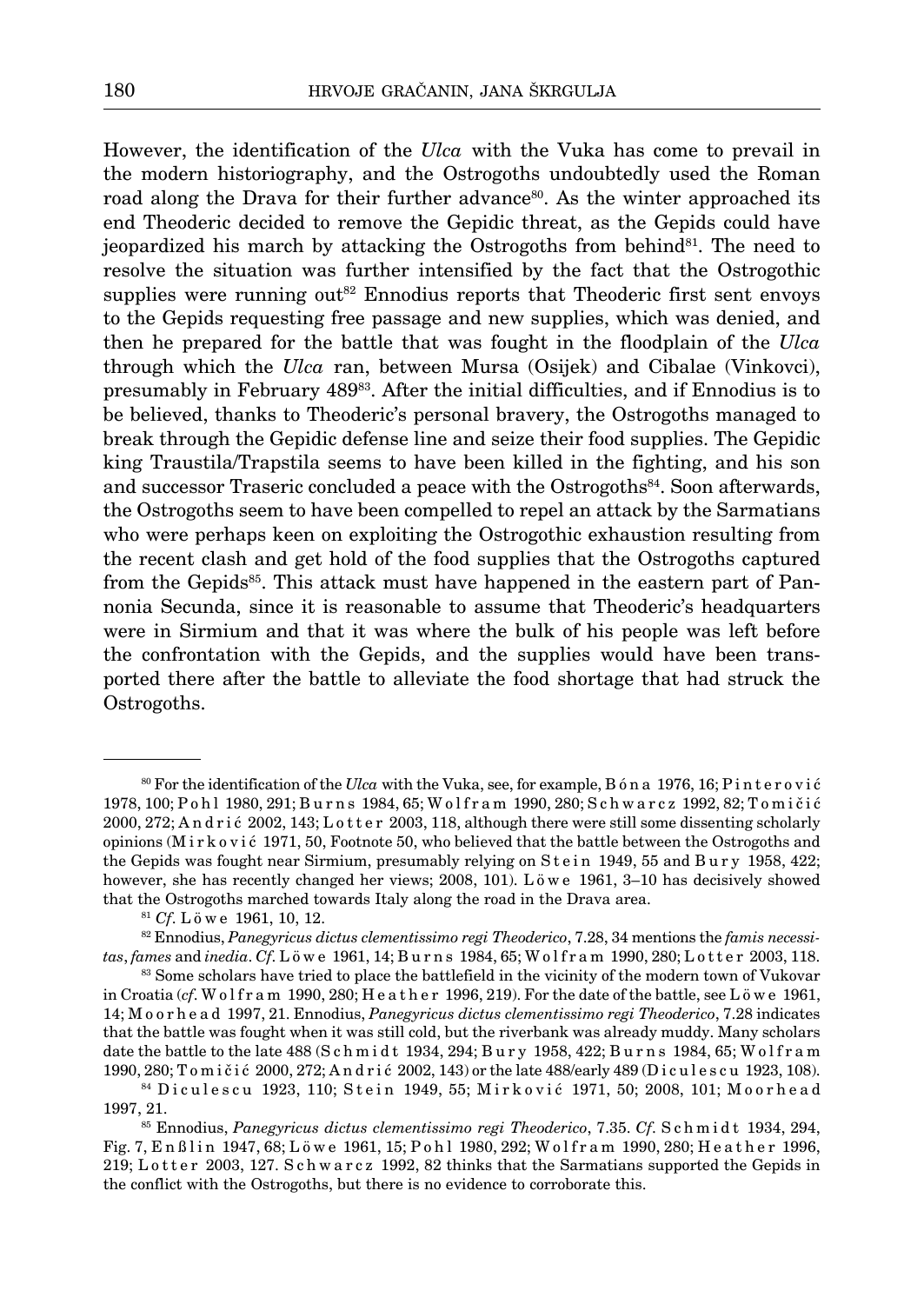After restoring their strength and renewing the supplies, in the late spring

of 489, Theoderic and his Ostrogoths again set out on the march towards Italy86. In the Upper Drava area, they were apparently joined by the Rugians whose king Fredericus had escaped to Theoderic in Novae in 488 and struck an agreement with him against Odovacer<sup>87</sup>. By August 489, Theoderic and his allies arrived in the northern Italian province of Venetia and pitched their camp at Pons Sontii (Mainizza), where they stayed awhile, resting before the breakthrough<sup>88</sup>. After three years of indecisive fighting, Theoderic succeeded in eliminating Odovacer in March 493 by treachery and he must have spent the first years of his rule over Italy in strengthening his position and did not overstep his authority nor tried to expand the territory under his dominion beyond what Odovacer had previously held, which may be presumed to have been reason enough to strain the relations with the court at Constantinople since Odovacer had annexed Dalmatia in 480/1 and southern Noricum in 488 without any consent from the Eastern Roman government and Theoderic was only given the permission to take control of Italy<sup>89</sup>. Following the recognition of Theoderic's position by Emperor Anastasius I (491–518) in 497, which may have also included a *de facto* recognition of his hold over Dalmatia and southern Noricum, the Ostrogothic king soon felt secure enough to interfere actively in southern Pannonia, too<sup>90</sup>. The line from Ennodius that *Sermiensium civitas olim limes Italiae fuit* may be taken as insightful for the official view of the Ravenna government and Theoderic's attempt to justify his move in southern Pannonia which further infringed on the Empire's territorial rights<sup>91</sup>. Furthermore, Cassiodorus notes that Pannonia Sirmiensis is *quondam sedes Gothorum*, which implies that, by the conquest of the former Roman province of Pannonia Secunda, the Ostrogoths merely retook

 $86$  For the date, *cf*. L  $\ddot{\text{o}}$  w e 1961, 14–15. W o l f r a m 1990, 280 says that they stayed until the harvest in the upper Slavonia. Dicules cu 1923, 110 thinks that the Ostrogoths moved at the onset of the summer, and S c h m i d t 1934, 294 opts for the spring. Bury 1958, 422 believes that the Ostrogoths spent the winter, the spring and the summer somewhere between Sirmium and the border with Italy.

<sup>87</sup> On Fredericus' escape to Theoderic in Novae, see Eugippius, *Vita s. Severini* 44.4. On the Rugians' joining the Ostrogoths in the Drava area, see L ö w e 1961, 10–12; P o h l 1980, 291. S c h m i d t 1934, 123 and L o t t e r 2003, 122 are more inclined to assume that the Rugians had already joined the Ostrogoths in Moesia Secunda, with W o l f r a m 1990, 279, who also claims that the majority of the Rugians may have joined the Ostrogoths in Pannonia (p. 280). The sources are not clear as to where the Rugians joined the Ostrogoths (*cf*., for example, Procopius, *Bellum Gothicum*, 2.14.24 who only says that the Rugians accompanied the Gothic army to Italy).

<sup>88</sup> Jordanes, *Getica* 292–293. The first battle with Odovacer was fought on the Isonzo on 28 August 489.

 $89$  For the final result of the struggle between Theoderic and Odovacer, see S c h m i d t 1934, 300: Enßlin 1947, 76; Stein 1949, 58; Bury 1958, 426; Wolfram 1990, 283; Heather 1996, 219; M o o r h e a d 1997, 26. For Theoderic's seizing of coastal Dalmatia and southern Noricum in the 490's, *cf*. Š a š e l 1979, 134 (see also Š a š e l 1992, 755); W o z n i a k 1981, 365–366; T o m i č i ć 2000, 272.

<sup>90</sup> P r o s t k o - P r o s t y ń s k i 1994, 151–153 dates Theoderic's recognition by Anastasius I to 498.

<sup>91</sup> Ennodius, *Panegyricus dictus clementissimo regi Theoderico*, 12.60. The control of Sirmium was of paramount importance for the Ostrogoths, which is clear from Cassiodorus, *Variae* 8.10.4, where the entire campaign is called the *expeditio Sirmensis*.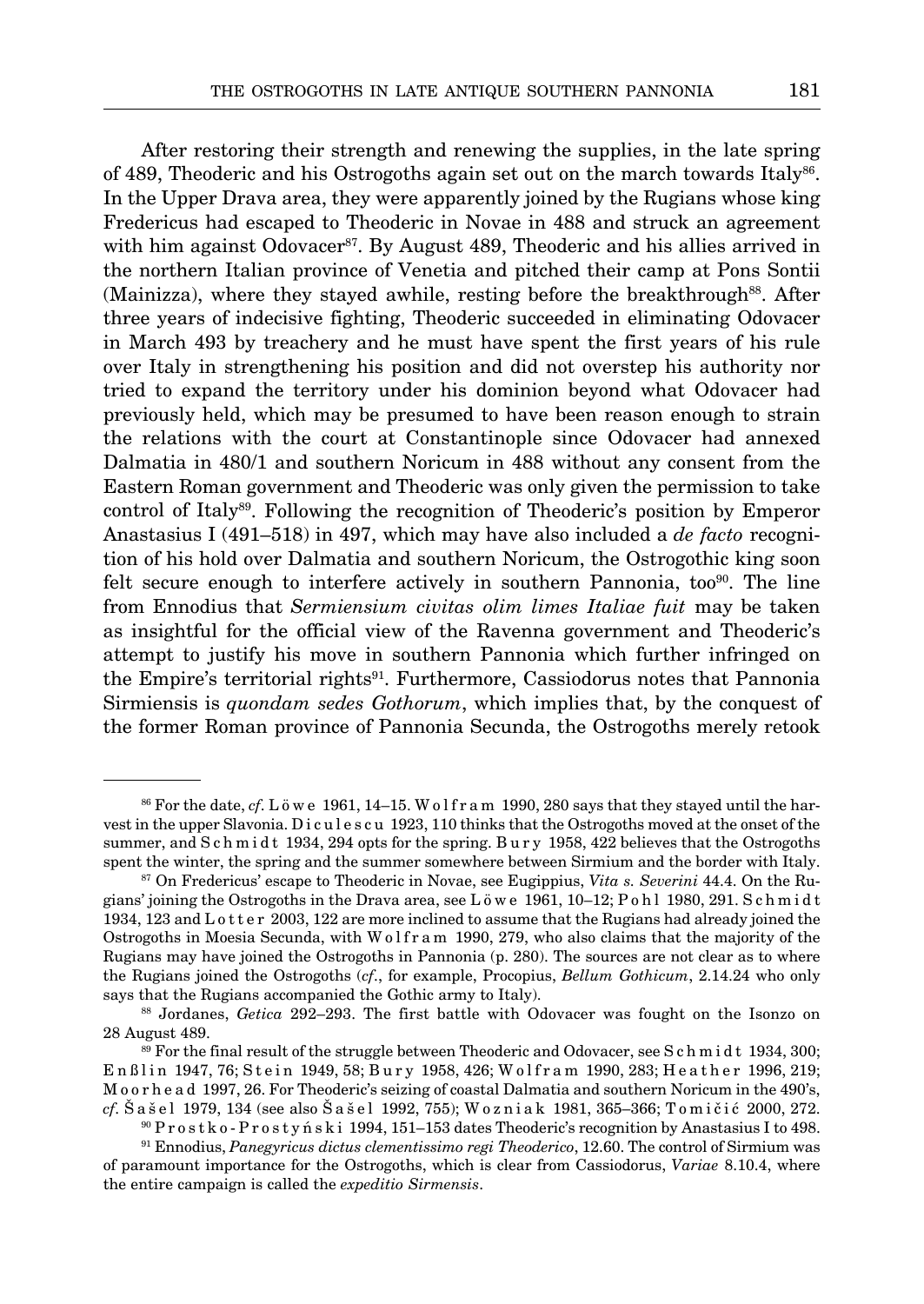the territory that was once theirs<sup>92</sup>. The annexation of Pannonia Savia must have been accomplished between 497 and 504 since the latter year was when the Ostrogoths attacked Sirmium. Theoderic seems not to have encountered any opposition in Pannonia Savia, even though, if the assumption is correct, the province had been settled by the Suevi, in a significant number, if the use of the form *Suavia* for Savia in late antique sources carries any weight<sup>93</sup>. At that time, Theoderic still maintained good relations with the Gepidic king Traseric, but, in 504, the Gothic commanders Pitzia and Herduic invaded Sirmium, expelled Traseric and annexed the former Roman province of Pannonia Secunda<sup>94</sup>. The next year, Pitzia intervened in Moesia Prima and helped a brigand of the Gepidic royal blood, Mundo, who had previously established himself at Herta located at the mouth of the river Margus (Morava) into the Danube and now entered the Ostrogothic service, to face the Eastern Roman army led by the *magister militum per Illyricum* and consul Sabinianus and made up mostly of the Bulgar mercenaries. Pitzia, his lieutenant Tuluin and Mundo jointly succeeded in defeating Sabinianus at Horreum Margi (Ćuprija), which not only secured the recent Ostrogothic acquisition of Pannonia Secunda, but also gave Theoderic a good position for bargaining with the Eastern Empire. Negotiations ensued: the first embassy arrived in Constantinople in the winter of 506/7, although the empire tried to exert pressure and a diplomatic struggle continued<sup>95</sup>. Finally, in 510, an agreement was reached and a compromise struck, through which the Eastern Empire seems to have received the south easternmost part of Pannonia Secunda with the town of Bassianae as a defensive salient, whereas Theoderic retained the bulk of the province and presumably now secured the formal recognition of the territorial possessions which he had obtained previously96.

<sup>92</sup> Cassiodorus, *Variae* 3.23.2.

<sup>93</sup> Jordanes, *Romana* 218; Cassiodorus, *Variae* 4.49. 5.14.1, 5.15 (however, both Th. Mommsen and Å. J. Fridh who respectively edited the *Variae* for the *Monumenta Germaniae Historica* and the *Corpus Christianorum Series Latina* emended the manuscript from *Suavia* to *Savia*). Jordanes (*Getica* 30) knows of Suavia in the vicinity of Dalmatia and not far from Pannonia, and Procopius (*Bellum Gothicum*) distinguishes between the Siscians and the Suevi who both live in the interior east of Liburnia, Histria and Venetia (1.15.25–26), and mentions the recruiting by the Gothic commanders of the unnamed barbarians (obviously not the Goths) in Suavia before advancing toward Salona (1.16.8–9). For the hypothesis, see G r a č a n i n 2006a,  $99-101$ ,  $2011$ ,  $223$ , with H a u p t m a n n 1929,  $329-333$ ; L o t t e r 1968, 275–282; 2003, 102, 122–123; K o l n i k 1987, 72; C a s t r i t i u s 1994, 139–140, 143–146 (Castritius 1995, 75-76, 80-85).

<sup>94</sup> Jordanes, *Getica* 300; Ennodius, *Panegyricus dictus clementissimo regi Theoderico*, 12.62, 69; Cassiodorus, *Chronica*, a. 504.

<sup>&</sup>lt;sup>95</sup> The expedition of the imperial fleet against southern Italy in 508 seems to have been a part of this pressure (*cf*. Marcellinus, a. 508 with Cassiodorus, *Variae* 1.16.2, 2.38.2). See W o z n i a k 1981, 373, Footnote 73.

<sup>96</sup> Marcellinus, a. 505; Cassiodorus, *Variae*, 8.10.4, with *Chronica*, a. 504; Jordanes, *Romana* 356, *Getica* 300-301. *Cf*. Diculescu 1923, 111-112; Schmidt 1934, 348-350; Enßlin 1947, 133-135, 155; Stein 1949, 145-146, 156; Bury 1958, 460; Dušanić 1967, 74-75; Capizzi 1969, 165-170; M i r k o v i ć 1971, 50–51; 2008, 102; P o h l 1980, 293–294; W o z n i a k 1981, 366, 370–374; B u r n s 1984, 194-195; Wolfram 1990, 321-322; Prostko-Prostyński 1994, 237-245 (the peace was concluded between 1 September 509 and the early 511); Moorhead 1997, 174-175; Schwarcz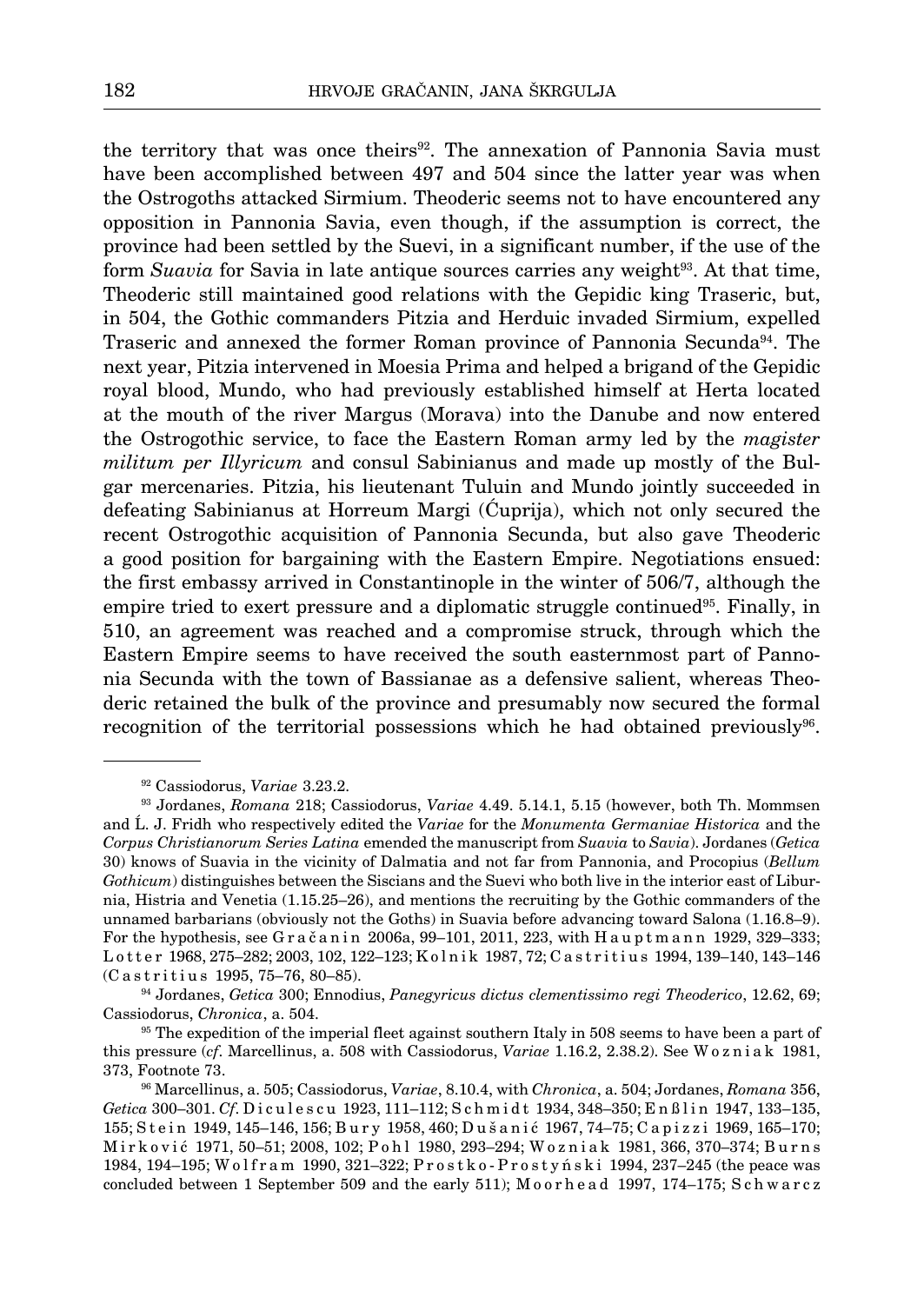The Ostrogothic expansion into southern Pannonia served several goals. First and foremost, the region was of a significant strategic importance as a forward defense of Italy and Dalmatia; secondly, the Ostrogothic dominance over Italy would be put at risk if southern Pannonia with its road network were to be used by the enemy to acquire an easy access to Italy and, by the region's annexation, this danger would be forestalled; thirdly, the control of southern Pannonia offered Theoderic the opportunity to watch more closely over the situation in the middle Danube area; and, finally, the need to restore the organized Roman administration in the southern Pannonian provinces as a clear proof of Theoderic's support for various aspects of the Roman *civilitas*, by which he strove to legitimize further his rule in the eyes of the Roman aristocracy<sup>97</sup>. Precisely the restored provincial organization and efforts at establishing and maintaining the ordered circumstances as well as securing the obedience to the law became a hallmark of the Ostrogothic rule in southern Pannonia. The southern Pannonian provincial organization underwent a significant change: Pannonia Savia was merged with Dalmatia into a single province with the seat in Salona and under the authority of the *comes Dalmatiarum et S(u)aviae*. It is impossible to determine with any certainty when this change occurred, but it may have already been in place shortly after 504/5 and definitely before 526/7 when the sources mention Osuin as *comes* of Dalmatia and Savia98. The administrative union of Pannonia Savia and Dalmatia is additionally supported by the acts of two provincial ecclesiastical councils convened in Salona in 530 and 533 respectively, to which the bishops of Siscia, John and Constantine, were summoned<sup>99</sup>. Pannonia Secunda, now known under the name of Pannonia Sirmiensis, was organized as a separate province with its own *comes* (called probably *comes Pannoniae Sirmiensis*), which was dictated by strategic needs since the region was a frontier area with the Eastern Empire100. The joining of Pannonia Savia with Dalmatia seems to have influenced

<sup>2000, 63–67;</sup> Andrić 2002, 144–145; Lotter 2003, 26–27, 127–128. Christou 1991, 57–58 dates the peace treaty to 512 and claims that Theoderic relinquished the region west of Sirmium. The opinion that Theoderic handed over Bassianae to the Empire is based solely on Justinian's constitution of 14 April 535, where a *pars secundae Pannoniae, quae in Ba*[*c*]<*ssi*>*ensi est civitate* is mentioned as a part of the metropolitan area of the newly established archdiocese of Justiniana Prima (*Novellae* 11). Another indication that the Eastern Romans were in possession of parts of Pannonia Secunda derives from a combination of source information: the settlement of the Heruli in the territories and towns of the Romans by order of Anastasius I in 512 (Marcellinus, a. 512, with Procopius, *Bellum Gothicum*  2.14.28, 15.1), and the mention of "the land of the Heruli which "is called Pannonia Secunda" (Menander Protector, fr. 5.4. 2–6 Blockley). 97 *Cf*. W o z n i a k 1981, 368.

<sup>98</sup> Cassiodorus, *Variae*, 9.8.1. *Cf*. W i l k e s 1969, 424; W o z n i a k 1981, 375; W o l f r a m 1985, 315; 1990, 320; T o m i č i ć 2000, 272; A n d r i ć 2002, 145. Wolfram believes that the change occurred before 504 (see also Sokol 1998, 1134), whereas Burns 1984, 174-175 claims that Pannonia Savia had its own *comes* until the revival of Gepidic power around Sirmium. Osuin had already been *comes* of Dalmatia between 507 and 511 (*Variae*, 1.40.1), and is mentioned on two other occasions as being in charge of Dalmatia (*Variae*, 3.26.1, 9.9.1). *Cf*. PLRE II, 815, s. v. *Osuin*; A m o r y 2003, 403.

<sup>&</sup>lt;sup>99</sup> *Cf*. Bratož 1987, 159, 182-183; Tomičić 2000, 273.

<sup>100</sup> For the province's name, see Cassiodorus, *Variae* 3.23.2, 4.13.1.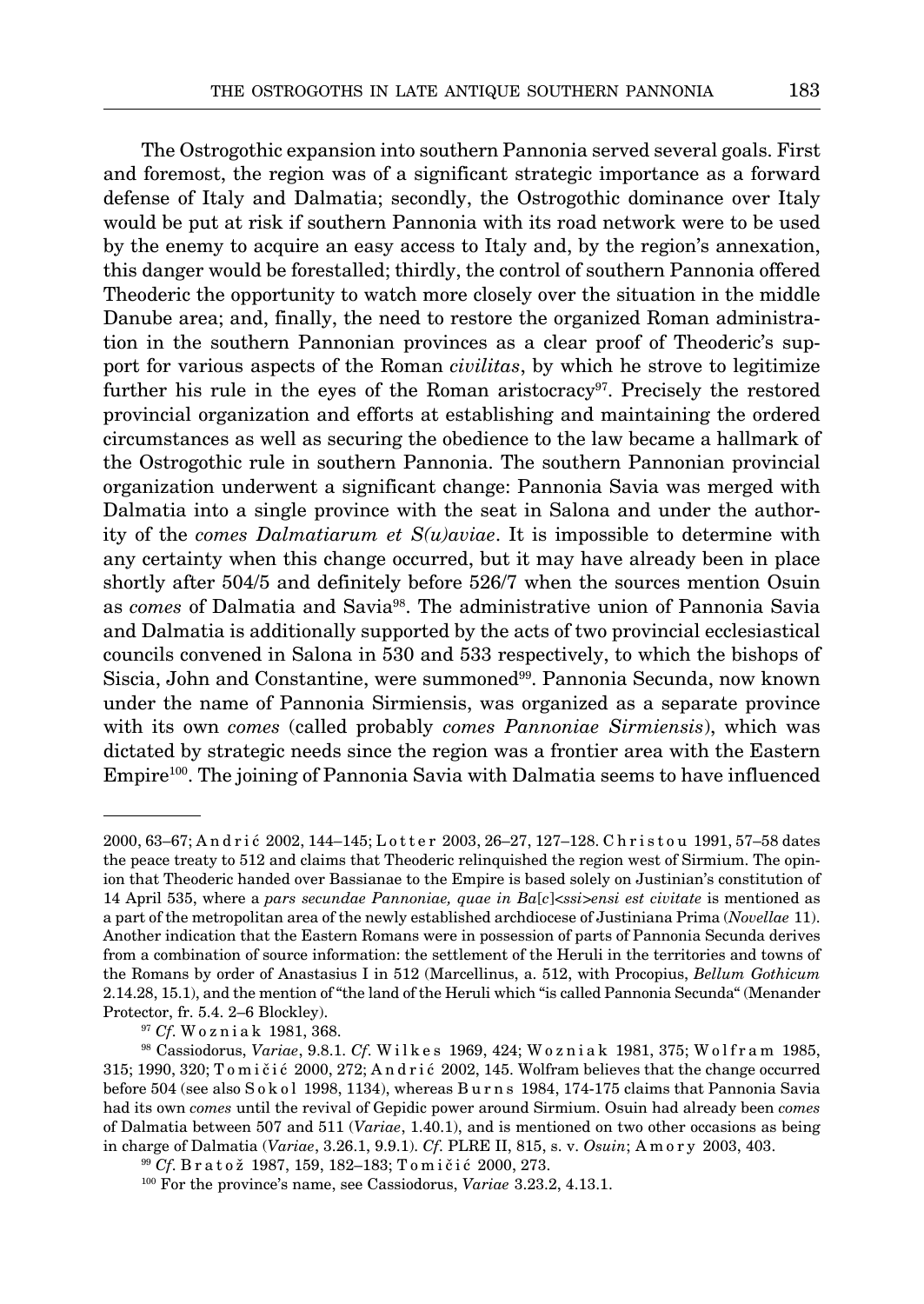the identification of the term Pannonia with Pannonia Sirmiensis<sup>101</sup>. To bring stability to the region and thus strengthen the Ostrogothic rule, Theoderic sent officials to Savia and Sirmiensis, of which three are known by name, Fridibadus (507/11), Severinus (525/6), and Colosseus (ca. 510). For Fridibadus, there is evidence that he was put in charge of Siscia and Savia, which could mean that he was *comes provinciae*, but he could have also been *comes civitatis* (which is more likely if Savia was united with Dalmatia by  $511$ <sup> $102$ </sup>. He was presumably a military *comes civitatis* since he held the authority over troops (*capillati defensores*). Both Fridibadus and Severinus could have also been sent from Ravenna on a special task and without a permanent commission<sup>103</sup>. In any case, Fridibadus was authorized to check violence and wrongdoings in the province, bring cattle-thieves and murderers to justice, prevent thefts, and save the peaceful provincials from criminal acts. Severinus, too, may have been a military *comes civitatis* since he also held the authority over troops (*defensores*), and his mission was to introduce righteousness in tax obligations, remedy abuses of *possessores*  against the provincials and punish the offenders with legal severity, investigate and rectify the wrong done to the *possessores* by judges, curials and soldiers, force the *antiqui barbari* (presumably the Suevi are meant) who had married Roman ladies and thus obtained estates to pay their due taxes, make sure that the *iudex Romanus* does not overburden local communities with his expenses, resolve the cases of intimidation perpetrated against the provincials by officials (*domestici*) of the *comes Gothorum*, and appease the *possessores* displeased with the height of their due taxes104. Colosseus was *comes Pannoniae Sirmiensis*, and, very much like Fridibadus, he was called upon to nurture the righteousness and defend the innocent against the corrupted practices which destroy the civilized way of life, prevent the conflicts between the barbarians and the Romans, and watch over the discipline of the Gothic soldiers and see to it that they were well provisioned so they would not engage in plunder<sup>105</sup>.

Theoderic's efforts at improving the defense capabilities of the southern Pannonian region, on the one hand, and at bringing about more peaceful conditions

<sup>101</sup> *Cf*. A n d r i ć 2002, 148. Cassiodorus (*Variae* 3.24) calls the province administrated by Colosseus Pannonia, which can be interpreted as showing that Pannonia could not have been mistaken for Savia (the letter is dated to between 507 and 511 and thus may well provide indication that the administrative joining of Dalmatia and Savia occurred before 511). Moreover, Procopius (*Bellum Gothicum* 1.15.26) distinguishes between the Siscians and the Pannonians who, according to him, live along with the Dacians east of the Noricans, extend to the Danube and hold the towns of Sirmium and Singidunum.

102 Cassiodorus, *Variae* 4.49. *Cf*. PLRE II, 485, s. v. *Fridibadus* (*comes provinciae*); Lotter 2003, 124 (*comes provinciae*); S c h w a r c z 2000, 68 (*comes civitatis Sisciae*); A m o r y 2003, 376 (a military *comes civitatis* since he was in charge of the *capillati*, acting under the authority of Osuin who held the senior military command).

<sup>103</sup> *Cf.* W o l f r a m 1990, 320. However, it is less likely that neither Fridibadus nor Severinus held the *comes* title as Wolfram claims.

105 Cassiodorus, *Variae* 3.23, 24, 4.13. It is usually thought that these barbarians were primarily the Gepids (*cf.* G r a č a n i n 2007, 21; 2011, 99).

<sup>104</sup> Cassiodorus, *Variae* 5.14, 15.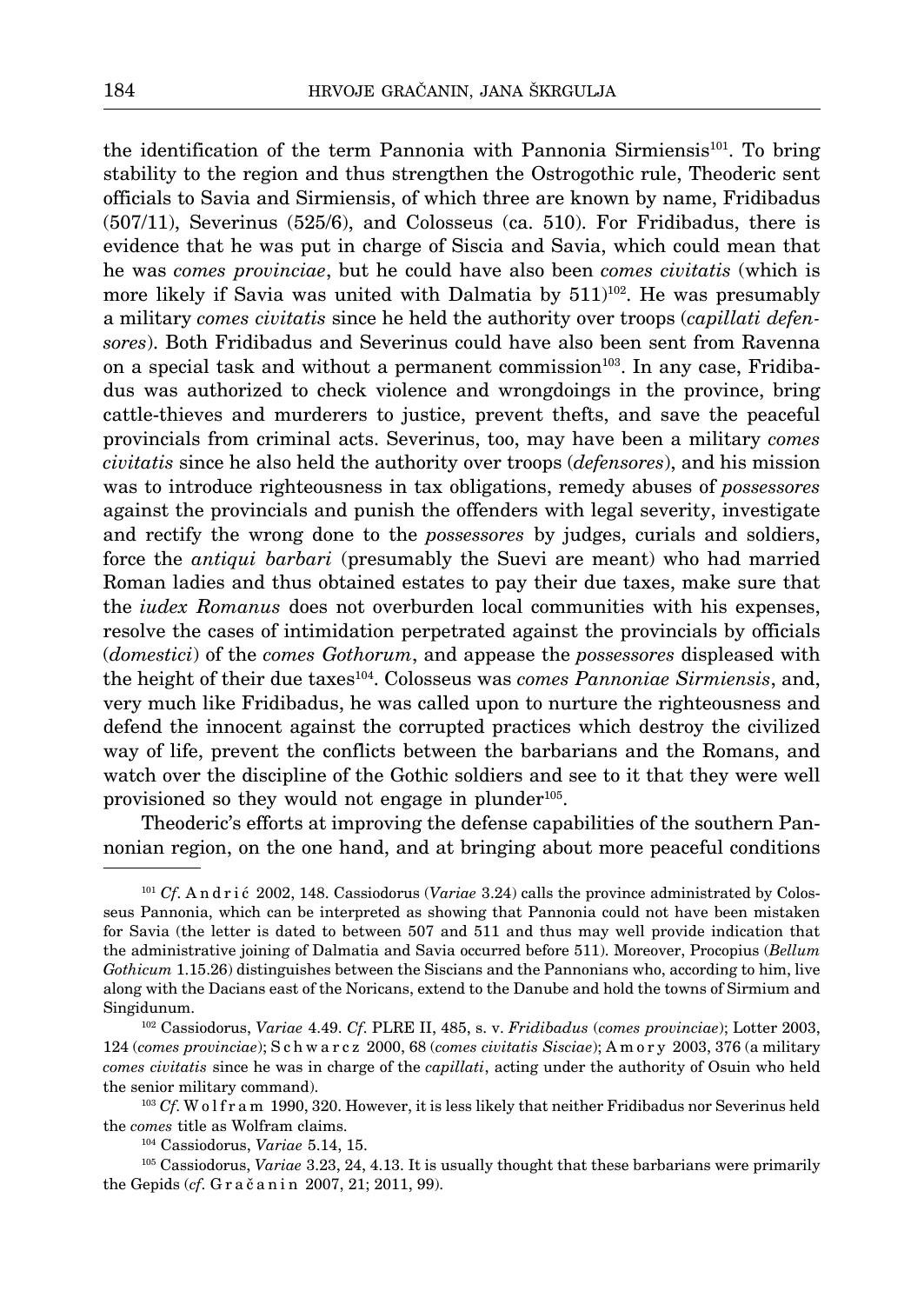in the frontier area, on the other, seem to be reflected in the settlement of a number of Alamanni who are believed to have joined the Suevi in Savia in the early 6th century, and in the resettlement of the majority of the Gepids (*multitudo Gepidarum*) who, between 523 and 526, were moved from Pannonia Sirmiensis to Provence in Gaul, where they were supposed to strengthen the frontier against the Burgundians106. After Theoderic's death in 526, the Eastern Empire seems to have attempted to renew its influence in southeastern Pannonia, which is what may have lain behind the Gepidic attack on Pannonia Sirmiensis of 528, repelled by the future Ostrogothic king Vitiges and followed by a transient Ostrogothic penetration into Moesia Prima and the capture of the town Gratiana (Dobra near Golubac) east of Viminacium (Kostolac)107. The choice of words in Cassiodorus seems to imply that the Ravenna court was convinced of the Eastern Roman involvement in the Gepidic attack, which may explain why the Ostrogoths ravaged the Roman territory108. Nevertheless, Vitiges readily withdrew when ordered so

by the Ostrogothic queen and regent Amalasuntha (526–534). Later, Emperor Justinian I (527–565) made an official complaint about the incident in a letter to Amalasuntha, stressing that the Ostrogothic attack had been unprovoked<sup>109</sup>. In 535, the Eastern Romans launched a war against the Ostrogoths. Their principal thrusts were directed against Italy (Belisarius) and Dalmatia (Mundo), but the Eastern Roman troops also captured  $Sirmium<sup>110</sup>$ . The town did not remain long under the Eastern Roman control since it was seized by the Gepids in 536. Having been forced to defend Italy, Ostrogoths withdrew from southern Pannonia. However, in 537, a Gothic army led by Asinarius recruited soldiers among the barbarians (presumably the Suevi) in Savia for a planned attack against Salona

<sup>106</sup> For the Alamanni, see Cassiodorus, *Variae* 3.50.1–3; Ennodius, *Panegyricus dictus clementissimo regi Theoderico*, 15.72, with L o t t e r 1968, 278–279; 2003, 125–126; W o l f r a m 1990, 317; C a stritius 1994, 144 (see also C a stritius 1995, 82). S ch midt 1934, 348–349 claims that the Alamanni were garrisoned in Sirmium, whereas Enßlin 1947, 136 and Stein 1949, 147, Footnote 1, speak generally of Pannonia. For a partial resettlement of the Gepidi, see Cassiodorus, *Variae* 5.10.1–3, 5.11, with Diculescu 1923, 118; Schmidt 1934, 534; 1949, 250; Bóna 1976, 29; Wolfram 1990,  $322$ ; Andrić 2002, 144; Lotter 2003, 128. Tomičić 2000, 275 erroneously says that the Gepids were resettled to northern Gaul.

<sup>107</sup> Procopius, *Bellum Gothicum* 1.3.15, 11.5 (erroneously says that Vitiges distinguished himself in a campaign led by Theoderic near Sirmium); Cassiodorus, *Variae* 11.1.10-11. *Cf*. D i c u l e s c u 1923, 120–121; S c h m i d t 1934, 534; S t e i n 1949, 307–308; M i r k o v i ć 1971, 51; 2008, 102; B ó n a 1976, 17; P o h l 1980, 299; W o z n i a k 1981, 377–379; W o l f r a m 1990, 322–323, 334; A n d r i ć 2002, 150. W o l f r a m 1990, 323 claims that the Ostrogoths conquered the eastern part of Pannonia Sirmiensis which they had ceded to the Eastern Empire in 510, whereas T o m i č i ć 2000, 275 believes that the Ostrogoths were forced to withdraw from Syrmia in 528 and that the Gepids used this as an opportunity to attack.

<sup>108</sup> *Cf*. Cassiodorus, *Variae*, 11.1.10–11: *In ipsis quoque primordiis, quando semper novitas incerta temptatur, contra Orientis principis votum Romanum fecit esse Danuvium. Notum est quae pertulerint invasores*.

<sup>109</sup> Procopius, *Bellum Gothicum* 1.3.17.

<sup>110</sup> Procopius, *Bellum Gothicum* 3.33.8. Š a š e l 1979, 137 (see also Š a š e l 1992, 758) claims that Pannonia Sirmiensis and Savia were annexed immediately following the capture of Sirmium, which is unsubstantiated.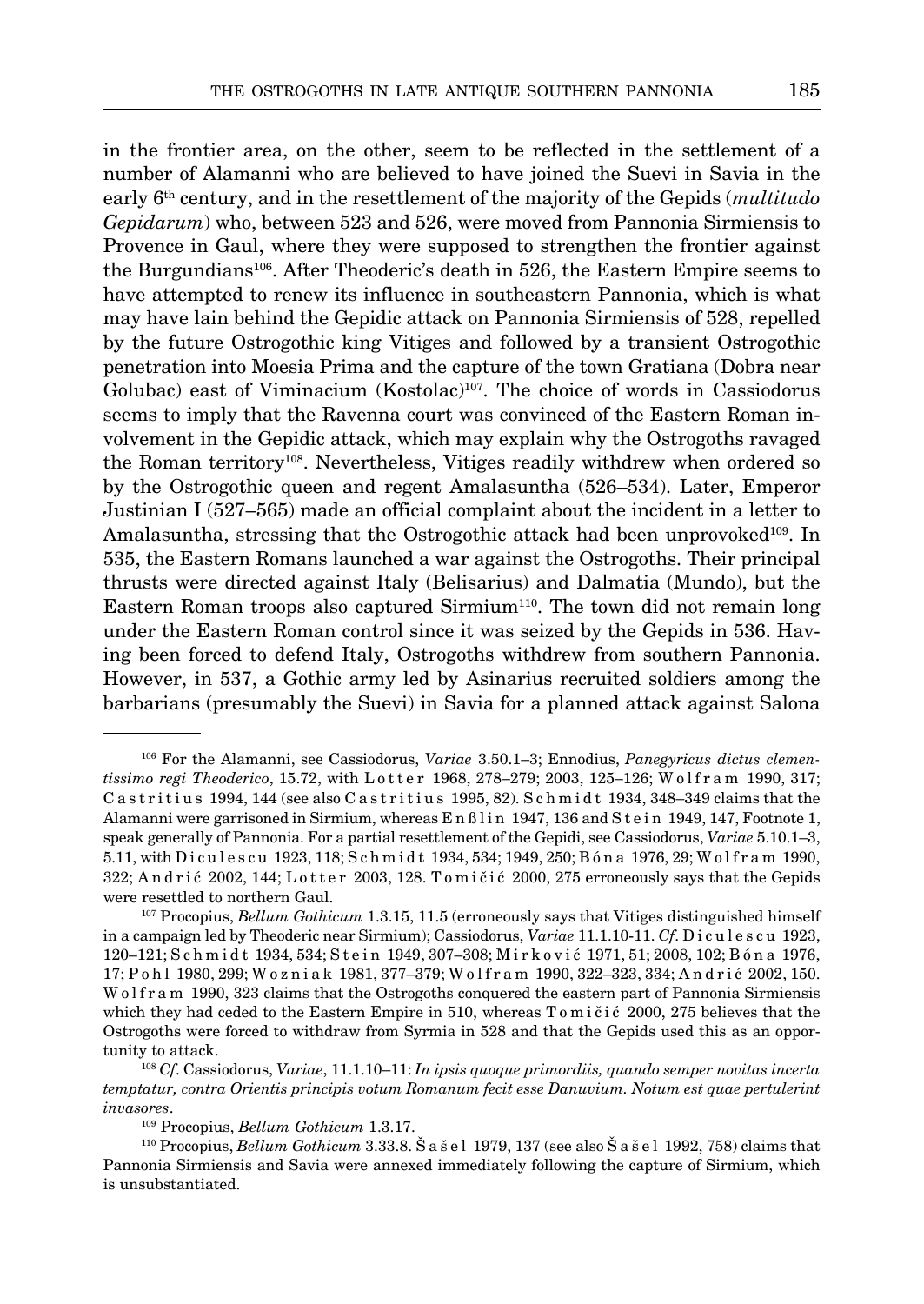in Dalmatia111. This was the last time that the Ostrogoths were active in southern Pannonia after which their presence and rule in the region, which had lost its relevance for the defense of Italy, came to an end $^{112}$ .

# The archaeology of the Ostrogoths in southern Pannonia

As already stressed, a determination and interpretation of the archaeological evidence poses a great challenge for a sound historical reconstruction. Apart from the fact that the archaeological dossier is rather slim, the finds at hand have rarely been unearthed in the course of systematic and protective archaeological investigations, having been discovered chiefly by chance and, for the most part, in the early  $20<sup>th</sup>$  century<sup>113</sup>. The available material consists mostly of jewellery, dress accessories and military equipment. A special group of the archaeological evidence is the numismatic material. Of course, there are still problems of chronology and attribution to be taken into account, especially if one attempts to trace more precisely the Ostrogothic presence in the archaeological material which could easily have been utilised by other ethnic groups living under the Ostrogothic rule (or before or afterwards), or identify exactly material that may be brought into connection which may be attributed to either of the two periods of the Ostrogothic rule in southern Pannonia114. A gazetteer of artifacts associated with the Ostrogoths in southern Pannonia is presented in the Annex.

Of listed archaeological finds, those from Beli Manastir (2), Hrtkovci (4), Ilok (5a), Neštin (7), Novi Banovci (8a–b), Rakovac (10a), Sotin (13), Sremska Mitrovica (14a) and Zemun (16a–c) are usually attributed to the first period of the Ostrogothic rule in southern Pannonia and with Vidimir's (Beli Manastir) and Valamir's domains115. To these, the finds from Zmajevac (17) may be added,

<sup>111</sup> Procopius, *Bellum Gothicum*, 1.16.8–9. *Cf*. PLRE III, 136, s. v. *Asinarius*; A m o r y 2003, 363; Lotter 2003, 126.

<sup>&</sup>lt;sup>112</sup> For the details, *cf*. Diculescu 1923, 124–125; Schmidt 1934, 534–535; Mirković 1971, 51; 2008, 102-103; P o h l 1980, 299; W o z ni a k 1981, 381-382; W o l f r a m 1990, 323; S c h w a r c z 2000, 70; L o t t e r 2003, 29, 126. It is worth stressing that Mundo did not command the recapture of Sirmium as is claimed by  $L \text{ o} t t e r 2003$ , 29 (see W $\text{o} z$  n i a k 1981, 381).

<sup>113</sup> These uncertainties are nicely illustrated by a chance find of items from an alleged female grave discovered in Zemun in 1883, since there is no exact site or circumstances of find recorded nor the items are to be found in the Hungarian National Museum, for which they were acquired. All that testifies to their existence are three archival entries; *cf*. P r o h á s z k a 2007, 179–182.

<sup>114</sup> For some of these methodological issues, *cf*. B i e r b r a u e r 2011, 362–363. Bierbrauer rightly stresses that efforts undertaken to prove the settlement of the Ostrogoths in the first period of their presence in Pannonia have been highly speculative (p. 376). For these uncertainties, cf. also T e j r a l 2012, 123–124; for a different approach, see K i s s 1979; 1994; 1996; 1999.

<sup>&</sup>lt;sup>115</sup> *Cf*. Gračanin 2011, 81 with Kiss 1979, 336–337; 1994, 165 (map); 1996, 90 (map); 1999, 112–113.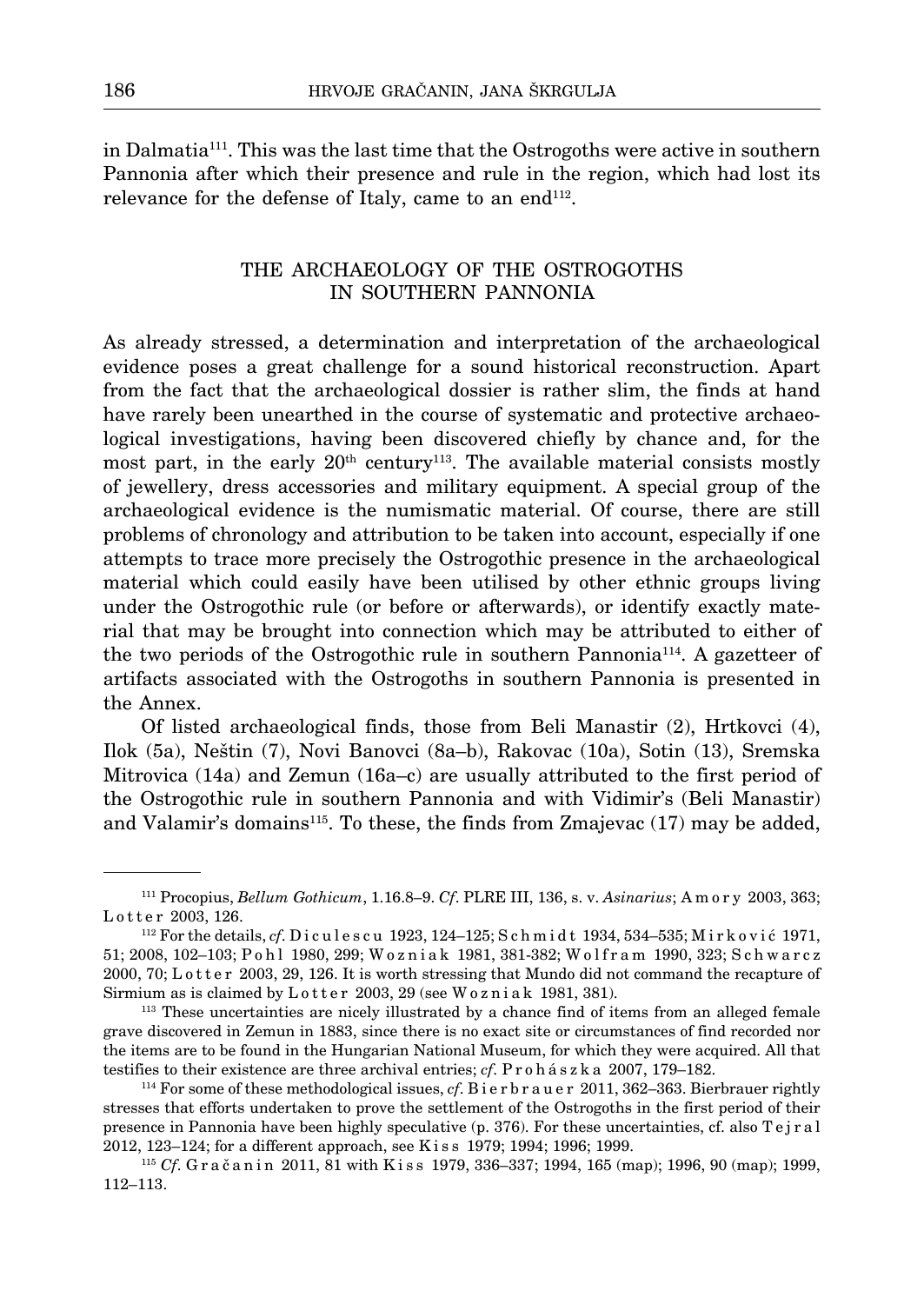even though they are generally thought to belong to the period of the Hun dominance116. There are two finds from Sisak (12a–b) also attributed to the first period of the Ostrogothic rule in southern Pannonia117. The finds of double-edged swords (spatha) pose a different problem since they are all stray finds discovered outside the archaeological context. If they come from destroyed graves they were not a possession of the Ostrogoths since, as far as we know, they traditionally did not inter weapons in their graves118. Thus these swords must have been grave goods of another Germanic group and the obvious candidates are the Gepids. Another possibility is that the swords are actually remnants of armed conflicts, in which case they may have equally been a possession of the Ostrogoths. Along the lines of such reasoning it has been proposed that spatha finds from Ilok (5), Neštin (7b), Rakovac (10b), Sremska Mitrovica (14c) and Zemun (16d) may indicate where there was fighting between the Ostrogoths and the Gepids either during Theoderic's march in Italy or later (in  $504$  or  $528$ )<sup>119</sup>. To be sure, this cannot be entirely excluded, but neither can it be proved with any degree of certainty and

thus these finds are better not used as a basis for a historical interpretation.

The finds of combs present yet another problem since they are not easily attributed to any of the Germanic groups in southern Pannonia if there is no specific archaeological context. A good example is the Kupinovo find (6). The cast notched fibulae and brooches are yet another example of items that are characteristic for a broader, so-called, eastern Germanic cultural circle. A special problem for a correct interpretation is posed by the Baldenheim-type helmet from Batajnica (1). The helmet is usually thought to have belonged to a Gepid who obtained the object after the Ostrogoths withdrew from Sirmium in 535. This interpretation hangs on the assumption that the helmet was found in a single grave along with a pottery vessel featuring a stamp decorated pattern that is regularly interpreted as typically Gepid120. However, the written record does not contain more detailed data on the exact site of the find and only the testimony of the individual who is supposed to have found the helmet and the vessel brings these items into connection and places them inside a single grave. Furthermore, the finds from Rakovčani (11) are believed to show the coexistence of the Ostrogothic and Roman populations<sup>121</sup>. The coin finds are much more reliable indicators of the extent of their influence, and those struck by the Ostrogothic kings have been found at Baćin, Dalj, Donji Miholjac, Golubinci, Jakovo, Novi Banovci, Sisak, Sremska Mitrovica, Štrbinci, Vinkovci, Vukovar,

<sup>&</sup>lt;sup>116</sup> *Cf*. G r a č a n i n 2011, 74, where the finds from Neštin  $(7)$ , Novi Banovci  $(8a)$  and Zemun  $(16a)$ are also claimed to possibly have been used by the Huns or the Ostrogoths under the Hun rule (with Footnotes 33–34).

 $117 \text{ } Cf$ . G r a č a n i n 2011, 83 with Footnote 49, where only one of the two is mentioned as a possibility (12b). The find is brought into connection with an Ostrogothic reconnaissance expedition, which is unlikely.

<sup>&</sup>lt;sup>118</sup> *Cf*. Werner 1956b, 128, Bierbrauer 1994, 144, with Burns 1984, 113.

<sup>119</sup> Gračanin 2011, 91, 94, 101.

<sup>120</sup> *Cf*. for example, R a p a n P a p e š a 2012a, 433.

<sup>121</sup> *Cf*. V i n s k i 1971a, 1971b.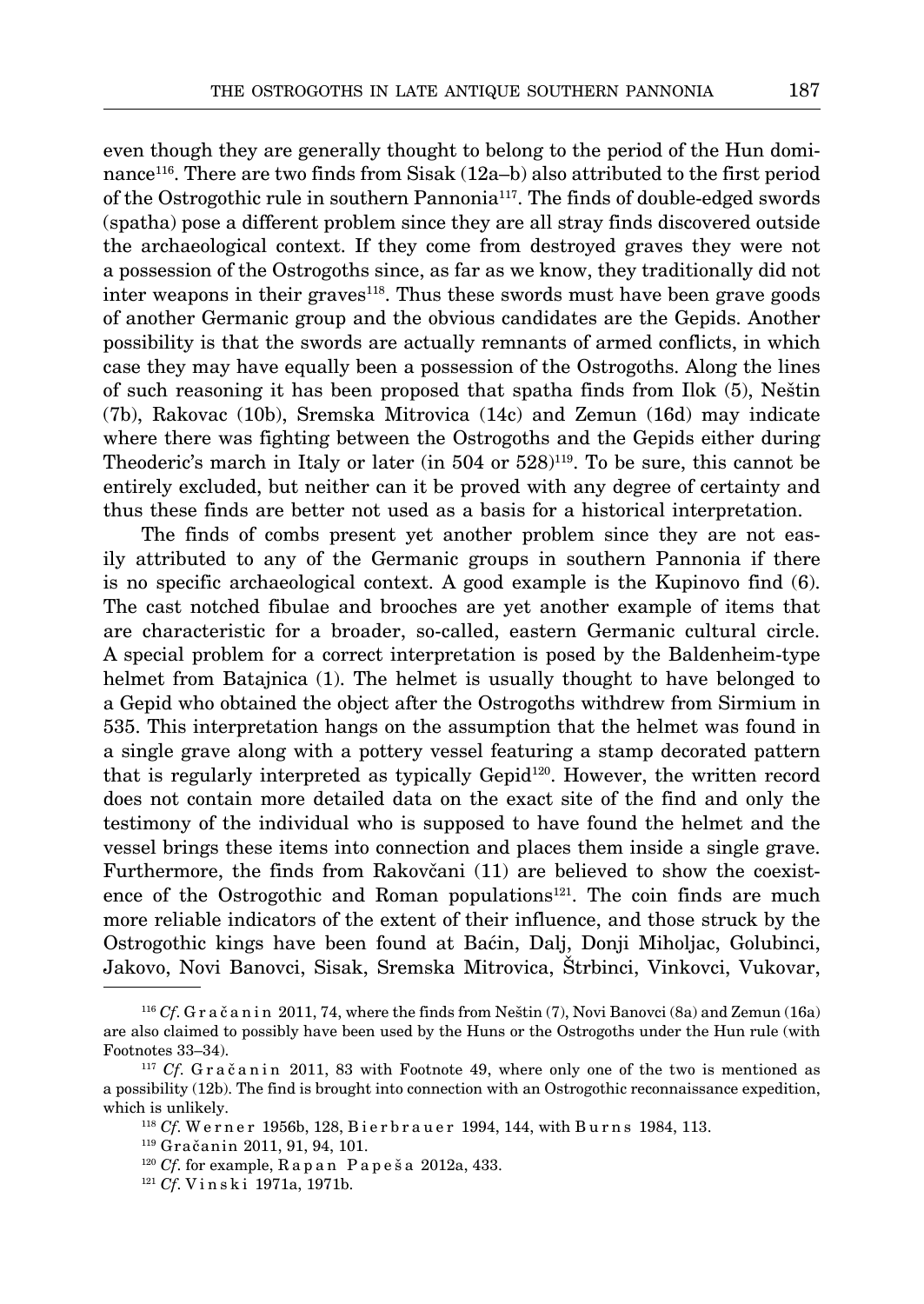

Fig. 1. Finds imported for the study of the Ostrogoths presence in Late Antique Southern Pannonia (for administrative data see Annex); drawn by H. Gračanin and I. Jordan.

a – metal and non-metal finds; b – coins finds.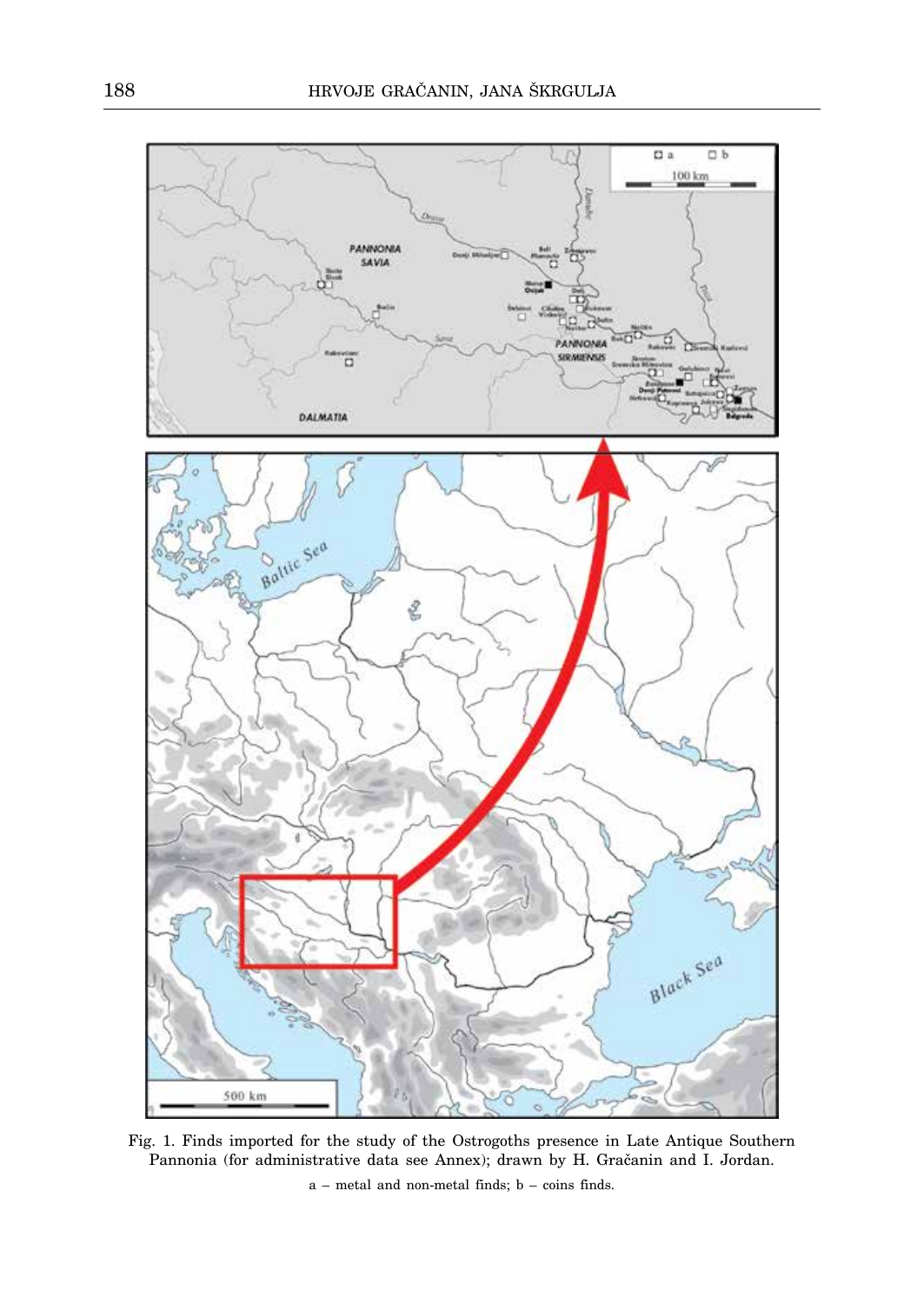and Zemun (excluding specimens with no certain location of the find). On balance, the distribution of finds which are affiliated with either of the two periods of the Ostrogothic rule in southern Pannonia, may be taken as an indication that the Ostrogoths consistently followed the logic of controlling the important river crossings and roads, traffic hubs and junctions (*cf*. Fig. 1). In general, the finds from the eastern parts of the region (Pannonia Secunda, i.e. Sirmiensis) vastly outnumber the finds from the western parts (Pannonia Savia), which may be interpreted as suggesting that Pannonia Sirmiensis was of a much greater importance for the Ostrogoths than Pannonia Savia (which would explain why they decided to unite this province with Dalmatia).

# Concluding remarks

Ostrogothic rule in southern Pannonia may be divided chronologically into two distinct periods. The first started with the appearance of Valamir's Ostrogoths who apparently settled a large portion of the former Roman province of Pannonia Secunda, something subsequently sanctioned by Emperor Marcian in 455. The extant archaeological evidence that can be brought into connection with this period is rather slim notwithstanding the fact that it is dubious whether it can be utilised at all to determine the region settled by Valamir's Ostrogoths. The narrative sources depict this whole period as fraught with incessant offensive or defensive wars waged by the Ostrogoths who, after having apparently exhausted all the immediately available resources of the region, left Pannonia in 473. The second period started with King Theoderic's annexation of southern Pannonian provinces (by 504), and was marked by his repeated attempts at bringing order in the region, i.e. to reinstitute the provincial administration which actually had ceased to function ever since the beginning of the Hunnic rule over Pannonia. This renewal, however, is not visible in the archaeological material at the present state of knowledge, especially with regard to the stability of settlements. Even though there is much more archaeological evidence datable to the second period of the Ostrogothic rule in southern Pannonia, the question remains open to what extent it really indicates the presence of the Ostrogoths as opposed to the presence of other Germanic groups, since the bulk of the material belongs to the so-called Germanic cultural circle and can be variously interpreted with regard to ethnic identity. The second period of the Ostrogothic rule in southern Pannonia ended effectively with a war waged by the Eastern Empire against the Ostrogoths in 535. On balance, the Ostrogothic rule seems to have brought a brief respite and something of a revival to the region, at least, this is suggested by the literary sources and the coin finds. Only further archaeological investigations as well as a careful revision of published material and the publication and analysis of unpublished material can provide a basis for a more refined and reliable historical contextualization and interpretation.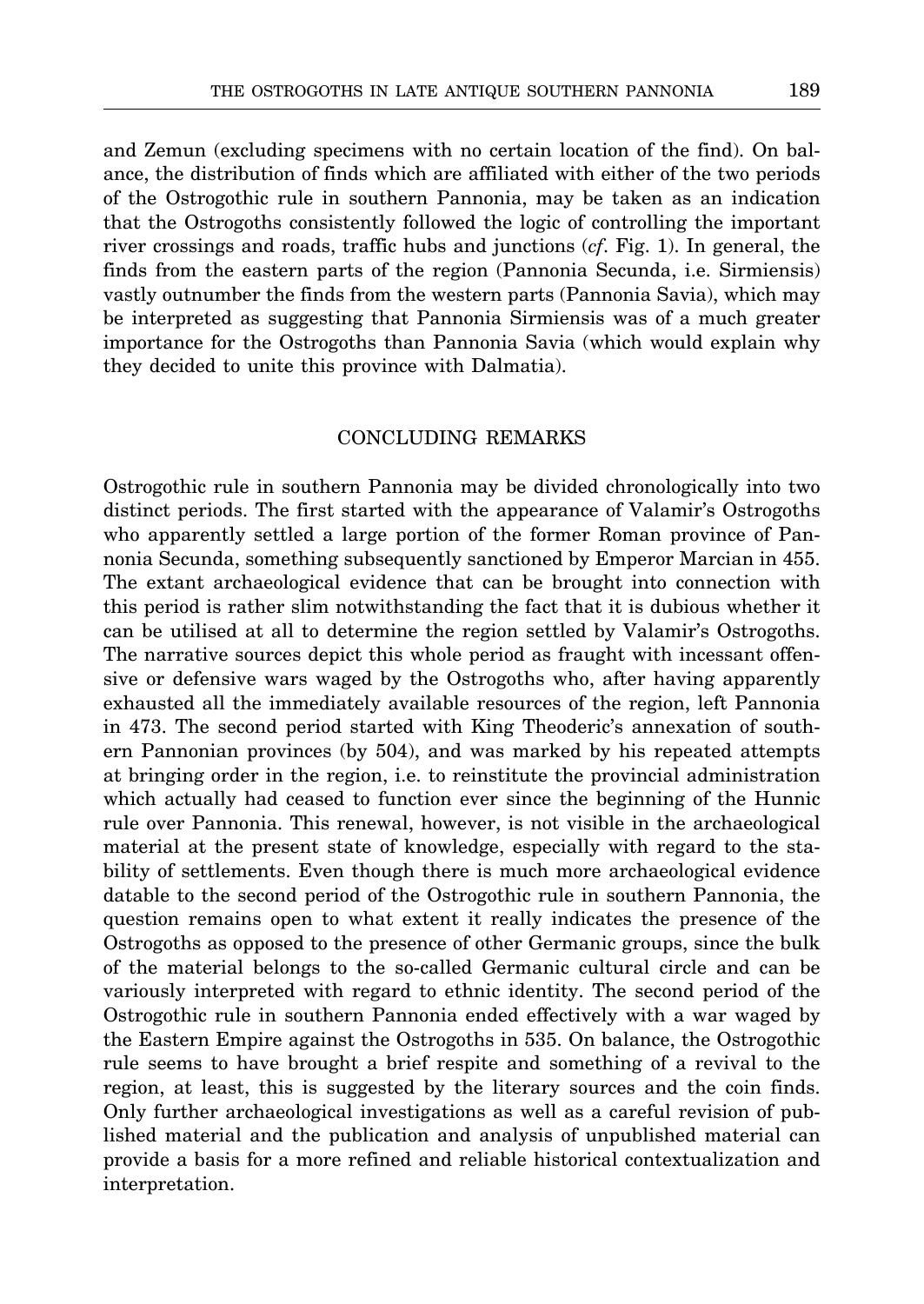# ANNEX

# **List No. 1. Metal and non-metal finds imported for the study of the Ostrogoths presence in Late Antique Southern Pannonia**

- 1. Batajnica, Beograd, Serbia chance find (but, according to the written record, lifted from a grave) of a Baldenheim-type helmet, site unknown (environs of Batajnica), 6th century V i n s k i 1954, 176–182; 1957, 3–27; C s a l l á n y 1961, 238–239; D i m i t r i j ević, Kovačević, Vinski 1962, 73-77, No. 72; Simoni 1978, 219; Tomičić 2000, 271.
- 2. Beli Manastir, Osiječko-baranjska županija, Croatia chance find of a silver sheet bow fibula, Ciglana site, second half of the  $5<sup>th</sup>$ century V i n s k i 1957a, 31–32; D i m i t r i j e v i ć, K o v a č e v i ć, V i n s k i 1962, 67,

No. 65:1; Kiss 1979, 337, No. 2; Bojčić 1984, 214; Minichreiter 1987, 106; Tejral 1988, 282; Sekelj Ivančan 1995, 226, No. 722; Radić 1997, 83, 93, No. 2; 2009, 137, No. 435; R a p a n P a p e š a 2012a, 428.

- 3. Dalj, Osiječko-baranjska županija, Croatia chance find of a buckle mount made of gilded silver, ornamented with seven almandine inlays, Ciglana site, early 6<sup>th</sup> century B o j č i ć 1984, 214–215; 2009, 18, No. 9; M a j n a r i ć - P a n d ž i ć 1994, 90; Sekelj Ivančan 1995, 232, No. 756; Radić 1997, 83, 93, No. 3; 2009, 137, No. 436; R a p a n P a p e š a 2012a, 429.
- 4. Hrtkovci, opština Ruma, Sremski okrug, Vojvodina, Serbia finds from a rescue investigation, fibulae made of gilded silver, earrings made of silver wire, cast bracelets, biconic beads made of precious and plain materials, buckle, fragmented metal mirror, Vranja site, second half of the  $5<sup>th</sup>$  century

Dautova-Ruševljan 1981a, 147–149, 152; 1981b, 184–187; Teiral 1988, 277, 282.

5. Ilok, Vukovarsko-srijemska županija, Croatia a) chance find of a pair of solid silver sheet bow fibulae produced by hammering, elementary school Slaviša Vajner Čiča site, second half of the 5th century V i n s k i 1957a, 27; D i m i t r i j e v i ć, K o v a č e v i ć, V i n s k i 1962, 76–77, No. 76:1; Kiss 1979, 337, No. 14; Bojčić 1984, 214; Németh 1987, 224, No. 10; Majnarić-Pandžić 1994, 90; Sekelj Ivančan 1995, 243, No. 810; R a p a n P a p e š a 2012a, 428–429.

b) chance find of a spatha with a damascened blade and remains of a pommel, site unknown, late  $5<sup>th</sup>/first$  half of the  $6<sup>th</sup>$  century

Vinski 1957a, 21, 34; Dimitrijević, Kovačević, Vinski 1962, 77, No. 76:2; Bojčić 1984, 214; Sekelj Ivančan 1995, 243, No. 810; R a p a n P a p e š a 2012a, 430.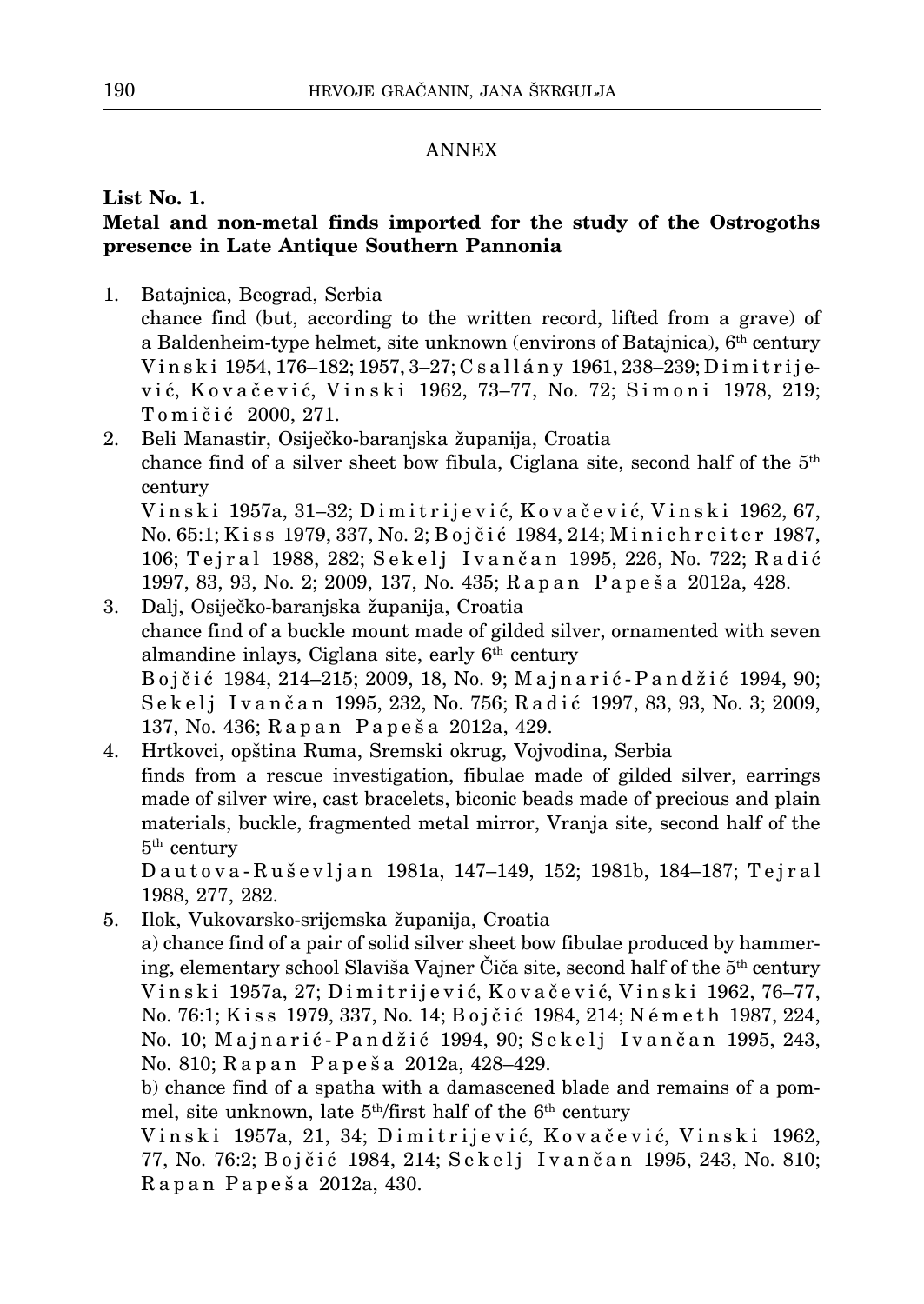- 16. Kupinovo, opština Pećinci, Sremski okrug, Vojvodina, Serbia chance find of a single-row type bone comb, site unknown,  $6<sup>th</sup>$  century Dimitrijević, Kovačević, Vinski 1962, 80, No. 79; Tomičić 2000, 275.
- 7. Neštin, opština Bačka Palanka, Južnobački okrug, Vojvodina, Serbia a) chance find of a gold buckle for footwear with stone inlays in the Pontic polychrome style, site unknown, 5th century V i n s k i 1957a, 31; D i m i t r i j e v i ć, K o v a č e v i ć, V i n s k i 1962, 81, No. 81:1; B o j č i ć 1984, 214; M a j n a r i ć - P a n d ž i ć 1994, 90; T o m i č i ć 2000, 267. b) chance find of a spatha made of cast iron, site unknown, late  $5<sup>th</sup>/first$  half of the  $6<sup>th</sup>$  century P r i b a k o v i ć 1955, 36; V i n s k i 1957a, 21, 34; C s a l l á n y 1961, 241; D i m itrijević,Kovačević,Vinski 1962,81,No.81:2;Majnarić-Pandžić
- 1994, 90 18. Novi Banovci, opština Stara Pazova, Sremski okrug, Vojvodina, Serbia a) chance find of one complete mirror and four pieces of two other mirrors made of silver alloy, two cast cicada fibulae made of silver, one cast bronze cicada fibula, five cast bronze cicada fittings, Purger site,  $5<sup>th</sup>$  century W e r n e r 1956a, 21–22; V i n s k i 1957a, 29; C s a l l á n y 1961, 240; D i m i t r i-

j e v i ć, K o v a č e v i ć, Vinski 1962, 81–82, No. 82:1–5; Németh 1987, 224, 11a-I; Ivanišević 1999, 98, 105; Tomičić 2000, 267–268.

b) chance find of bow fibula made of a silver sheet, cast bow fibula made of low silver (two pieces), foot of a cast bronze bow fibula, foot of a cast notched bow fibula made of silver, fragment of a cast notched bow fibula made of gilded silver, cast bronze bow fibula, mostly of the Pontic-Danubian type, Purger site, second half/late 5<sup>th</sup> century

V i n s k i 1957a, 28; C s a l l á n y 1961, 240; D i m i t r i j e v i ć, K o v a č e v i ć, V i n s k i 1962, 82–83, No. 82:6–12; K i s s 1979, 337, No. 25; N é m e t h 1987, 225, No. 11j–k.

c) two cast bronze bow fibulae, one a so-called Thuringian type, cast notched bow fibula made of silver, cast notched bronze bow fibula with gilding, foot of a cast notched bronze bow fibula, fragment of a cast notched bow fibula made of silver with a zoomorphic terminal, Purger site, early  $6<sup>th</sup>$  century V i n s k i 1957a, 29; 1973, 179; C s a l l á n y 1961, 239, 240; D i m i t r i j e v i ć,

K o v a č e v i ć, V i n s k i 1962, 83–84, No. 82:13–19; Németh 1987, 225, No. 11l–n.

19. Nuštar, Vukovarsko-srijemska županija, Croatia chance find of a cast bronze bow fibula, site unknown (environs of Nuštar),  $5<sup>th</sup>$ – $6<sup>th</sup>$  century

R a p a n P a p e š a 2012b, 8, No. 1.

10. Rakovac, opština Beočin, Južnobački okrug, Vojvodina, Serbia a) chance find of a silver fibula of the Pontic-Danubian type, two bronze buckles, site unknown, probably the second half of the 5th century V i n s k i 1957a, 21, 31; D i m i t r i j e v i ć, K o v a č e v i ć, V i n s k i 1962, 89–90,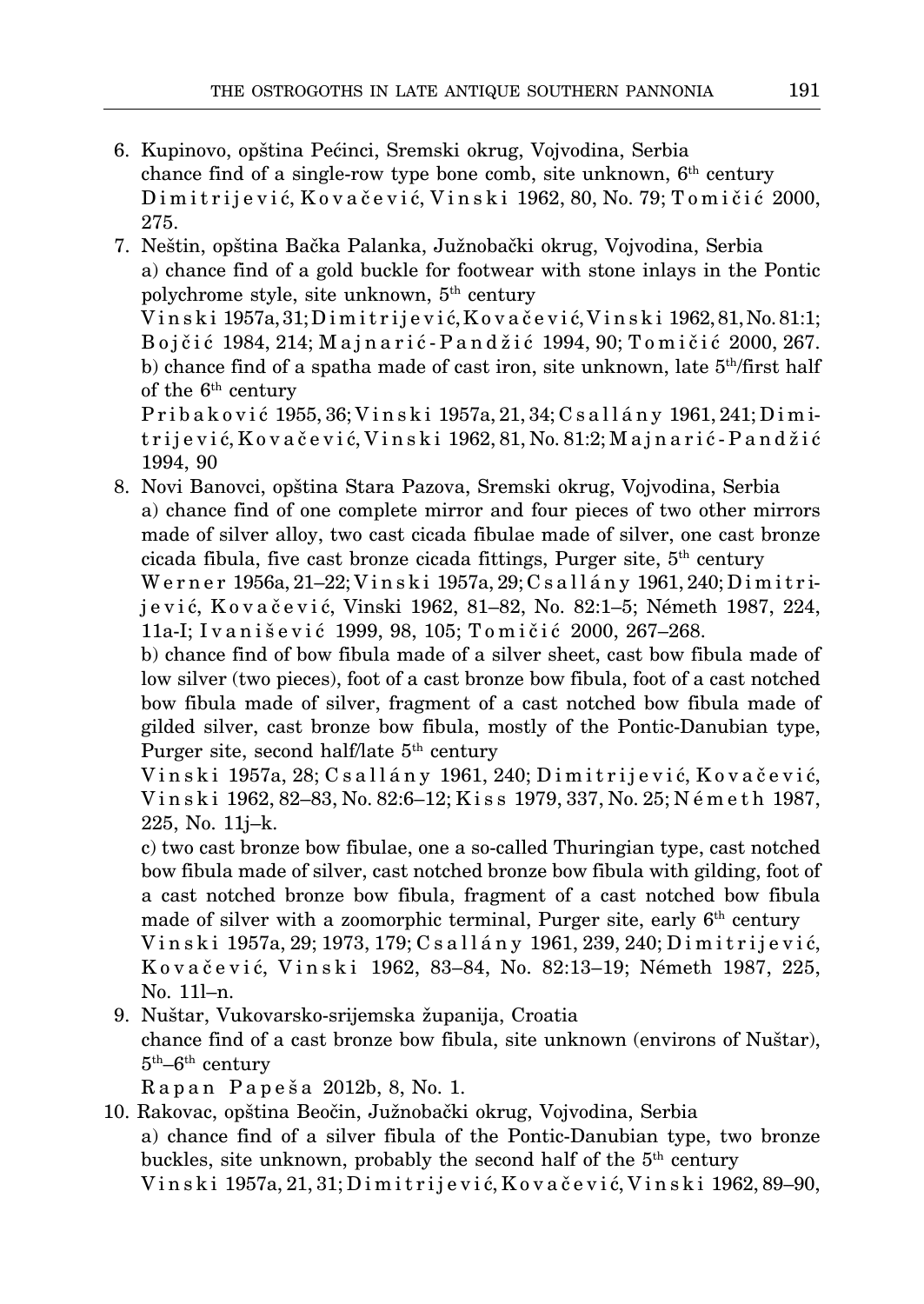No. 84:1–2; K i s s 1979, 337, No. 28; N é m e t h 1987, 229, No. 18a; T o m i č i ć 2000, 275.

b) chance find of spatha with a damascened blade, site unknown,  $5<sup>th</sup>/6<sup>th</sup>$ century (?)

Pribaković 1955; Vinski 1957a, 34; Csallány 1961, 242; Dimitrijev i ć, K o v a č e v i ć, V i n s k i 1962, 89–90, No. 84:3.

11. Rakovčani, Republika Srpska, Bosnia and Herzegovina finds from a regular excavation, items belonging to jewellery and dress accessories, such as a solid iron bracelet with silver gilding and a massive faceted brooch, all stemming from graves in a necropolis, Bošnjića Voće site, late  $5<sup>th</sup>/first$  decades of the  $6<sup>th</sup>$  century

Miletić 1970, 135-156; 1971, 55-56; 1978, 99, 101, 102; 1984, 379-380; V i n s k i 1978, 43.

12. Sisak and its environs, Sisačko-moslavačka županija, Croatia a) chance find of a bronze cicada fitting, site unknown,  $5<sup>th</sup>$  century V i n s k i 1957b, 138, No. 2; S i m o n i 1989, 109, 120, No. 13. b) chance find of a fragmented hammered silver sheet bow fibula, site unknown, second half of the  $5<sup>th</sup>$  century

V i n s k i 1957b, 143, Fig. 48, 157; 1978, 35; S i m o n i 1989, 110, 121, No. 19; B u r k o w s k i 1999, 87; R a p a n P a p e š a 2012a, 428

c) chance find of a silver pin with a head in the form of a cicada, bronze ornamental cicada fitting, silver cicada fibula, one bronze and one silver bow fibulae, silver spoon of the Desana type, a bronze bar with an ornament in the form of a bird, sites unknown, first half of the  $6<sup>th</sup>$  century

B r u n š m i d 1905, 213, 216–217; V i n s k i 1957b, 136, No. 1, 138, Nos. 2–3, 156–157; 1966, 147; 1978, 35–36; S i m o n i 1988, 79–86; 1989, 109, 120, Nos. 9, 12, 112, 121–122, Nos. 26–27, 118–119, 125, Nos. 71–72; B u r k o w s k y 1999, 87, 88; T o m i č i ć 2001, 271; B u z o v 2004, 464; R a p a n P a p e š a 2012a, 428, 429–430.

13. Sotin, Vukovarsko-srijemska županija, Croatia chance find of a small cast silver bow fibula, Vrućak site, second half of the fifth century

U g l e š i ć 1994, 146, No. 1, 147; Tomičić 2000, 270; I l k i ć 2007, 279, 282, No. 4; R a p a n P a p e š a 2012a, 429.

14. Sremska Mitrovica, Sremski okrug, Vojvodina, Serbia a) chance find of a pair of notched silver fibulae with gilding, an amber bead and a biconic bead, Puškinova Ulica site, late 5<sup>th</sup> century Kovačević 1960, 33; Vinski 1962, 76; Dimitrijević, Kovačević, V i n s k i 1962, 93–94, No. 88: site Puškinova ulica: 1–3; K i s s 1979, 337, No. 31; E r c e g o v i ć - P a v l o v i ć 1982, 21, 23; N é m e t h 1987, 231, No. 23a–c. b) chance find of a cast bronze ring ("Zelengora" site), two cast bronze buckles (Krajiška Ulica site), five cast bronze buckles (sites unknown), a cast bronze buckle (Sonda 24 site), 5th/6th century

D i m i t r i j e v i ć, K o v a č e v i ć, V i n s k i 1962, 91–92, No. 88:site Zelengora:1,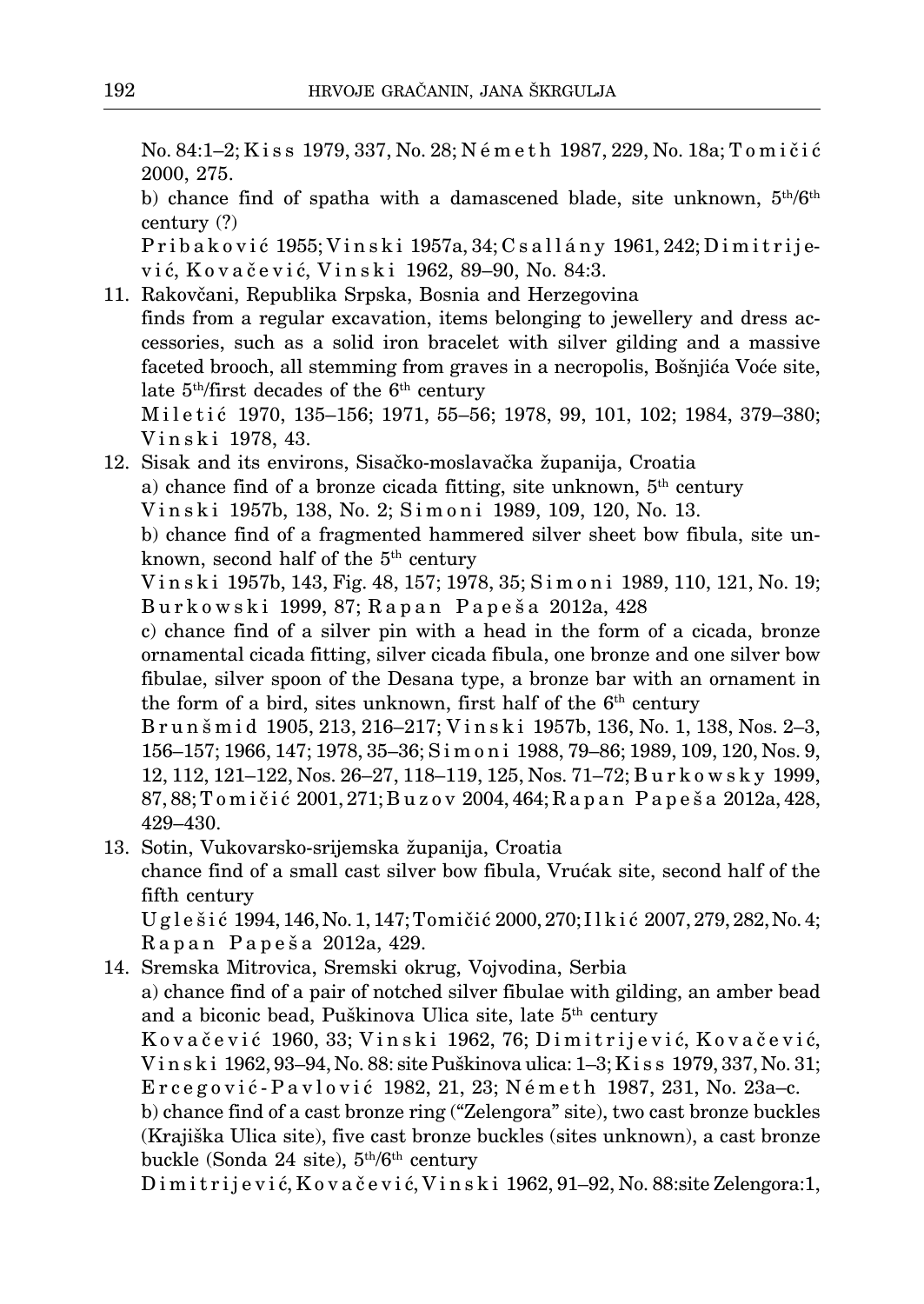site Krajiška ulica:1–2, site unknown:1–2, site Sonda 24:1;  $N \in \mathbb{R}$  et h 1987, 231, No. 22a.

c) chance find of two iron spathae, site unknown, second half of the  $5<sup>th</sup>$  and first half of the  $6<sup>th</sup>$  century

V i n s k i 1955a, 36–38; 1957, 34; P r i b a k o v i ć 1955, 36; C s a l l á n y 1961, 241; D i m i t r i j e v i ć, K o v a č e v i ć, V i n s k i 1962, 92, No. 88:site unknown:1 15. Sremski Karlovci, Južnobački okrug, Vojvodina, Serbia

- chance find of a gilded fibula made of bronze silver alloy, Rovine (Strasser's vinyard) site, late 5<sup>th</sup> century  $K$ ovačević 1960, 32; C sallány 1961, 240; Vinski 1957, 27; Dimitrijev i ć, K o v a č e v i ć, V i n s k i 1962, 91, No. 87/2.
- 16. Zemun and its environs, Beograd, Vojvodina, Serbia

a) chance find of a fragmented cast bronze bow fibula, Kapela site,  $5<sup>th</sup>$  century Dimitrijević, Kovačević, Vinski 1962, 105, No. 93:site Kapela:1–3; Dimitrijević 1967, 231; Ivanišević 1999, 98, 105.

b) chance find of a pair of notched silver fibulae with gilding, a silver brooch, two beads made of golden sheet, Gradski Park site, second half of the 5th century

Vinski 1957a, 27–28; 1978, 35; Kovačević 1960, 31; Dimitrijević, K o v a č e v i ć, V i n s k i 1962, 103, No. 93:lokalitet Gradski park:1–3; K i s s 1979, 337, No. 5; N é m e t h 1987, 230–231, Nos. 21a–c

c) chance find of a polyeder gold earring, six beads made of golden sheet, a silver buckle, site unknown, second third of the 5<sup>th</sup> century

P r o h á s z k a 2007, 180, 182–183, 186–188

d) chance find of a spatha made of cast iron, site unknown, late 5th/first half of the  $6<sup>th</sup>$  century

P r i b a k o v i ć 1955, 36; V i n s k i 1957, 21, 34; D i m i t r i j e v i ć, K o v a č e v i ć, Vinski 1962, 104, No. 93:site unknown:1

17. Zmajevac, Osječko-baranjska županija, Croatia chance find of a pair of gold fittings in the Pontic polychrome style belonging to a scabbard, Várhegy site,  $5<sup>th</sup>$  century

Vinski 1956, 20–21; 1957a, 38–41; Werner 1956a, 42–43; Kovačević 1960, 41; D i m i t r i j e v i ć, K o v a č e v i ć, V i n s k i 1962, 69–70, No. 70:1; Bojčić 1984, 214; M i n i c h r e i t e r 1987, 98, 137; N é m e t h 1987, 226, No. 13a; Tejral 1988, 266; Sekelj Ivančan 1995, 230, No. 748; Tomičić 2000a, 266; R a p a n P a p e š a 2012a, 425.

# **List No. 2.**

# **Numismatic finds imported for the study of the Ostrogoths presence in Late Antique Southern Pannonia**

11. Baćin, Sisačko-moslavačka županija, Croatia solidus of Theoderic, in the name of Justin I (518/526), site unknown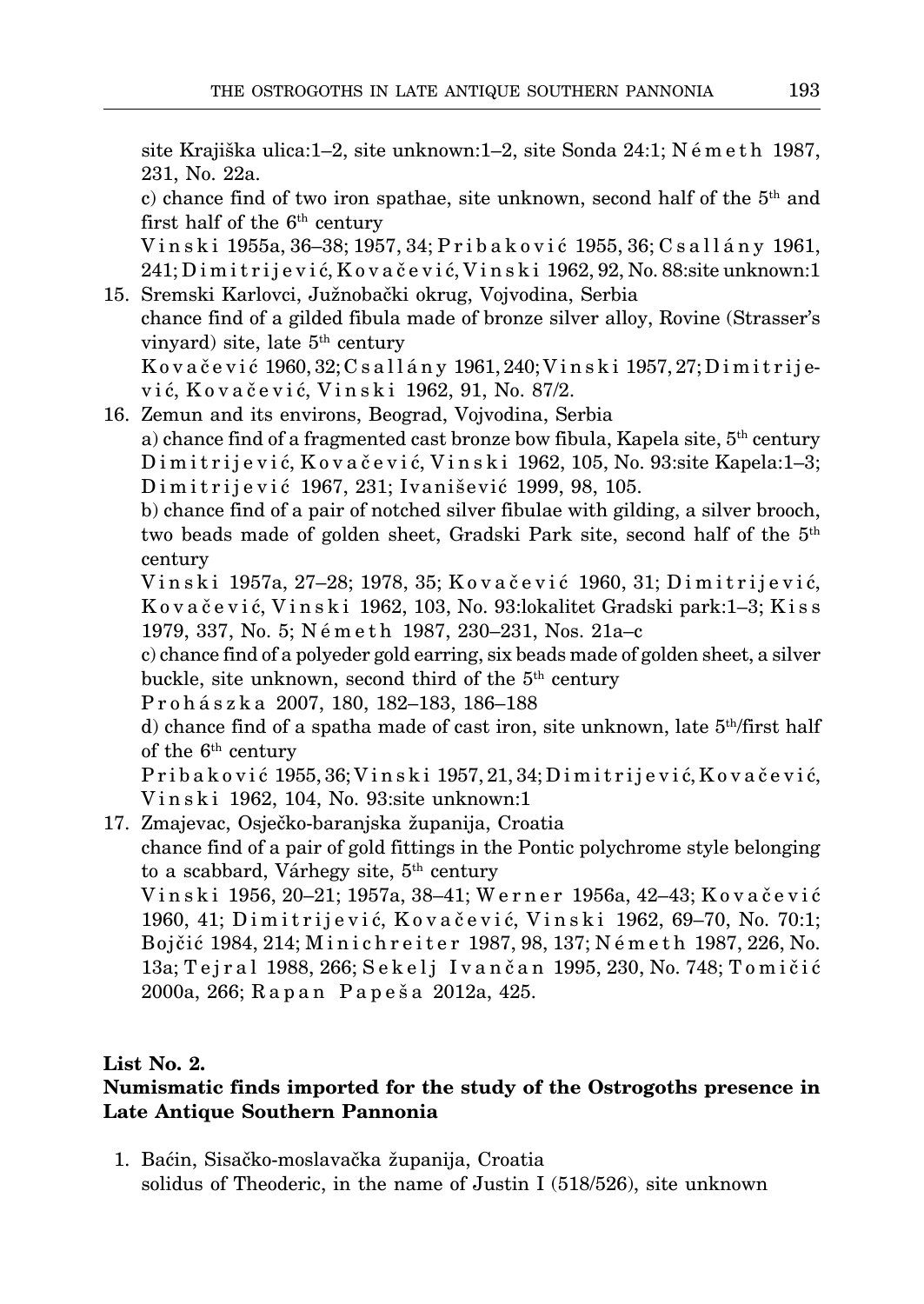D e m o 1981, 455, 462; 1994, 173, 180 (erroneously attributed as struck in the name of Anastasius I); M i r n i k, Š e m r o v 1998, 205, No. 819; R a p a n P a p e š a 2012a, 430.

- 2. Dalj, Osječko-baranjska županija, Croatia 1/4 siliqua of Theoderic, in the name of Anastasius I (493/518), site unknown Stefan 1925, 4–5; Dimitrijević, Kovačević, Vinski 1962, 85, No. 82:32; Demo 1981, 455, 462; 1994, 61–62, 173, 181, 193; Mirnik, Šemrov 1998, 205, No. 818 (in Stefan 1925; Dimitrijević, K o v a č e v i ć, V i n s k i 1962; Mirnik, Šemrov 1998 Novi Banovci is indicated incorrectly as the site of the find) fragmented 1/4 siliqua of Theoderic, site unknown Demo 1981, 455, 377, No. 24; Rapan Papeša 2012a, 430
- 3. Donji Miholjac, Osječko-baranjska županija, Croatia 1/4 siliqua of Athalaric, in the name of Justinian I (527/534) Kiss 1984, 19, Note 8; Demo 1994, 36, 94, 173, 181, 196
- 4. Golubinci, opština Stara Pazova, Sremski okrug, Vojvodina, Serbia 1/4 siliqua of Theoderic, in the name of Justin I (518/527), Selište site D e m o 1994, 169, 182
- 5. Jakovo, Beograd, Serbia solidus of Theoderic (bronze with gold gilding), in the name of Anastasius I (493/518), Kormadin site Dimitrijević, Kovačević, Vinski 1962, 79, No. 77, grave No. 5
- 6. Novi Banovci, opština Stara Pazova, Sremski okrug, Vojvodina, Serbia 1/4 siliqua of Theoderic, in the name of Anastasius I (493/518) and 1/4 siliqua of Athalaric, in the name of Justinian I (527/534), Purger site Alföldi 1924, 24; Stefan 1925, 5–7; Dimitrijević, Kovačević, Vins k i 1962, 85, No. 82:32; D e m o 1981, 455, 462; 1994, 61–62, 184, 193–194; Mirnik, Šemrov 1998, 204, No. 816, 207, No. 844; Tomičić 2000, 271.
- 7. Sisak, Sisačko-moslavačka županija, Croatia 1/2 siliqua, three 1/4 siliquae and a tremissis of Theoderic, in the name of Anastasius I (497/518), and five 10-nummi of Theoderic, in the name of Justin I (518/526), sites unknown

Alföldi 1924, 35; Stefan 1925, 2-4; Metcalf 1960, 437; Demo 1981, 455, 462, 477, Nos. 18, 20–22, 478, Nos. 33, 36–37, 479, Nos. 40–41; 1994, 184 (one 10-nummus erroneously attributed as struck in the name of Anastasius I); M i r n i k, Š e m r o v 1998, 203, No. 804, 204, Nos. 810, 814–815, 205, Nos. 817, 823, 825, 826, 206, No. 829; Tomičić 2000, 271; Rapan P a p e š a 2012a, 430.

8. Sremska Mitrovica and its environs, Sremski okrug, Vojvodina, Serbia six 1/4 siliquae of Theoderic, one in the name of Zeno (490/491), three in the name of Anastasius I (493/518) and two in the name of Justin I (518/526), and 1/4 siliqua of Athalaric, in the name of Justinian I (527/534), No. 21 site (one 1/4 siliqua of Theoderic in the name of Anastasius), the other coins from unknown sites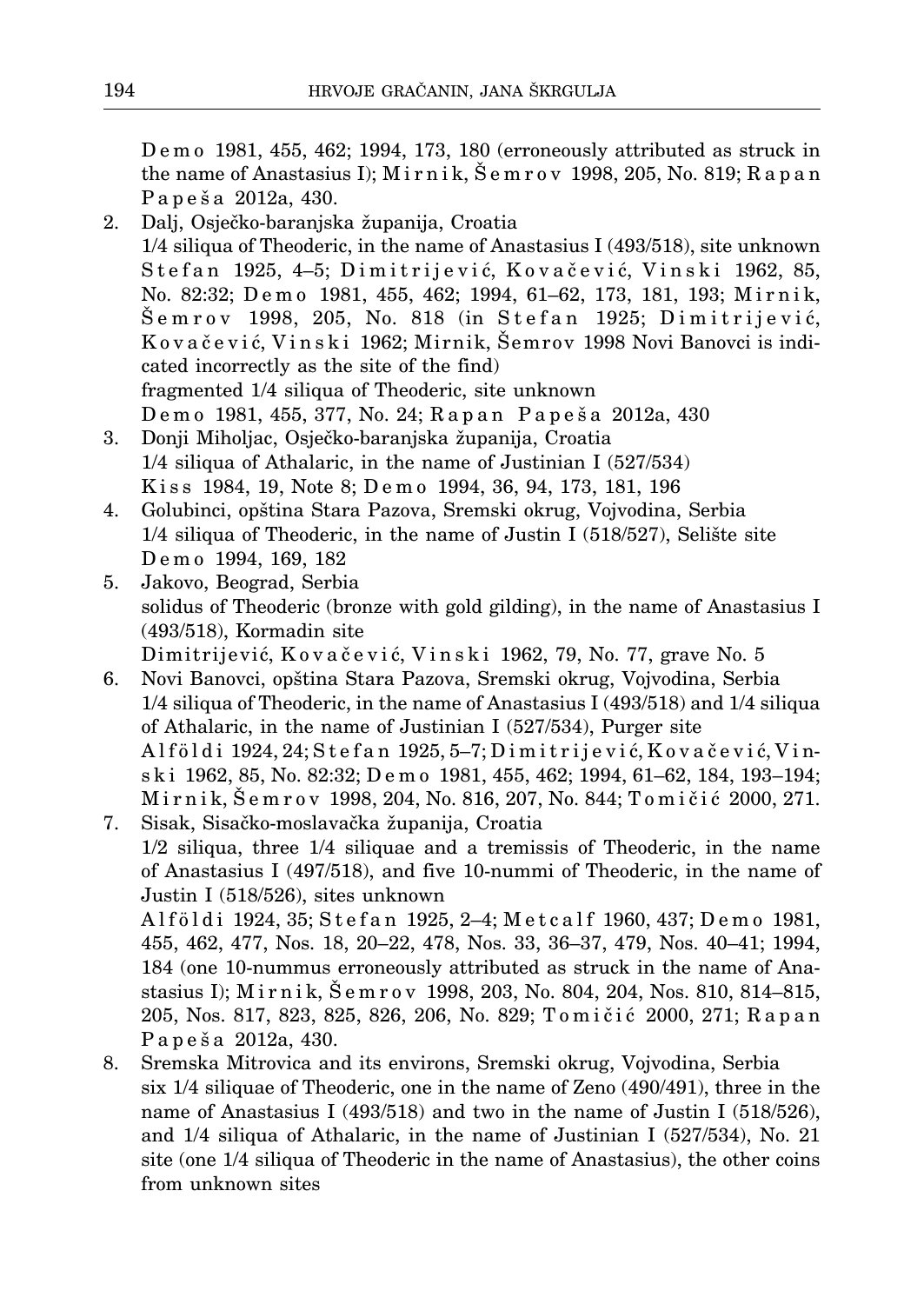Dimitrijević, Kovačević, Vinski 1962, 93, No. 88:1; Demo 1981, 462; 1994, 61–62, 185; Tomičić 2000, 271; Popović 2003, 326, No. 6, 337 (see also P o p o v i ć 1978, 182, No. 6, 191).

- 19. Štrbinci, Osječko-baranjska županija, Croatia  $1/2$  siliqua of Theoderic, in the name of Justin I (518/526), Budrovci site Stefan 1925, 7–10; Dimitrijević, Kovačević, Vinski 1962, 115, No. 99:1; D e m o 1981, 455, 462; 1994, 61–62, 140–141, 173, 181; B o j č i ć 1984, 214; Sekelj Ivančan 1995, 187, No. 508; Dukat 1998, 119; Mirnik, Šemrov 1998, 206, No. 832; Tomičić 2000, 271; Rapan P a p e š a 2012a, 430.
- 10. Vinkovci, Vukovarska-srijemska županija, Croatia  $1/2$  siliqua (bronze with silver gilding), in the name of Justin I (518/526), and a coin with no data, site unknown D i m i t r i j e v i ć 1979, 190; D e m o 1994, 173, 186.
- 11. Vukovar and its environs, Vukovarska-srijemska županija, Croatia three 1/2 siliquae of Theoderic, in the name of Anastasius I (483/518), and 1/2 siliqua of Athalaric, in the name of Justinian I (527/534), sites unknown D e m o 1994, 173–174, 187.
- 12. Zemun and its environs, Beograd, Serbia 1/4 siliqua of Athalaric, in the name of Justinian I (527/534) Demo 1994, 187.
- 13. Unknown sites

a) tremissis of Theoderic, in the name of Anastasius I (493/518)

possibly from the Sisačko-moslavačka županija

M i r n i k, Š e m r o v 1998, 204, No. 812; R a p a n P a p e š a 2012a, 430 (Glina indicated erroneously as the site of the find)

b) two 1/4 siliquae of Theoderic, in the name of Anastasius I (493/518) from Slavonia

Bojčić 2009, 21; Rapan Papeša 2012a, 430.

# REFERENCES

# Abbreviations

| AA       | Auctores Antiquissimi.                                                               |
|----------|--------------------------------------------------------------------------------------|
| MGH      | Monumenta Germaniae Historica.                                                       |
| PLRE II  | J. R. Martindale, The Prosopography of the Later Roman Empire A.D. 395–527,          |
|          | Cambridge 1980, vol. II.                                                             |
| PLRE III | J. R. Martindale, The Prosopography of the Later Roman Empire A.D. 527–641,          |
|          | Cambridge 1992, vol. III.                                                            |
| RE       | Paulys Realencyclopädie der classischen Altertumswissenschaft. Neue Bear-            |
|          | <i>beitung</i> , A. Pauly, G. Wissowa, W. Kroll, K. Witte, K. Mittelhaus, K. Ziegler |
|          | (eds.), Stuttgart 1894–1980.                                                         |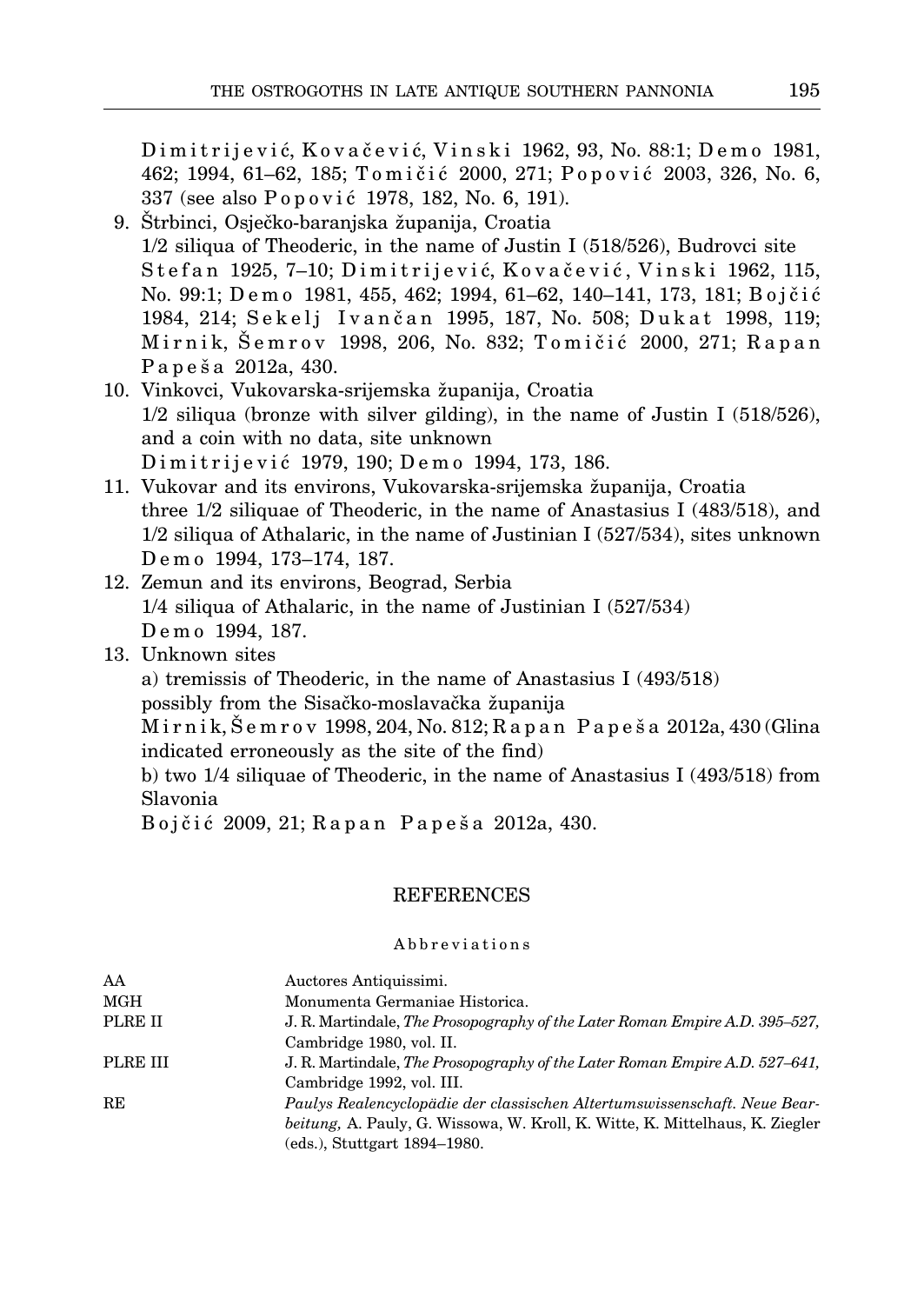# Literary sources

| Auctarium Epitomae    | Auctarium Epitomae Vaticanae ad Prosper Tiro, Epitoma Chronicon, Th. Mom-<br>msen (ed.), MGH. AA 9, Chronica minora 1, Berlin 1892, p. 491–493.       |
|-----------------------|-------------------------------------------------------------------------------------------------------------------------------------------------------|
| Cassiodorus, Chronica | Cassiodorus Senator, Chronica, Th. Mommsen (ed.), MGH. AA 11, Chronica                                                                                |
| Cassiodorus, Variae   | minora 2, Berlin 1894, p. 109–161.<br>Cassiodori Senatoris Variae, Theodorus Mommsen (ed.), MGH. AA 12, Berlin                                        |
|                       | 1894, p. 1-385.                                                                                                                                       |
|                       | See also: Cassiodori Variarum libri XII, [in:] Magni Aurelii Cassiodori Se-                                                                           |
|                       | natoris Opera I, L. J. Fridh (ed.), Corpus Christianorum. Series Latina 96,                                                                           |
|                       | Turnhout 1973, p. 1–499.                                                                                                                              |
| Claudian              | Claudian, <i>In Eutropium II</i> , [in:] Claudii Claudiani Carmina, Th. Birt (ed.),                                                                   |
|                       | MGH. AA 10, Berlin 1892.                                                                                                                              |
| Ennodius              | Ennodius, Panegyricus dictus clementissimo regi Theoderico, [in:] Magni                                                                               |
|                       | Felicis Ennodi Opera, F. Vogel (ed.), MGH. AA 7, Berlin 1885, p. 203–214.                                                                             |
|                       | See also: Ennodius, Der Theoderich-Panegyricus des Ennodius, Ch. Rohr                                                                                 |
|                       | (ed.), MGH. Studien und Texte 12, Hannover 1995.                                                                                                      |
| Eugippius             | Eugippius, Vita sancti Severini, Th. Mommsen (ed.), MGH. Scriptores rerum                                                                             |
|                       | Germanicarum 26, Hannover 1898.                                                                                                                       |
| John of Antioch       | John of Antioch, Fragmenta, [in:] Ioannes Antiochenus, Fragmenta quae                                                                                 |
|                       | supersunt omnia, S. Mariev (ed.), Corpus fontium historiae Byzantinae 47,                                                                             |
|                       | Berlin-New York 2008.                                                                                                                                 |
| John Malalas          | John Malalas, Chronographia, [in:] Ioannis Malalae Chronographia, J. Thurn                                                                            |
|                       | (ed.), Corpus fontium historiae Byzantinae 35, Berlin-New York.                                                                                       |
| Jordanes, Getica      | Jordanes, Getica, [in:] Iordanis Romana et Getica, Th. Mommsen (ed.), MGH.                                                                            |
|                       | AA 5:1, Berlin 1882, p. 53–138.                                                                                                                       |
| Jordanes, Romana      | Jordanes, Romana, [in:] Iordanis Romana et Getica, Th. Mommsen (ed.),                                                                                 |
|                       | MGH. AA 5:1, Berlin 1882, p. 1-52.                                                                                                                    |
| Justinian, Novellae   | Justinian, <i>Novellae</i> , R. Schöll, G. Kroll (ed.), Corpus iuris civilis 3, Berlin 1904.                                                          |
| Malchus               | Malchus, Fragmenta, [in:] The Fragmentary classicising historians of the                                                                              |
|                       | later Roman Empire: Eunapius, Olympiodorus, Priscus and Malchus II,                                                                                   |
|                       | R. C. Blockley (ed.), ARCA. Classical and Medieval Texts, papers and Mono-                                                                            |
|                       | graphs 6, Liverpool 1983, p. 401–462.                                                                                                                 |
| Marcellinus           | Marcellinus comes, <i>Chronicon</i> , Th. Mommsen (ed.), MGH. AA 11, Chronica                                                                         |
|                       | minora II, Berlin 1894, p. 60–104.                                                                                                                    |
|                       | See also: The Chronicle of Marcellinus. A Translation and Commentary,                                                                                 |
| Menander              | Th. Mommsen, B. Croke (ed.), Byzantina Australiensia 7, Sydney 1995.                                                                                  |
|                       | Menander Protector, Fragmenta, [in:] The History of Menander the Guards-<br>man, R. C. Blockley (ed.), ARCA. Classical and Medieval Texts, Papers and |
|                       | Monographs 7, Liverpool 1985, p. 40–249.                                                                                                              |
| Priscus               | Priscus rhetor Panites, Fragmenta, [in:] The Fragmentary classicising his-                                                                            |
|                       | torians of the later Roman Empire: Eunapius, Olympiodorus, Priscus and                                                                                |
|                       | Malchus II, R. C. Blockley (ed.), ARCA. Classical and Medieval Texts, Papers                                                                          |
|                       | and Monographs 6, Liverpool 1983, p. 221–400.                                                                                                         |
| Procopius             | Procopius Caesariensis, Bellum Gothicum, [in:] Procopius Caesariensis,                                                                                |
|                       | Opera omnia II (De bellis libri V-VIII: Bellum Gothicum), J. Haury (ed.),                                                                             |
|                       | Leipzig 1963.                                                                                                                                         |
| Ravennatus            | Ravennatus Anonymus, Cosmographia, [in:] Itineraria Romana, J. Schnetz,                                                                               |
|                       | M. Zumschlinge (ed.), Leipzig 1940 (reprint 1990), vol. II, Ravennatis Anonymi                                                                        |
|                       | Cosmographia et Guidonis Geographica.                                                                                                                 |
|                       | See also: Louis Dillemann, La Cosmographie du Ravennate, Y. Janvier (ed.),                                                                            |
|                       | Collection Latomus 235, Bruxelles 1997.                                                                                                               |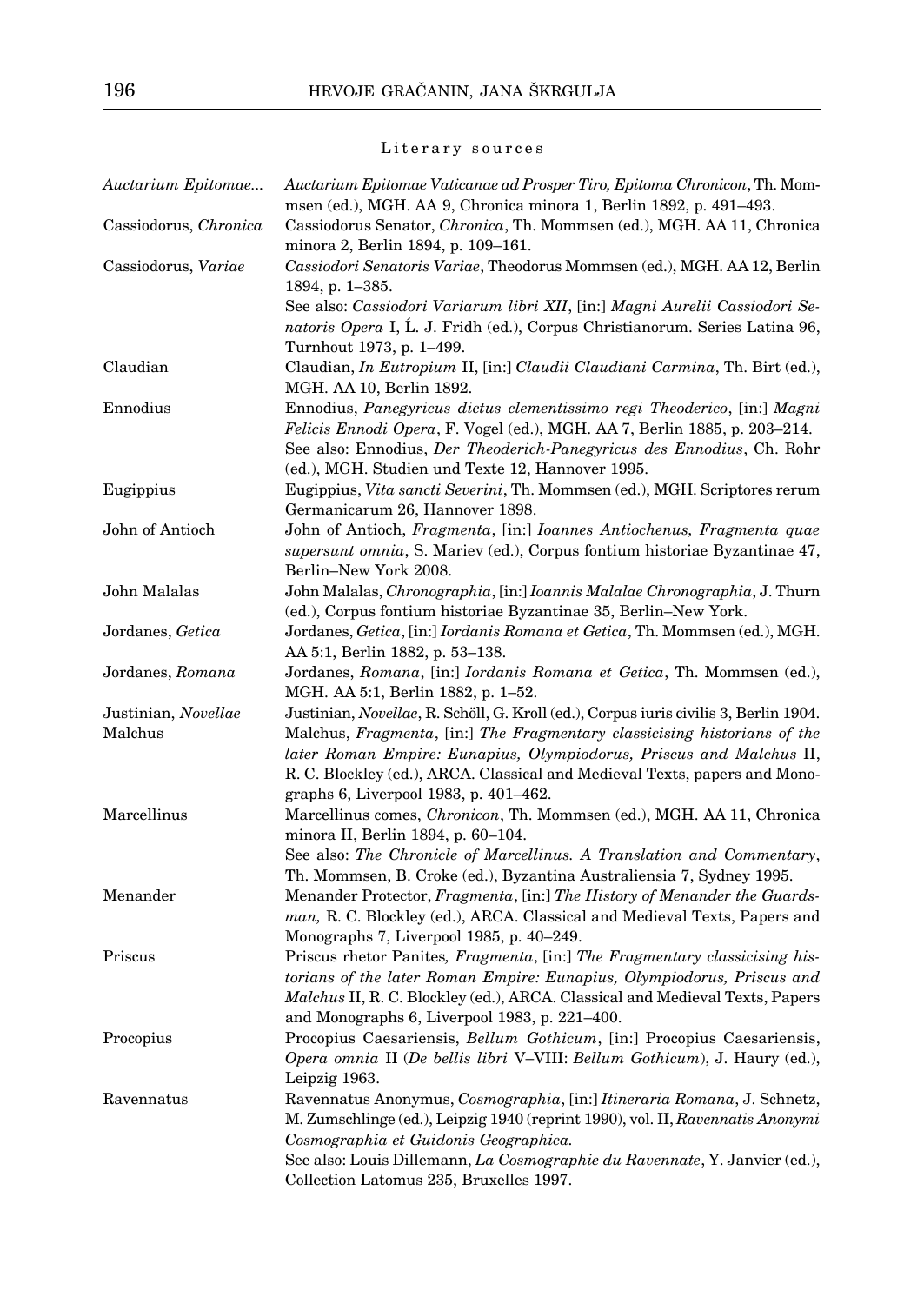| SHA, Divus Claudius  | SHA, Divus Claudius, [in:] Scriptores Historiae Augustae II, E. Hohl, Ch. Sam-         |
|----------------------|----------------------------------------------------------------------------------------|
|                      | berger, W. Seyfarth (ed.), Leipzig 1965.                                               |
| Sidonius Apollinaris | Sidonius Apollinaris, <i>Panegyricus dictus Anthemio Augusto bis consuli</i> , Pa-     |
|                      | negyricus dictus Avito Augusto; Panegyricus dictus domino Imperatori Caesari           |
|                      | Iulio Valerio Maioriano Augusto; [in:] Gai Sollii Apollinaris Sidonii Epistulae        |
|                      | <i>et carmina</i> , C. Lütjohann (ed.), MGH. Auctores Antiquissimi 8, Berlin 1887,     |
|                      | p. 173–264.                                                                            |
| Theophanes           | Theophanes, <i>Chronographia</i> I, C. de Boor (ed.), Leipzig 1883 (reprint Hildesheim |
|                      | 1963).                                                                                 |

#### Studies

### Alföldi A.

- 1924 *Der Untergang der Römerherrschaft in Pannonien*, Ungarische Bibliothek I:10, Berlin– Leipzig, vol. I.
- 1926 *Der Untergang der Römerherrschaft in Pannonien*, Ungarische Bibliothek I:12, Berlin– Leipzig, vol. II.

## Altheim F.

- 1951 *Attila und die Hunnen,* Baden-Baden.
- 1962 *Geschichte der Hunnen*, Berlin, vol. IV, *Die europäische Hunnen*.

### A m o r v P.

2003 *People and identity in Ostrogothic Italy 489–554*, Cambridge.

## Andrić S.

2002 *Južna Panonija u doba velike seobe narodâ*, Scrinia Slavonica 2, 117–167.

### Bierbrauer V.

- 1994 *Archölogie und Geschichte der Goten vom 1.–7. Jahrhundert. Versuch einer Bilanz*, Frühmittelalterlichen Studien 28, 51–171.
- 2011 *Zum pannonischen Ostgothenreich (456–/457–473) aus archäologischer Sicht*, [in:] O. Heinrich-Tamáska (ed.), *Keszthely-Fenékpuszta im Kontext spätantiker Kontinuitätsforschung zwischen Noricum und Moesia*, Castellum Pannonicum Pelsonense 2, Budapest–Lepzig–Keszthely–Rahden/West., p. 361–380.

#### Blockley R.C.

1983 *Notes to Priscus*, [in:] *The Fragmentary classicising historians of the later Roman Empire: Eunapius, Olympiodorus, Priscus and Malchus* II, R. C. Blockley (ed.), ARCA. Classical and Medieval Texts, Papers and Monographs 6, Liverpool 1983, p. 379–400.

## Bojčić Z.

- 1984 *Pregled istraživanja i rasprostranjenosti ranosrednjovjekovnih arheoloških nalaza u istočnoj Slavoniji i Baranji*, [in:] N. Majnarić-Pandžić (ed.), *Arheološka istraživanja u istočnoj Slavoniji i Baranji. Znanstveni skup Vukovar 6–9. X. 1981*, Izdanja Hrvatskog arheološkog društva 9, Zagreb, p. 211–222.
- 2009 *I prostorija: Seoba naroda: prevlast Huna i Germana (379.–568.)*, *Novac germanskih vladara (druga pol. 5.–druga pol. 6. stoljeća)*, [in:] Z. Bojčić (ed.), *Seoba naroda i srednji vijek*. *Vodič kroz Stalni postav,* Osijek, p. 14–21.

# B ó n a I.

- 1971 *Ein Vierteljahrhundert Völkerwanderungszeitforschung in Ungarn (1945–1969)*, AAHung 23, p. 265–336.
- 1976 *Der Anbruch des Mittelalters. Gepiden und Langobarden im Karpatenbecken*, Budapest.
- 1982 *Die Hunnen in Norikum und Pannonien. Ihre Geschichte im Rahmen der Völkerwan derung,* [in:] D. Straub (ed.), *Severin zwischen Römerzeit und Völkerwanderung. Ausstellung d. Landes Oberösterreich, 24. April–26. Oktober 1982 im Stadtmuseum Enns*, Linz, p. 179–200.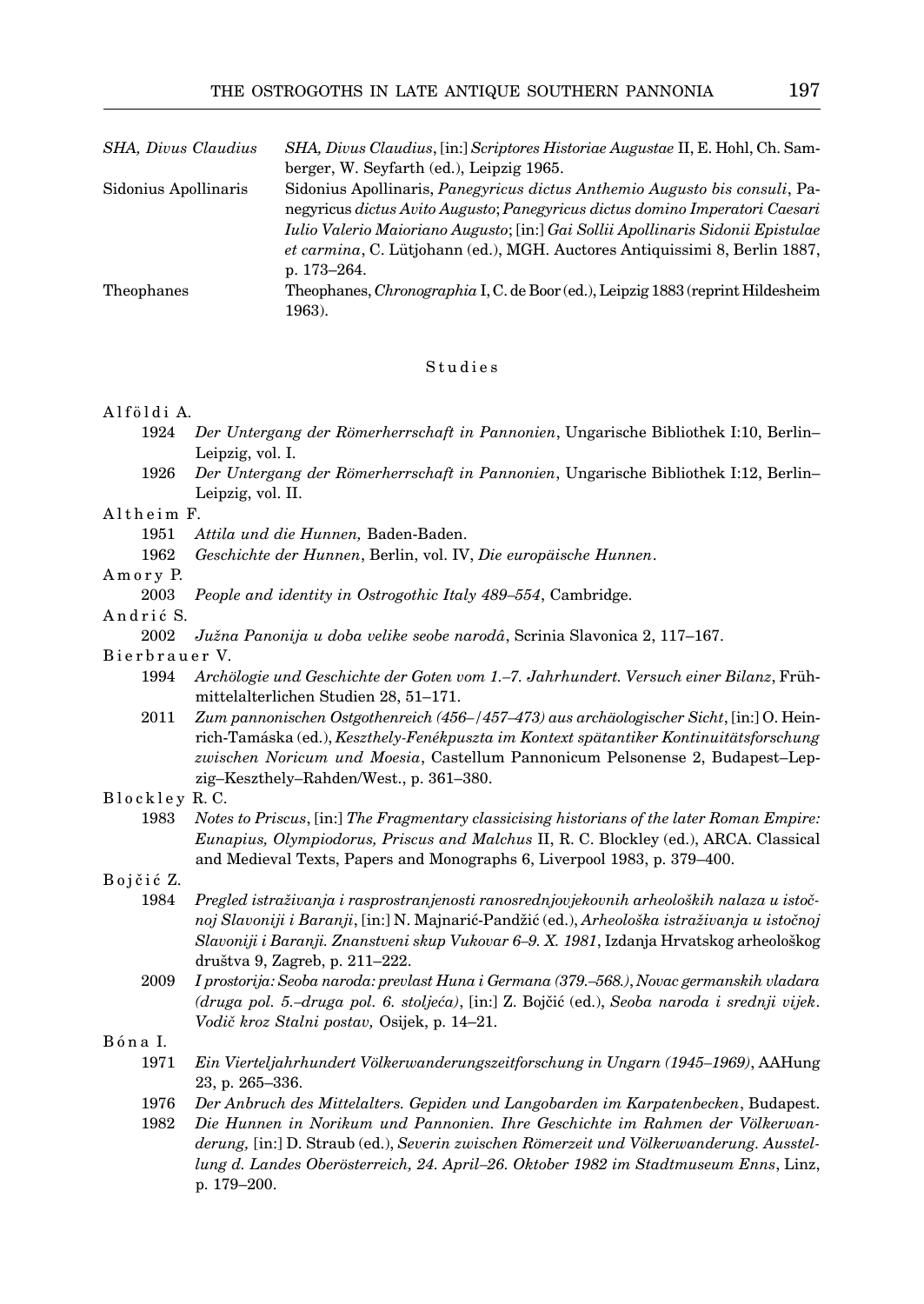- 1987 *Ungarns Völker im 5. und 6. Jahrhundert*, [in:] W. Menghin, T. Springer, E. Wamers (eds.), *Germanen, Hunnen und Awaren: Schätze der Völkerwanderungszeit. Die Archäologie des 5. und 6. Jahrhunderts an der mittleren Donau und der östlich-merowingische Reihengräberkreis. Germanisches Nationalmuseum, Nürnberg, 12. Dezember 1987 bis 21. Februar 1988: Museum für Vor- und Frühgeschichte der Stadt Frankfurt am Main, 13. März bis 15. Mai 1988*, Nürnberg, p. 116–129.
- 1991 *Das Hunnenreich,* Stuttgart.

## Brather S.

- 2004 *Ethnische Interpretation in der frühgeschichtlichen Archäologie*, Reallexikon der Germanischen Altertumskunde. Ergänzungsband 42, Berlin-New York.
- 2010 *Bestattungen und Identitäten Gruppierungen innerhalb frühmittelalterlichen Gesell schaften*, [in:] W. Pohl, M. Mehofer (eds.), *Archaeology of Identity/Archäologie der Identität*, Österreichische Akademie der Wissenschaften. Philosophisch-historischen Klasse. Denkschriften 406, Forschungen zur Geschichte des Mittelalters 17, Wien, p. 25–49.

#### B r a t o ž R.

- 1987 *Die Entwicklung der Kirchenorganisation in den Westbalkanprovinzen (4. bis 6. Jahrhundert)*, Miscellanea Bulgarica 5, p. 149–193.
- 1990 *Die Geschichte des frühen Christentums im Gebiet zwischen Sirmium und Aquileia im Licht der neueren Forschungen*, Klio 72, p. 508–550.
- B u d a j M., P r o h á s z k a P.
	- 2011 *Ein oströmischer Solidusfund aus dem Wald von Naháč (okr. Trnava, Slowakei)*, Numismaticky sborník 26:1, p. 91–97.

#### B u r k o w s k y Z.

1999 *Sisak u prapovijesti, antici i starohrvatskom dobu. Katalog izložbe*, Sisak.

#### Burns Th.

1984 *A History of the Ostrogoths*, Bloomington.

#### Bury J.B.

1958 *History of the Later Roman Empire (from the Death of Theodosius I to the Death of Justinian A.D. 395 to A.D. 565)*, New York, vol. I.

#### Buzov M.

2004 *Problem povijesnog kontinuiteta i diskontinuiteta u Sisciji*, [in:] M. Pelc (ed.), *Zbornik I. kongresa hrvatskih povjesničara umjetnosti*, Zagreb, p. 463–468.

#### Capizzi C.

1969 *L'imperatore Anastasio I (491–518). Studio sulla sua vita, la sua opera e la sua personalità*, Orientalia Christiana Analecta 184, Roma.

### Castritius H.

- 1994 *Barbari antiqui barbari. K poselitveni zgodovini jugovzhodnega Norika in južne Panonije v pozni antiki (od konca 4. do srede 6. stoletja)*, Zgodovinski časopis 48, p. 137–147.
- 1995 *Barbari antiqui barbari. Zur Besiedlungsgeschichte Südostnoricums und Südpannoniens in der Spätantike (Ende des 4. bis Mitte des 6. Jahrhunderts n. Chr.)*, Frühmittelalterlichen Studien 29, p. 72–85.

## Christou K.P.

1991 *Byzanz und die Langobarden. Von der Ansiedlung in Pannonien bis zur endgültigen Anerkennung (500–680)*, Historical Monographs 14, Athens.

#### Csallány D.

1961 *Archäologische Denkmäler der Gepiden im Mitteldonaubecken (454–568 u. Z.)*, Archeologia Hungarica. Series Nova 38, Budapest.

### Curta F.

2007 *Some remarks on ethnicity in medieval archeology*, Early Medieval Europe 15:2, p. 159–185.

#### Dautova-Ruševljan V.

- 1981a *Ein germanisches Grab auf dem Fundort Vranja bei Hrtkovci in Syrmien',* Archaeologia Iugoslavica 20–21 (1980–1981), p. 146–153.
- 1981b *Rezultati zaštitno-sondažnih iskopavanja na lokalitetu "Vranja" kod Hrtkovaca u Sremu 1979. godine'*, Rad vojvođanskih muzeja 27, p. 181–201.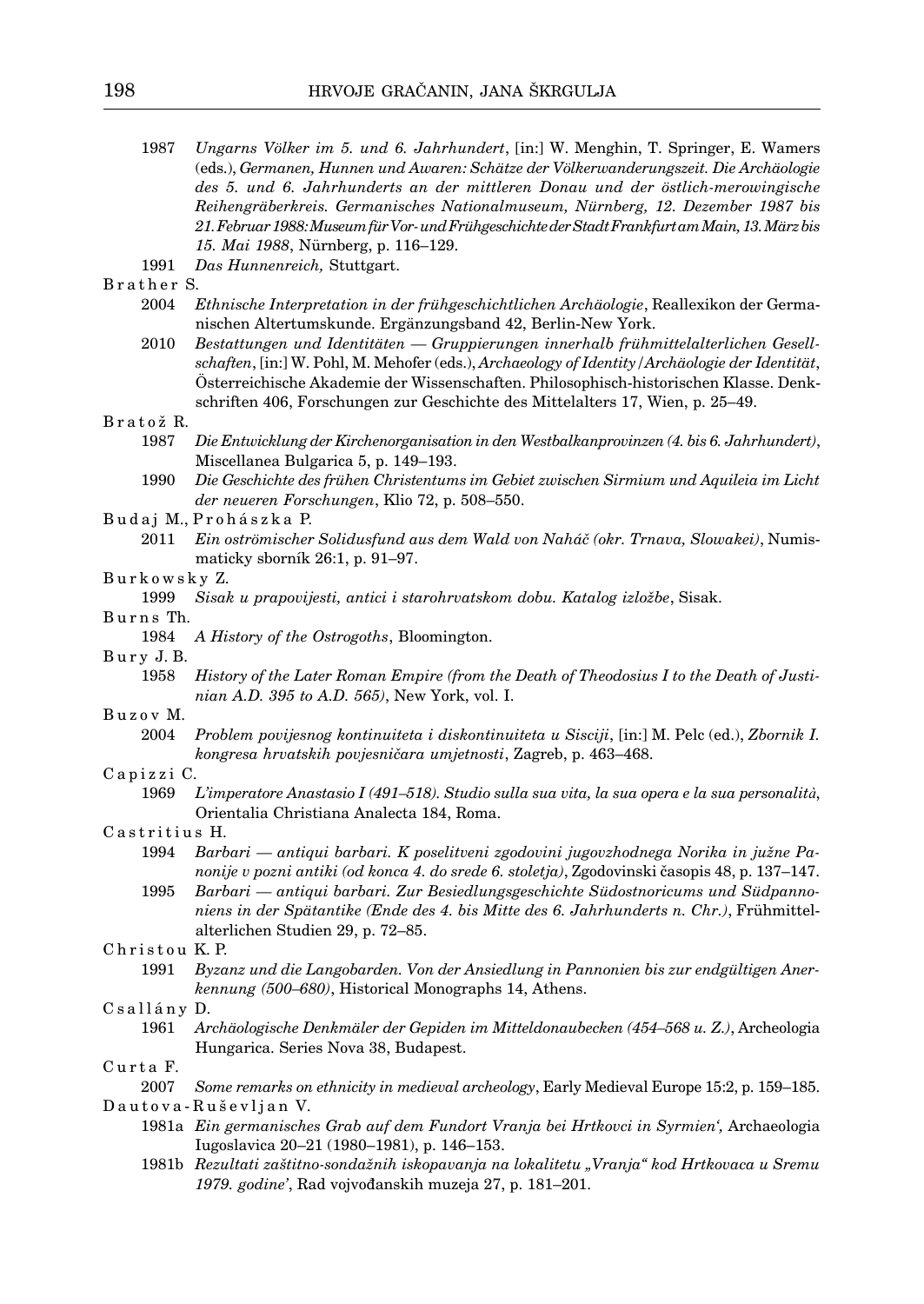#### Demandt A.

2007 *Die Spätantike. Römische Geschichte von Diocletian bis Justinian 284–565 n. Chr.*, Handbuch der Altertumswissenschaft III:6, München.

Demo Ž.

- 1981 *Novac germanskih vladara druge pol. 5. do u drugu pol. 6. st. u numizmatičkoj zbirci Arheološkog muzeja u Zagrebu*, Arheološki vestnik 32, 454–480.
- 1994 *Ostrogothic Coinage from Collections in Croatia, Slovenia and Bosnia & Herzegovina*, Situla 32, Ljubljana.

### Diculescu C.C.

1923 *Die Gepiden. Forschungen zur Geschichte Daziens im frühen Mittelalter und zur Vorgeschichte des rumänischen Volkes*, Leipzig, vol. I.

#### Dimitrijević S.

- 1979 *Arheološka topografija i izbor arheoloških nalaza s vinkovačkog tla*, [in:] Ž. Rapanić (ed.), *Corolla memoriae Iosepho Brunšmid dicata*, Izdanja Hrvatskog arheološkog društva 4, Vinkovci, p. 133–276.
- Dimitrijević D., Kovačević J., Vinski Z.
	- 1962 *Seoba naroda. Arheološki nalazi jugoslovenskog Podunavlja*, Zemun.

# Dušanić S.

1967 *Bassianae and Its Territory*, Archaeologia Iugoslavica 8, 68–81.

#### E g g e r R.

1962 *Civitas Noricum*, [in:] R. Egger, *Römische Antike und frühes Christentum. Ausgewählte Schriften von Rudolf Egger zur Vollendung seines 80. Lebensjahres*, A. Betz, G. Moro (eds.), Klagenfurt, vol. I, p. 116–122.

# $E$  n  $B$  lin W.

 1927–1928 *Die Ostgoten in Pannonien*, Byzantinisch-neugriechische Jahrbücher 6, p. 146–159. 1947 *Theoderich der Grosse,* München.

#### Ercegović-Pavlović S.

- 1982 *An Eastern Germanic Grave from Mačvanska Mitrovica*, [in:] N. Duval, E. L. Ochsenschlager, V. Popović (eds.), *Sirmium IV — Recherches archéologiques en Syrmie* (Belgrade), p. 19–23.
- Giustechi Conti P.M.
	- 1994 *Gli Ostrogoti dalle sponde del Dnestr all'Italia*, [in:] V. Bierbrauer, O. von Hessen, E. A. Arslan (eds.), *I Goti. Milano, Palazzo Reale, 28 gennaio–8 maggio 1994*, Milano, p. 138–153.
- Gračanin H.
	- 2005 rev. of: *F. Lotter, Völkerverschiebungen im Ostalpen-Mitteldonau-Raum zwischen Antike und Mittelalter (375–600), Walter de Gruyter, Berlin–New York 2003, 282 str.*, Radovi Zavoda za hrvatsku povijest 37, p. 458–463.
	- 2006a *Goti i južna Panonija*, Scrinia Slavonica 6, p. 83–126.
	- 2006b *The Huns and South Pannonia*, Byzantinoslavica 64, p. 29–76.
	- 2007 *Gepidi, Heruli, Langobardi i južna Panonija*, Scrinia Slavonica 7, p. 7–64.
	- 2011 *Južna Panonija u kasnoj antici i ranom srednjovjekovlju (od konca 4. do konca 11. stoljeća)*, Zagreb.
- Geuenich D., Keller H.
	- 1989 *Alamannen, Alamannien, allamanisch im frühen Mittelalter. Möglichkeiten und Schwierigkeiten des Historikers beim Versuch der Eingrenzung*, [in:] H. Wolfram, A. Schwarcz (eds.), *Die Bayern und ihre Nachbarn. Berichte des Symposions der Kommission für Frühmitellalterforschung 25. bis 28. Oktober 1982, Stift Zwettl, Niederrösterreich*, Österreichische Akademie der Wissenschaften. Philosophisch-historischen Klasse. Denkschriften 179, Veröffentlichungen der Kommission für Frühmitellalterforschung 8, Wien, vol. I, p. 135–157.

## Halsall G.

2005 *The Barbarian Invasions*, [in:] P. Fouracre (ed.), *The New Cambridge Medieval History,* Cambridge, vol. I, *c. 500–c. 700*, p. 35–55.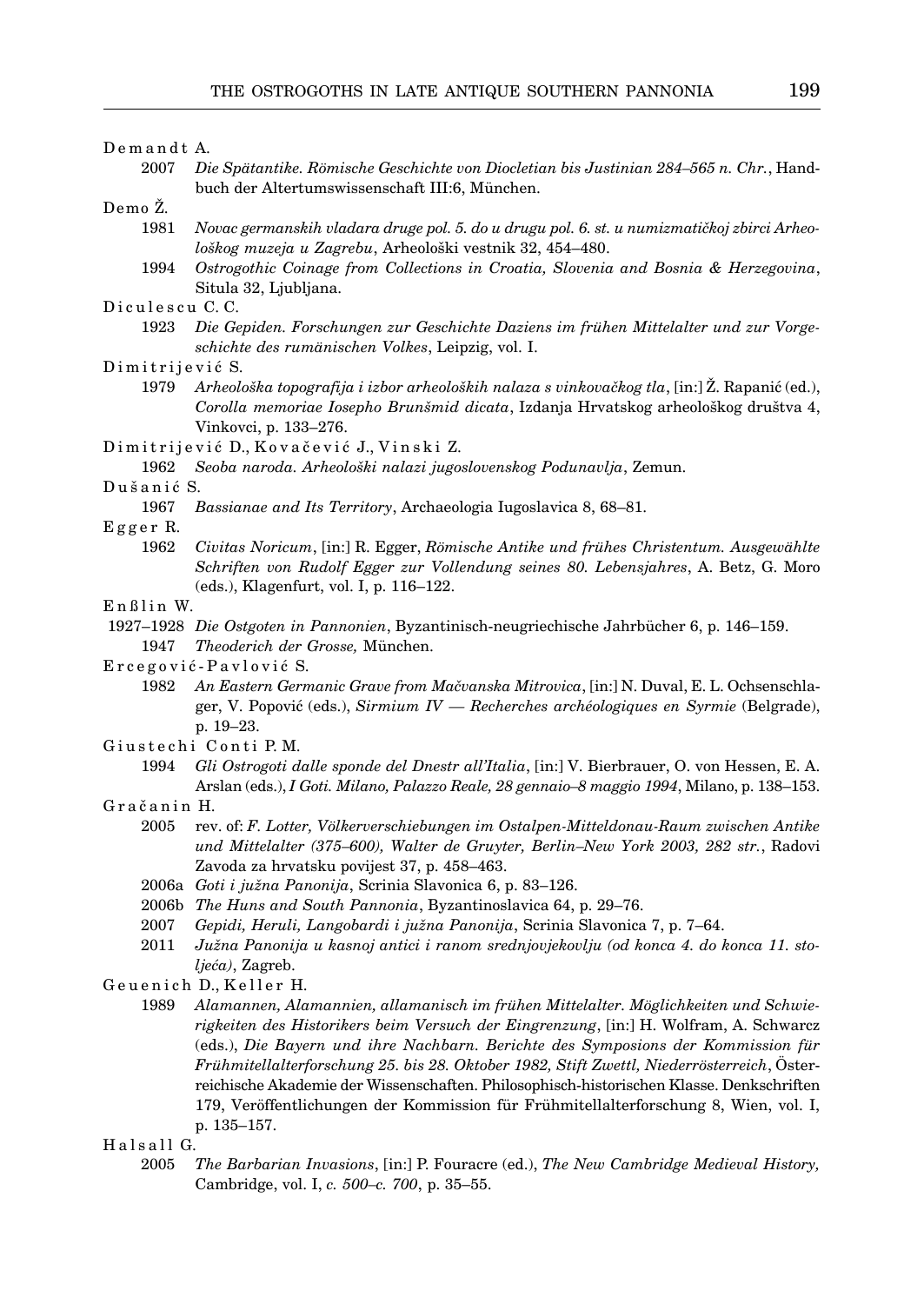2007 *Barbarian Migrations and the Roman West, 376–568*, Cambridge.

Hauptmann Lj.

1929 *Entstehung und Entwicklung Krains*, [in:] A. von Jaksch, M. Wutte, L. Hauptmann, A. Mell, H. Pirchegger (eds.), *Erläuterungen zum Historischen Atlas der Österreichischen Alpenländer*, Wien, vol. I:4: *Kärnten, Krain, Görz und Istrien*, p. 305–484.

## Heather P.J.

- 1994 *Goths and Romans 332–489*, Oxford.
- 1996 *The Goths*, Oxford-Malden.
- 2005 *The Fall of the Roman Empire. A New History of Rome and the Barbarians*, Oxford–New York.
- 2014 *The Restoration of Rome: Barbarian Popes and Imperial Pretenders*, London.

## Horedt K.

1980 *Wandervölker und Romanen im 5. bis 6. Jahrhundert in Siebenbürgen*, [in:] H. Wolfram, F. Daim (eds.), *Die Völker an der mittleren und unteren Donau im fünften und sechsten Jahrhundert. Berichte des Symposions der Kommission für Frühmitellalterforschung 24. bis 27. Oktober 1978, Stift Zwettl, Niederrösterreich*, Österreichische Akademie der Wissenschaften. Philosophisch-historischen Klasse. Denkschriften 145, Veröffentlichungen der Kommission für Frühmittelalterforschung 4, Wien, p. 117–121.

#### I l k i ć M.

- 2007 *Nalazi seobe naroda i ranog srednjeg vijeka iz Sotina*, Prilozi Instituta za arheologiju u Zagrebu 24, p. 277–288.
- I v a n i š e v i ć V.
	- 1999 *Le début de l'époque des Grandes Migrations dans l'Illyricum du Nord*, [in:] J. Tejral, Ch. Pilet, M. Kazanski (eds.), *L'Occident romain et l'Europe centrale au début de l'époque des Grandes Migrations*, Spisy Archeologického ústavu AV ČR Brno 13, Brno, p. 95–107.
- Jin Kim H.
	- 2013 *The Huns, Rome and the Birth of Europe*, Cambridge.
- Jones S.
	- 1999 *Historical categories and the praxis of identity: the interpretation of ethnicity in historical archaeology*, [in.] P. P. A. Funari, M. Hall, S. Jones (eds.), *Historical archaeology: back from the edge*, London–New York, p. 219–232.

#### K e u n e J. B.

1923 s. v. *Scarniunga*, [in:] *RE*, vol. II A2, col. 357.

K i s s A.

- 1979 *Ein Versuch, die Funde und das Siedlungsgebiet der Ostgoten in Pannonien zwischen 456– 471 zu bestimmen*, AAHung 31, p. 329–339.
- 1983 *Die Skiren im Karpatenbecken. Ihre Wohnsitze und ihre materielle Hinterlassenschaft*, AAHung 35, p. 95–131.
- 1984 *Numizmatikai adatok az itáliai kelatigót királyság (489/493–552) kiterjedéséhéz*, Numismatikai Közlöny 82–83 (1983–1984), p. 19–21.
- 1994 *Archeologia degli Ostrogoti in Pannonia (456–473)*, [in:] V. Bierbrauer, O. von Hessen, E. A. Arslan (eds.), *I Goti. Milano, Palazzo Reale, 28 gennaio–8 maggio 1994,* Milano, p. 164–169.
- 1996 *Die Osthrogoten in Pannonien (456–473) aus archäologischer Sicht*, Zalai Múzeum 6, p. 87–90.
- 1999 *Pannonien zur Zeit der Völkerwanderung Ergebnisse und Probleme*, [in:] J. Tejral, Ch. Pilet, M. Kazanski (eds.), *L'Occident romain et l'Europe centrale au début de l'époque des Grandes Migrations*, Spisy Archeologického ústavu AV ČR Brno 13, Brno, p. 109–126.

K o l n i k T.

1987 *Die Donausweben in der spätrömischen Kaiserzeit und in der Völkerwanderungszeit*, Anzeiger des Germanischen Nationalmuseums 1988, p. 69–76.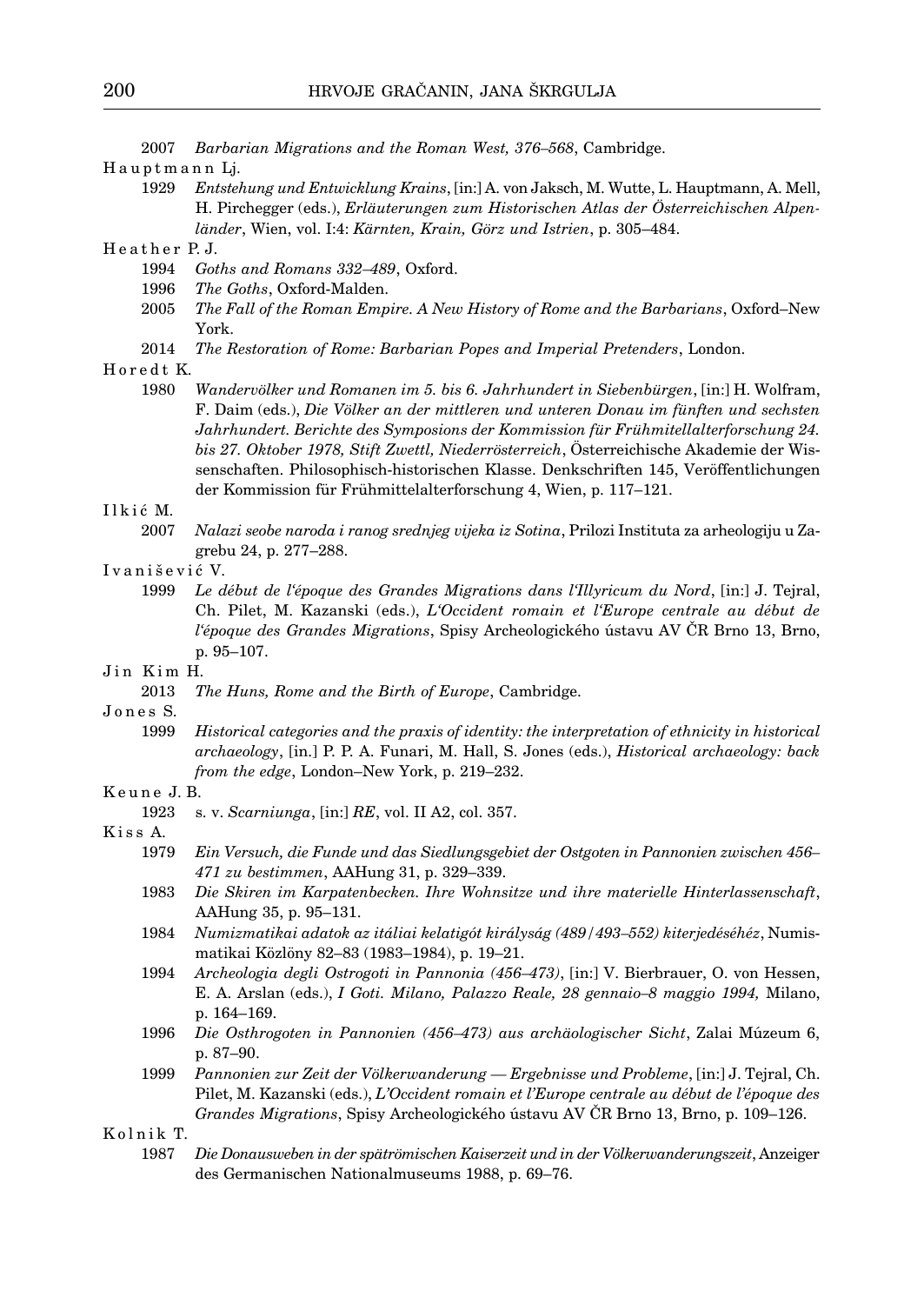Kovačević J.

- 1960 *Arheologija i istorija varvarske kolonizacije južnoslovenskih oblasti od IV do početka VII veka*, Posebna izdanja Vojvođanskog muzeja 2, Novi Sad.
- Lippold A.
	- 1987 *Vzhodni Goti in rimski cesarji od 455 do 507*, Zgodovinski časopis 41, p. 205–215.
- Lotter F.
	- 1968 *Zur Rolle der Donausueben in der Völkerwanderungszeit*, Mitteilungen des Instituts für Österreichische Geschichtsforschung 76, p. 275–298.
	- 1976 *Severinus von Norikum. Legende und historische Wirklichkeit: Untersuchungen zur Phase des Übergangs von spätantiken zu mittelalterliche Denk- und Lebensformen*, Monographien zur Geschichte des Mittelalters 12, Stuttgart.
	- 1989 *Die germanischen Stammesverbände im Umkreis der Ostalpen-Mitteldonau-Raumes nach der literarischen Überlieferung zum Zeitalter Severins*, [in:] H. Wolfram, A. Schwarcz (eds.), *Die Bayern und ihre Nachbarn. Berichte des Symposions der Kommission für Frühmitellalterforschung 25. bis 28. Oktober 1982, Stift Zwettl, Niederrösterreich*, Österreichische Akademie der Wissenschaften. Philosophisch-historischen Klasse. Denkschriften 179, Veröffentlichungen der Kommission für Frühmitellalterforschung 8, Wien, vol. I, p. 29–59.
	- 2003 *Völkerverschiebungen im Ostalpen-Mitteldonau-Raum zwischen Antike und Mittelalter (375–600)* (in collaboration with R. Bratož and H. Castritius), Reallexikon der Germanischen Altertumskunde. Ergänzungsband 39, Berlin–New York.
- L ö w e H.
	- 1961 *Theoderichs Gepidensieg im Winter 488/489. Eine historisch-geographische Studie*, [in:] K. E. Born (ed.), *Historische Forschungen und Probleme. Peter Rassow zum 70. Geburtstage dargebracht von Kollegen, Freunden und Schülern*, Wiesbaden, p. 1–16.
- MacGeorge P.
	- 2002 *Late Roman Warlords*, Oxford–New York.
- Maenchen-Helfen O.J.
	- 1973 *The World of the Huns. Studies in Their History and Culture*, Berkley–Los Angeles– London.
- Majnarić-Pandžić N.
	- 1994 *Granica na Dunavu u antičko doba i velika seoba naroda*, [in:] I. Karaman (ed.), *Vukovar vjekovni hrvatski grad na Dunavu*, Zagreb, p. 81–91.
- Mathisen R.W.
	- 1981 *Avitus, Italy and the East in A.D. 455–456*, Byzantion 51, p. 232–247.

Metcalf D.M.

- 1960 *The Currency of Byzantine Coins in Syrmia and Slavonia*, Hamburger Beiträge zur Numismatik 14:4, p. 429–444.
- Miletić N.
	- 1970 *Ranosrednjovjekovna nekropola u Rakovčanima kod Prijedora*, Glasnik Zemaljskog muzeja u Sarajevu — Arheologija 25, p. 119–177.
	- 1971 *Bošnjića Voće à Rakovčani, Prijedor nécropole du haut Moyen Âge*, [in:] G. Novak (ed.), *Epoque préhistorique et protohistorique en Yougoslavie — Recherches et résultats*, Belgrade, p. 55–56.
	- 1978 *Reflets des grandes invasions en Bosnie-Herzégovine*, [in:] D. Dimitrijević, J. Kovačević, Z. Vinski (eds.), *Problemi seobe naroda u Karpatskoj kotlini. Saopštenja sa naučnog skupa 13.–16. decembra 1976*, Novi Sad, p. 97–108.
	- 1984 *Rani srednji vijek*, [in:] A. Benac, Đ. Basler, B. Čović, E. Pašalić, N. Miletić, P. Anđelić, *Kulturna historija Bosne i Hercegovine. Od najstarijih vremena do pada ovih zemalja pod*  osmansku vlast, Sarajevo<sup>2</sup>, p. 375–423.

1987 *Arheološko blago Baranje*, Anali Zavoda za znanstveni rad u Osijeku 5 (1986–1987), p. 43–142.

Minichreiter K.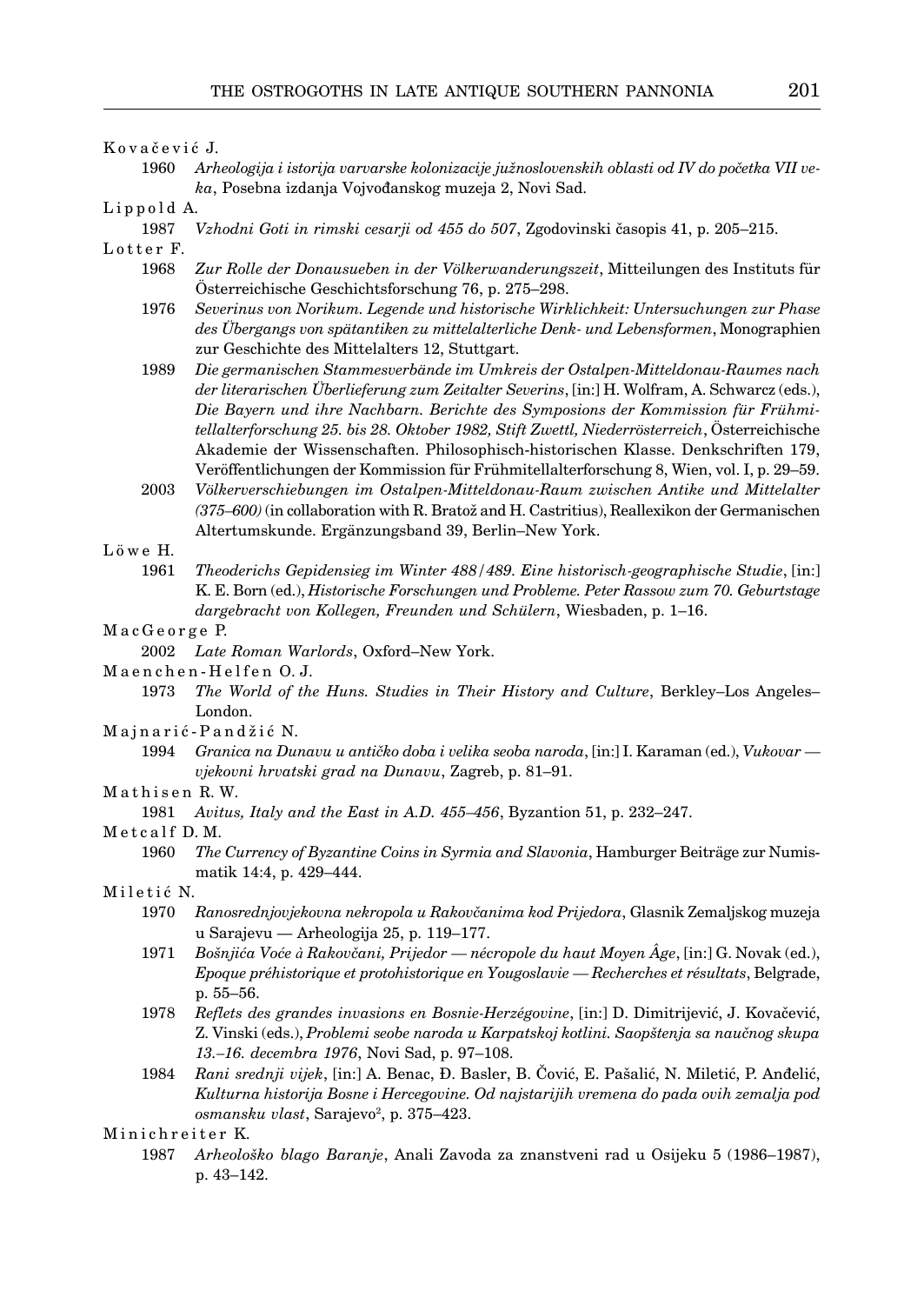#### Mirković M.

- 1968 *Ostrogoti u Panoniji posle 455 godine*, Zbornik FF 10/1 Spomenica Vase Čubrilovića, p. 119–128.
- 1971 *Sirmium its history from the I century A. D. to 582 A. D.*, Sirmium 1 (Belgrade).
- 2008 *Sirmium istorija rimskog grada od I do kraja VI veka*, Sremska Mitrovica.
- 2011 *Kontinuität und Diskontinuität bei der Entwicklung der Stadt Sirmium*, [in:] O. Heinrich-Tamáska (ed.), *Keszthely-Fenékpuszta im Kontext spätantiker Kontinuitätsforschun zwischen Noricum und Moesia*, Castellum Pannonicum Pelsonense 2, Budapest–Lepzig–Keszthely-Rahden/West., p. 87–96.

# Mirnik I.

1996 *Novac Istočnog Rimskog Carstva u numizmatičkoj zbirci Arheološkoga muzeja u Zagrebu*, Vjesnik Arheološkog muzeja u Zagrebu III:28–29 (1995–1996), p. 159–228.

1998 *Byzantine coins in the Zagreb Archaeological Museum Numismatic Collection. Anastasius I (A.D. 497–518) — Anastasius II (A.D. 713–715)*, Vjesnik Arheološkog muzeja u Zagrebu III:30–31 (1997–1998), p. 129–258.

### Mócsy A.

1962 s. v. *Pannonia*, [in:] *RE*, vol. S IX, cols. 515–776.

Moisil D.

2002 *The Danube Limes and the Barbaricum (294–498 A.D.). A Study in Coin Circulation*, Histoire & mesure 17:3–4, p. 79–120.

## M o o r h e a d J.

- 1997 *Theoderic in Italy*, Oxford.
- Németh P.
	- 1987 *Siedlungs- und Grabfunde aus der Pannonia Sirmiensis*, [in:] W. Menghin, T. Springer, E. Wamers (eds.), *Germanen, Hunnen und Awaren: Schätze der Völkerwanderungszeit. Die Archäologie des 5. und 6. Jahrhunderts an der mittleren Donau und der östlich-merowingische Reihengräberkreis. Germanisches Nationalmuseum, Nürnberg, 12. Dezember 1987 bis 21. Februar 1988: Museum für Vor- und Frühgeschichte der Stadt Frankfurt am Main, 13. März bis 15. Mai 1988*, Nürnberg, p. 223–233.

# Pinterović D.

- 1978 *Mursa i njeno područje u antičko doba*, Osijek.
- Pohl W.
	- 1980 *Die Gepiden und die Gentes an der mittleren Donau nach dem Zerfall des At tilareiches*, [in:] H. Wolfram, F. Daim (eds.), *Die Völker an der mittleren und unteren Donau im fünften und sechsten Jahrhundert. Berichte des Symposions der Kommission für Frühmitel-lalterforschung 24. bis 27. Oktober 1978, Stift Zwettl, Niederösterreich*, Österreichische Akademie der Wissenschaften. Philosophisch-historischen Klasse. Denkschriften 145, Veröffentlichungen der Kommission für Frühmittelalterforschung 4, Wien, p. 239–305.
	- 2010 *Archaeology of identity: introduction*, [in:] W. Pohl, M. Mehofer (eds.), *Archaeology of Identity/ Archäologie der Identität*, Österreichische Akademie der Wissenschaften. Philosophisch-historischen Klasse. Denkschriften 406, Forschungen zur Geschichte des Mittelalters 17, Wien, p. 9–23.

### Popović V.

- 1978 *Catalogue des monnaies byzantines du Musée de Srem*, [in:] N. Duval, V. Popović (eds.), *Études de numismatique danubienne. Sirmium VIII — Recherches archéologiques franco yougoslaves à Sirmium*, Rome–Belgrade, p. 179–194.
- 2003 *Katalog vizantijskog novca iz Muzeja Srema*, [in:] V. Popović (ed.), *Sirmium, grad careva i mučenika (Sabrani radovi o arheologiji i istoriji Sirmijuma)*, Sremska Mitrovica, p. 325–342.

Pribaković D.

1955 *O srednjevekovnom oružju na umetničkim spomenicima Hrvatske*, Vesnik Vojnog muzeja JNA 2, p. 53–71.

Mirnik I., Šemrov A.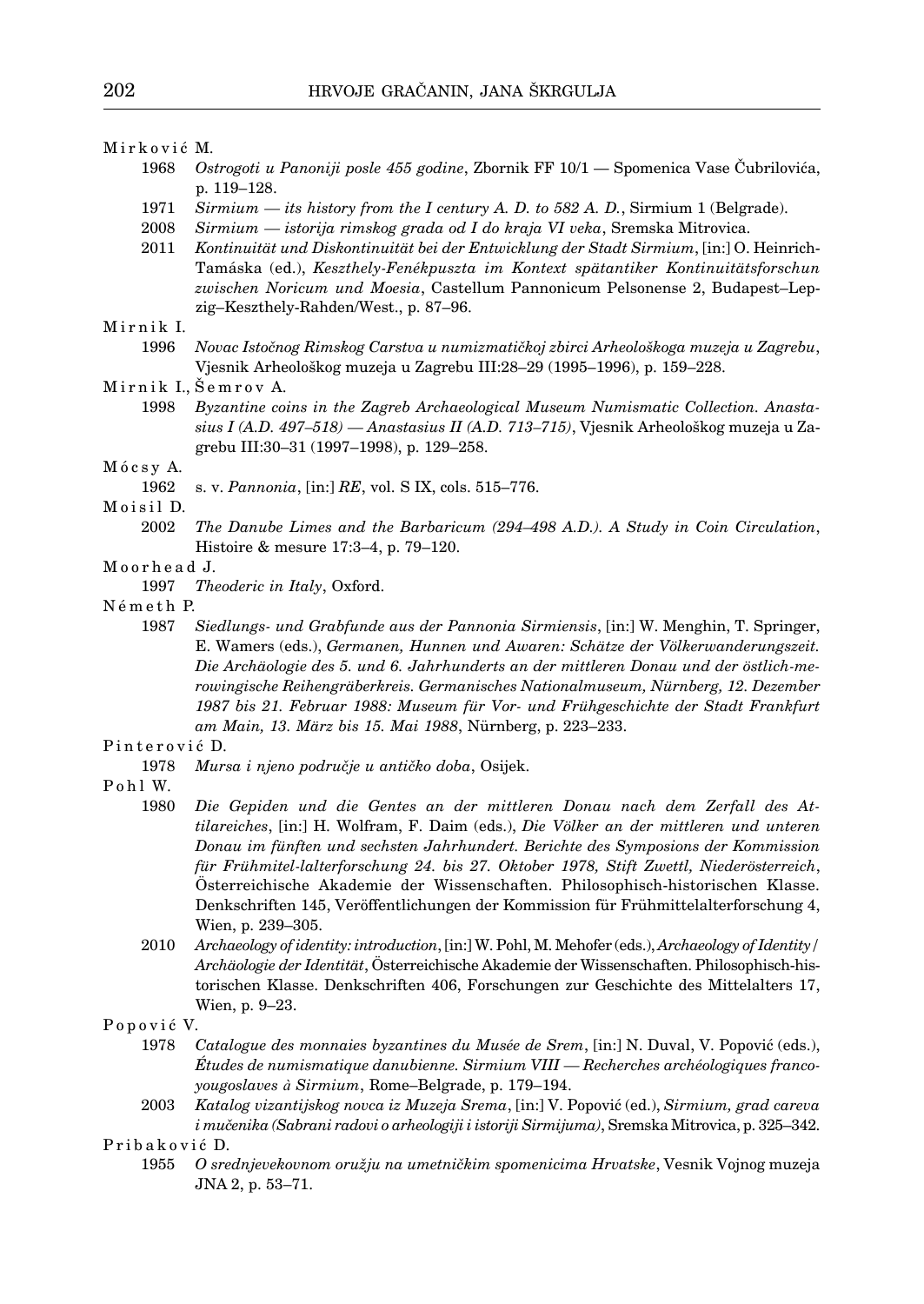#### Pritsak O.

1995 *The Goths and the Huns*, [in:] A. Carile (ed.), *Teoderico e i Goti tra Oriente e Occidente*. *Diario dei lavori. Congresso Internazionale, Ravenna, 28 settembre–2 ottobre 1992*, Ravenna, p. 25–37.

# P r o h á s z k a P.

- 2007 *Ein neus "altes" ostgotisches Frauengrab aus Beograd-Zemun (1883)*, Folia Archaeologica 53, p. 179–192.
- 2009 *Ost- und Weströmische Goldmünzen aus dem 5. Jahrhudert im Karpatenbecken*, [in:] M. Wołoszyn (ed.), *Byzantine Coins in Central Europe between the 5th and 10th Century*, Moravia Magna 3, Kraków, p. 83–115.
- 2011 *Bemerkungen zum spätrömischen und frühvölkerwanderungszeitlichen Goldmünzverkehr in Pannonia I und Valeria*, [in:] O. Heinrich-Tamáska (ed.), *Keszthely-Fenékpuszta im Kontext spätantiker Kontinuitätsforschung zwischen Noricum und Moesia*, Castellum Pannonicum Pelsonense 2, Budapest-Lepzig-Keszthely-Rahden/West., p. 61–86.
- Prostko-Prostyński J.
	- 1994 *Utraque res publicae. The emperor Anastasius I's Gothic policy (491–518)*, Publikacje Instytut Historii UAM 1, Poznań.

# Radić M.

- 1997 *Arheologija seobe naroda i srednjeg vijeka*, [in:] M. Radić (ed.), *Blago Muzeja Slavonije. Exhibition Catalogue*, Osijek, p. 81–93.
- 2009 *Catalogue items nos. 435, 436*, [in:] V. Kusin & B. Šulc (eds.), *Slavonija, Baranja i Srijem vrela europske civilizacije. Exhibition Catalogue*, Zagreb, p. 137.

## Rapan Papeša A.

- 2012a *Early Mediaeval Barbarian Elements in Late Antique Southern Pannonia*, [in:] B. Migotti (ed.), *The Archaeology of Roman Southern Pannonia. The state of research and selected problems in the Croatian part of the Roman province of Pannonia*, BAR International Series 2393, Oxford, p. 415–439.
- 2012b *Fibule seobe naroda s vinkovačkog područja*, Starohrvatska prosvjeta III:39, p. 7–17.

#### R u m m e l Ph. von

2010 *Gotisch, barbarisch oder römisch? Methodologische Überlegungen zur ethnischen Interpre tation von Kleidung*, [in:] W. Pohl, M. Mehofer (eds.), *Archaeology of Identity/Archäologie der Identität*, Österreichische Akademie der Wissenschaften. Philosophisch-historischen Klasse. Denkschriften 406, Forschungen zur Geschichte des Mittelalters 17, Wien, p. 51–77.

S a l a m o n Á., S ó s Á. Cs.

- 1980 *Pannonia Fifth to Ninth Centuries*, [in:] A. Lengyel & G. T. B. Radan (eds.), *The Archeo logy of Roman Pannonia*, Lexington, p. 397–425.
- Schmidt L.
	- 1910 *Geschichte der deutschen Stämme* I: *Die Geschichte der Ostgermanen*, Berlin.
	- 1927 *Die Ostgoten in Pannonien*, Ungarische Jahrbücher 6, p. 459–460.
- 1934 *Geschichte der deutschen Stämme bis zum Ausgang der Völkerwanderung: Die Ostger* manen, München<sup>2</sup>.
- Schönfeld M.
	- 1918 s.v. *Gothi*, [in:] *RE*, vol. S III, col. 797–845.
- S c h w a r c z A.
	- 1992 *Die Goten in Pannonien und auf dem Balkan nach dem Ende des Hunnenreiches bis zum Italienzug Theoderichs des Großen*, Mitteilungen des Instituts für Österreichische Geschichtsforschung 100, p. 50–83.
	- 2000 *Der Nordadria- und Westbalkanraum im 6. Jahrhundert zwischen Goten und Byzantinern*, [in:] R. Bratož (ed.), *Slovenija in sosednje dežele med antiko in karolinško dobo. Začetki slovenske etnogeneze*, Situla 39, Ljubljana, vol. I, p. 59–71.

Seeck O.

1920 *Geschichte des Untergangs der antiken Welt*, Stuttgart, vol. VI.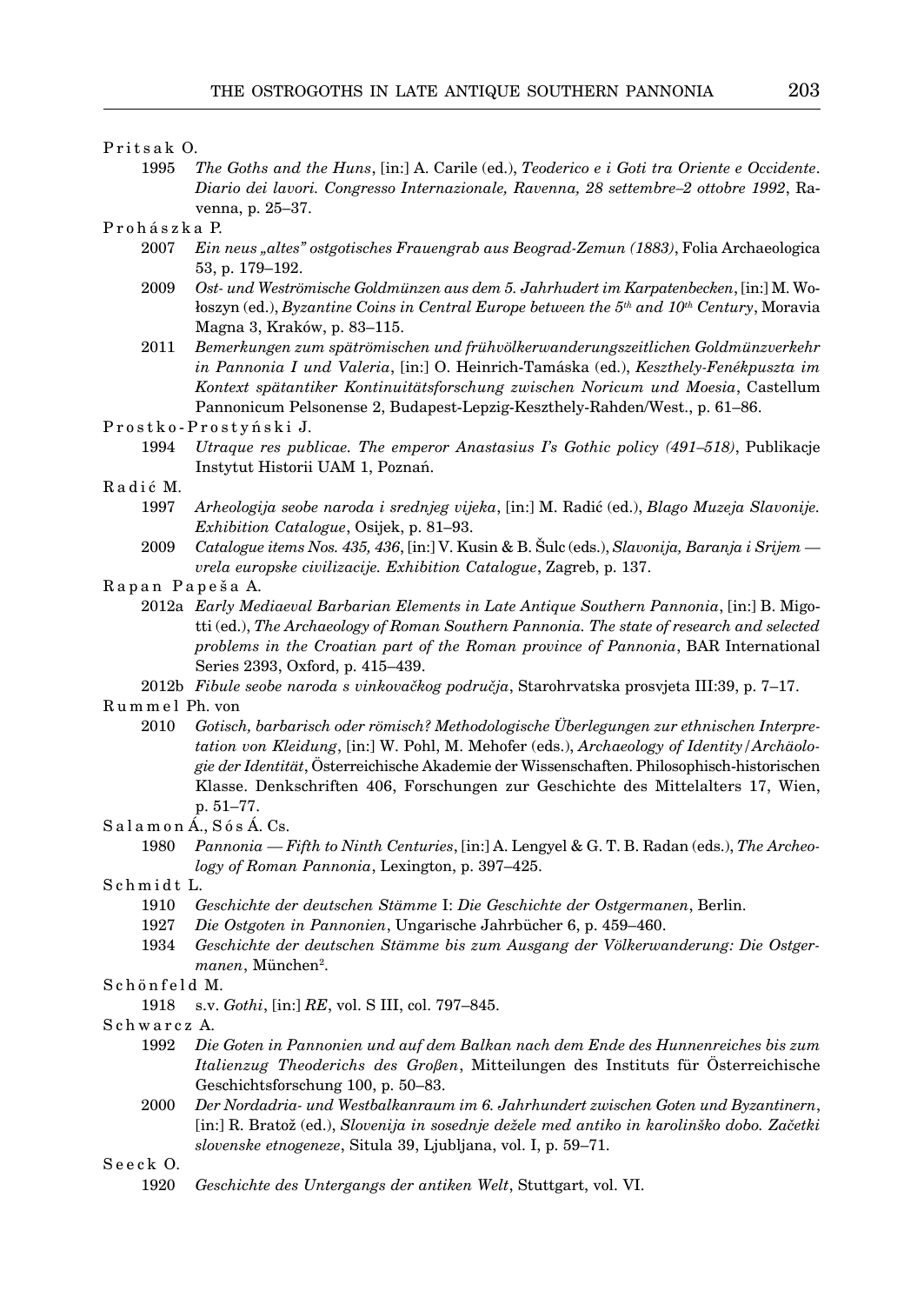Sekelj Ivančan T.

1995 *Catalogue of Medieval Sites in Continental Croatia*, BAR International Series 615, Oxford. Sevin H.

1955 *Die Gepiden*, München.

Simoni K.

- 1978 *Dva priloga istraživanju germanskih nalaza seobe naroda u Jugoslaviji,* Vjesnik Arheološkog muzeja u Zagrebu III:10–11 (1977–1978), p. 209–233.
- 1988 *Srebrna žlica iz Siska*, Vjesnik Arheološkog muzeja u Zagrebu III:21, p. 79–86.
- 1989 *Funde aus der Völkerwanderungszeit in den Sammlungen des Archäologischen Museums in Zagreb*, Vjesnik Arheološkog muzeja u Zagrebu III:22, p. 107–134.
- Sokol V.
- 1998 *Panonija Savija u Justinijanovo doba*, [in:] N. Cambi, E. Marin (eds.), *L'Époque de Jus tinien et les problèmes de VIe et VIIe siècles*. *Radovi XIII. međunarodnog kongresa za starokršćansku arheologiju. Split–Poreč (25.09.–1.10.1994)*, Vjesnik za arheologiju i historiju dalmatinsku, supl. 87–89, Studi di antichità Cristiana 54, Split–Vatican, vol. II, p. 1131–1143.

## Stefan F.

1925 *Die Münzstätte Sirmium unter den Ostgoten und Gepiden. Ein Beitrag zur Geschichte des germanischen Münzwesens in der Zeit der Völkerwanderung*, Halle, p. 1–28 (offprint from the Blätter für Münzfunde 16, 231–239, 250–269).

# Stein E.

- 1949 *Histoire du Bas-Empire*, Paris-Bruxelles-Amsterdam, vol. II
- 1959 Histoire du Bas-Empire, Paris-Bruxelles-Amsterdam<sup>2</sup>, vol. I.
- Šašel J.
	- 1979 *Antiqui barbari. Zur Besiedlungsgeschichte Ostnoricums und Pannonien im 5. und 6. Jahrhundert nach den Schriftquellen*, [in:] J. Werner, E. Ewig (eds.), *Von der Spätantike zum frühen Mittelalter. Aktuelle Probleme in historischer und archäologischer Sicht*, Vorträge und Forschungen 25, Sigmaringen, p. 125–139 (= Šašel 1992, 746–760).
	- 1992 *Opera selecta*, Ljubljana.

#### Šipuš N.

- 1985 *Pojedinačni nalazi kasnorimskih novaca na području grada Siska*, Obol 23 (37), p. 7–9.
- Teiral J.
	- 1988 *Zur Chronologie der frühen Völkerwanderungszeit im mittleren Donauraum*, Archaeologia Austriaca 72, p. 223–304.
	- 2012 *Cultural or ethnic changes? Continuity and discontinuity on the Middle Danube ca. A.D. 500*, [in:] V. Ivanišević, M. Kazanski (eds.), *The Pontic Danubian Realm in the Period of the Great Migration*, Arheološki institut Beograd, Posebna izdanja 51 — Collège de France, Centre de recherche d'histoire et civilisation de byzance, monographies 36, Paris–Beograd 2012, p. 115–188.

## Thompson E. A.

- 1948 *A History of the Attila and the Huns*, Oxford.
- 2012 *Cultural or ethnic changes? Continuity and discontinuity on the Middle Danube ca. A.D. 500*, [in:] V. Ivanišević, M. Kazanski (eds.), *The Pontic Danubian Realm in the Period of the Great Migration*, Arheološki institut Beograd, Posebna izdanja 51 — Collège de France, Centre de recherche d'histoire et civilisation de byzance, monographies 36, Paris–Beograd, p. 115–188. Thompson E.A., Heather P.J.
- 1996 *The Huns,* Oxford-Cambridge.

T o m a s c h e k W.

- 1896 s. v. *Aqua nigra*, [in:] RE, vol. II, col. 302.
- Tomičić Z.
	- 2000 *Der Untergang der Antike und deren Nachlebensformen in Südpannonien (Nordkroatien)*, [in:] R. Bratož (ed.), *Slovenija in sosednje dežele med antiko in karolinško dobo. Začetki slovenske etnogeneze*, Situla 39, Ljubljana, p. 255–298.